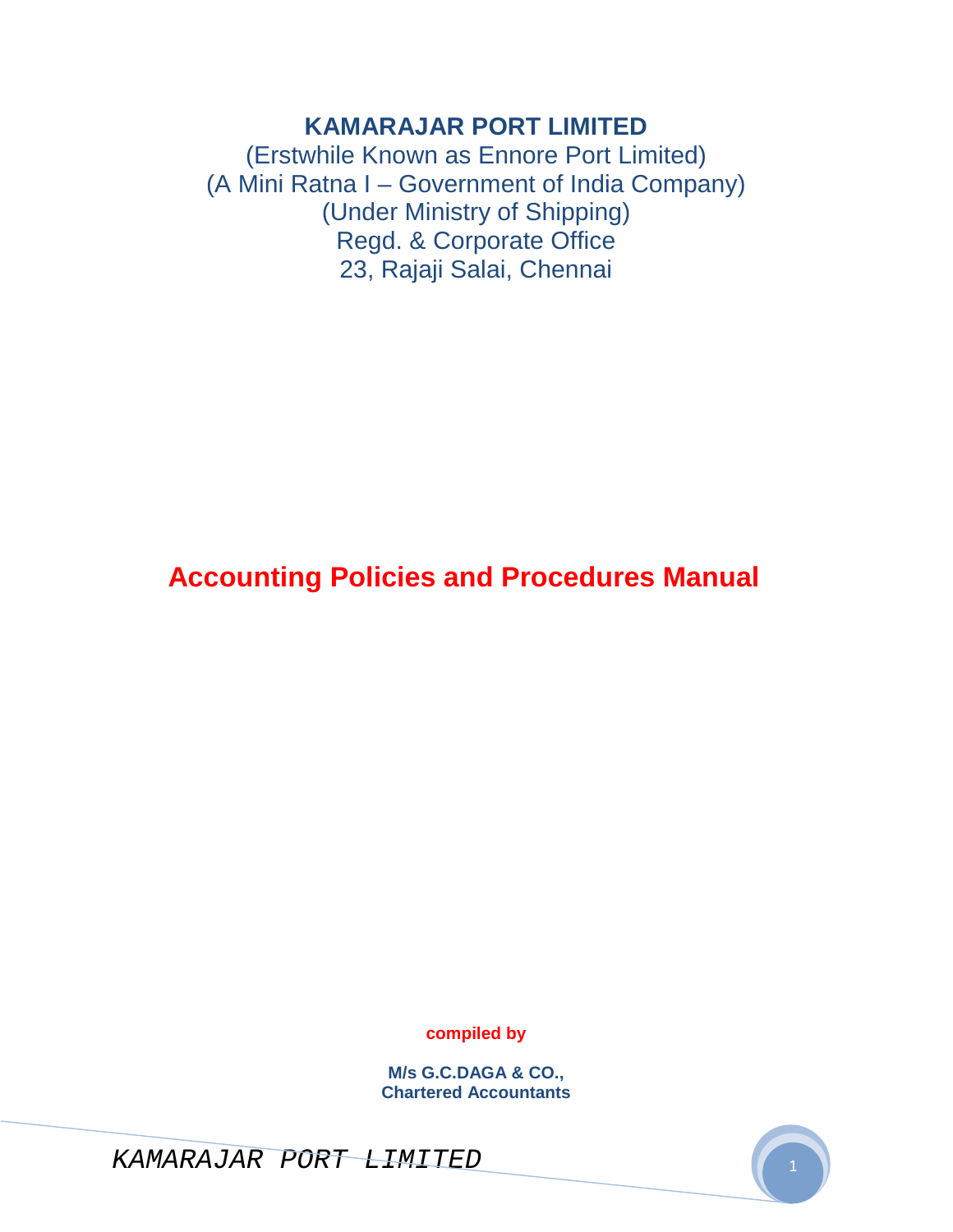#### **PREAMBLE**

**KAMARAJAR PORT LIMITED** formerly known as ENNORE PORT LIMITED was declared as a Major Port under Indian Ports Act, 1908 through a central gazette notification dated 23<sup>rd</sup> March 1999. Deviating from the conventional form of organisation under Major Port Trust Act, 1963, the Port was incorporated as a Company on 11th October 1999 under the Companies Act, 1956 named as **"ËNNORE PORT LIMITED"** with an Authorised Equity Capital of Rs.500 crores to take over the management and affairs of the newly constructed Port at about 20 kms north of Chennai Port. Further the Port has been re named to Kamarjar Port Limited.

The new Port was constructed by Chennai Port Trust as per the directives of Government of India and intended to meet the coal requirement of thermal power stations of Tamilnadu Electricity Board (TNEB) now renamed as Tamilnadu Generation Power Company Limited (TANGEDCO) located at Ennore, North Chennai, Mettur and other upcoming new power stations being set up by TANGEDCO and its associates.

The initial phase of the Port was developed with an investment of Rs.1000 crores financed partly by Chennai Port Trust and partly by Asian Development Bank (ADB) intermediated through Government of India as a rupee loan. The assets and liabilities of the newly constructed Port were taken over from Chennai Port Trust through an MOU signed on  $31<sup>st</sup>$  March, 2002. Part of the initial investments made by the Government of India and Chennai Port Trust were converted into an equity capital of Rs. 200 crores and Rs.100 crores respectively and their balance investments were treated as loan to the Company.

The commercial operations of the Port commenced on  $22<sup>nd</sup>$  June, 2001.

The Company has adopted 'landlord port business model' wherein the Company would invest and maintain the common infrastructure facilities like land procurement & development, capital dredging, rail & road connectivity, etc apart from regularity functions. The day to day operations of cargo operations & handling are left to the Captive and private operators selected through Public Private Partnership (PPP) internationally competitive bid basis. Besides the above, most of its obligations and services are done through 'Business Outsourcing' model. The Company is also functioning as a Port Service Provider.

The purpose of the Accounts Manual is to describe the functions of finance & accounts Department, its principles, systems and procedures for the company so as to ensure compliance to regulatory and also to provide guidance to the staff of the Accounts department the systems and procedures described here, considering the existing operations and practices developed over a period of time.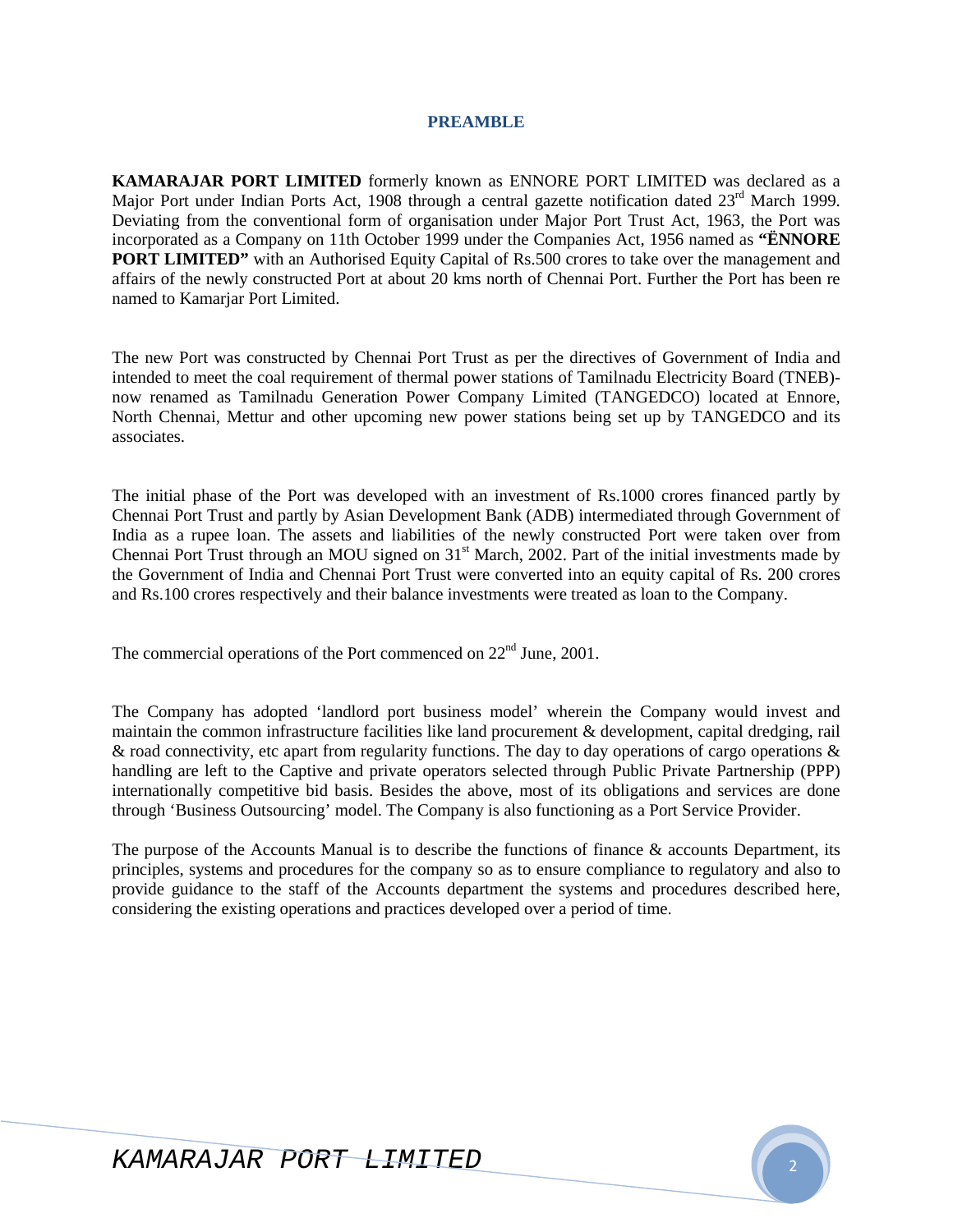# **Table of Contents**

| Particulars                                  | Page No |
|----------------------------------------------|---------|
| Introduction                                 | 4       |
| Main Functions of Finance & Accounts Dept.   | 5       |
| <b>Revenue Section</b>                       | 6       |
| <b>Bill/Payment Section</b>                  | 11      |
| Purchases                                    | 15      |
| Corporate Accounting & Financial Reporting   | 23      |
| <b>Statutory Compliance</b>                  | 35      |
| <b>Budget</b>                                | 39      |
| Cash & Bank (Including Short Term Investment | 42      |
| Policy)                                      |         |
| Reconciliations                              | 46      |
| <b>Fixed Assets</b>                          | 49      |
| <b>Establishment Section</b>                 | 54      |
| <b>Fiscal Policy statements</b>              | 57      |
| <b>Review of Accounts Manual</b>             | 58      |
| <b>Computer System Backup Procedures</b>     | 58      |
| <b>MIS</b> Reporting                         | 59      |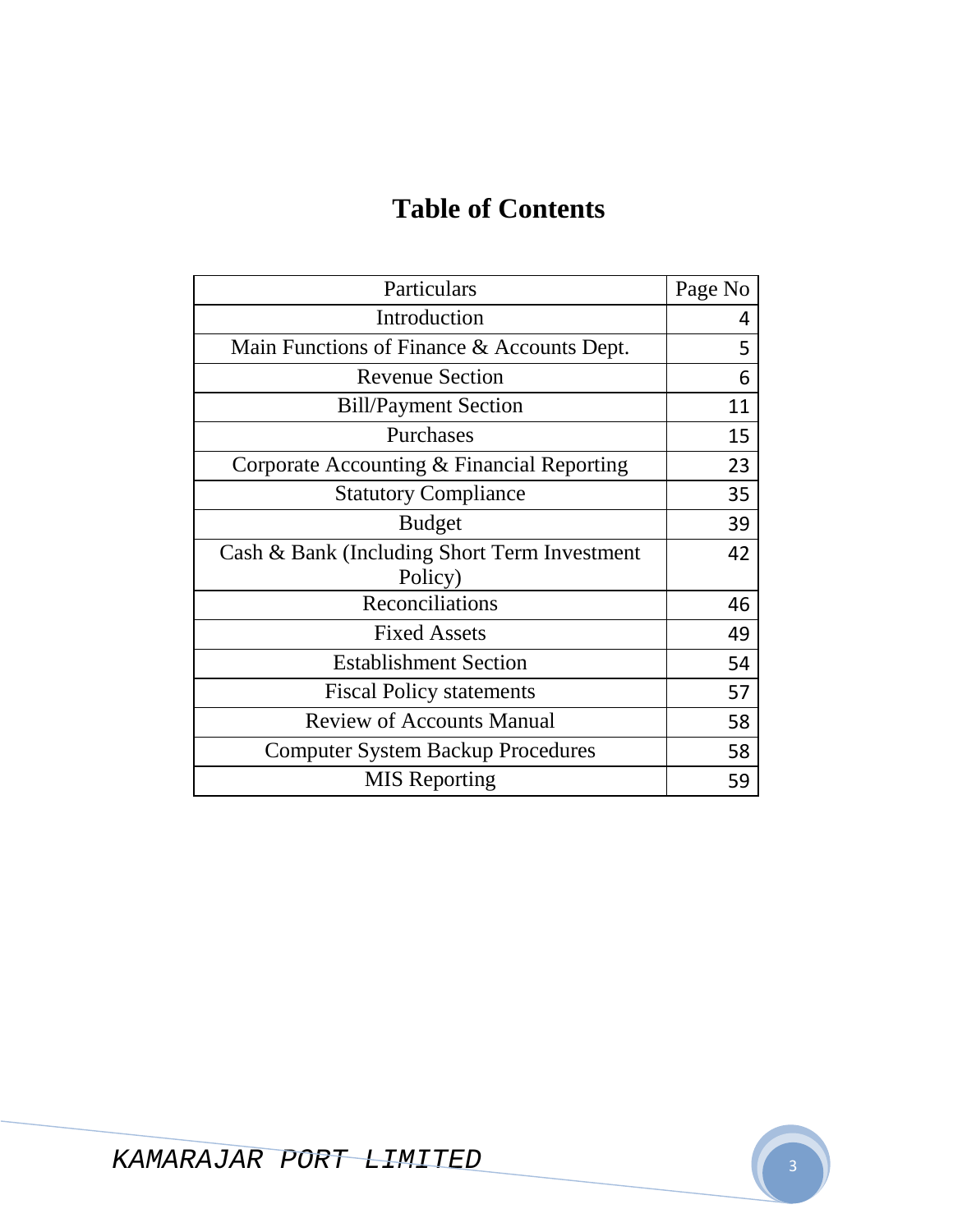# **Introduction**

This manual has been prepared to document the Internal Accounting Policies and Procedures (herein after referred as "IAPP") for Kamarajar Port Limited.

The main purpose of compiling this manual is to ensure that financial statements are in conformity with generally accepted accounting principles, that finances are managed with responsible stewardship and Company's assets are safeguarded. All personnel with a role in the management of Kamarajar Port Limited's fiscal operations are expected to uphold the policies pointed out in this manual. It is the intention of the Company that this IAPP shall serve as our commitment to proper, accurate financial management and reporting.

This IAPP shall also act as a Standard of Procedures (SOP) in the Accounting Section of the Company as it also describes the functions of Finance and Accounts Department so as to ensure compliance to regulatory requirements and also to provide guidance to the staff of the Accounts department the systems and procedures described here, considering the existing operations and practices developed over a period of time.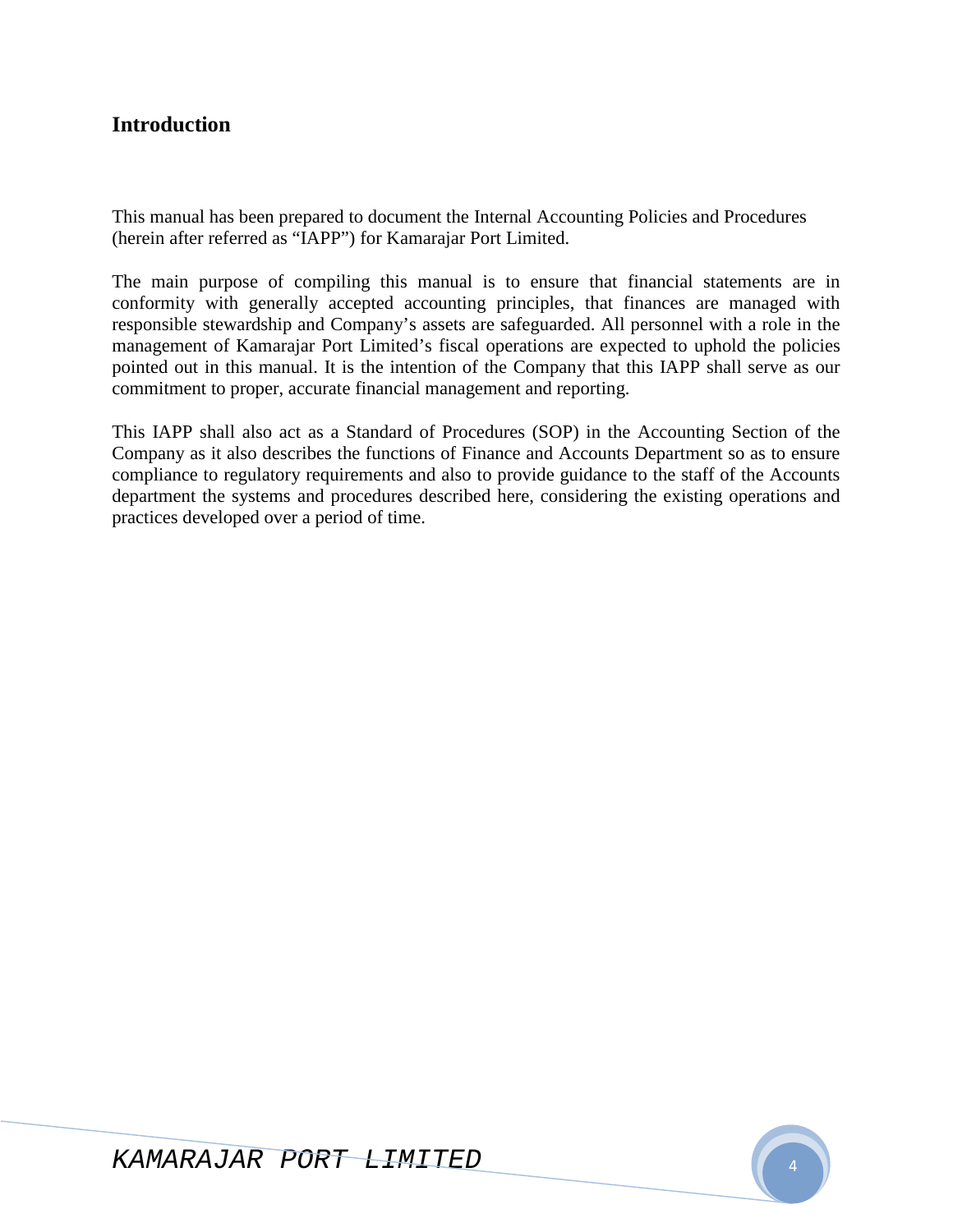### **MAIN FUNCTIONS OF FINANCE & ACCOUNTS DEPARTMENT**

The main functions of the Finance and Accounts Department are:-

- **A. Revenue Section:** Examining proposal for fixation or revision of Tariff, Assessment, collection & accounting of Company's revenues. Raising of Bills based on the Inputs available from the Operation/Traffic Department and Authorization of the same.
- **B. Bills/Payment Section:** Pre audit & payment of bills for works done by contractors and supply of stores and administration expenditure and other related works.
- **C. Corporate Accounts & Taxation:** Compilation of accounts monthly, quarterly, half yearly and annual accounts as per prescribed accounting standards. Computation of Advance Tax, Service Tax, Sales Tax, Cess, etc and timely compliance with all the tax authorities' bodies.
- **D. Budget & MOU Section:** preparation of Budget Estimates Plan, Non-Plan and Revenue Budget Estimates annually and monitoring thereof. Compilation of annual MOU & periodical report thereon.
- **E. Financial Concurrence:** Examining and commenting upon all proposals involving financial implications. Examining the feasibility and economic viability of major projects/works, scrutiny of work estimates and tender proposals.
- **F. Cash & Bank Section (Based on DOP):** Funds mobilization, Preparation of periodical Cash flow Statements, Bank Reconciliation Statements, Cash & Bank accounts management including short term investment of surplus funds, debt servicing. (cash receipts and cash payments)
- **G. PPP & User Agreement:** Day to day operations of cargo & handling are left to the Captive and private operators selected through Public Private Partnership (PPP).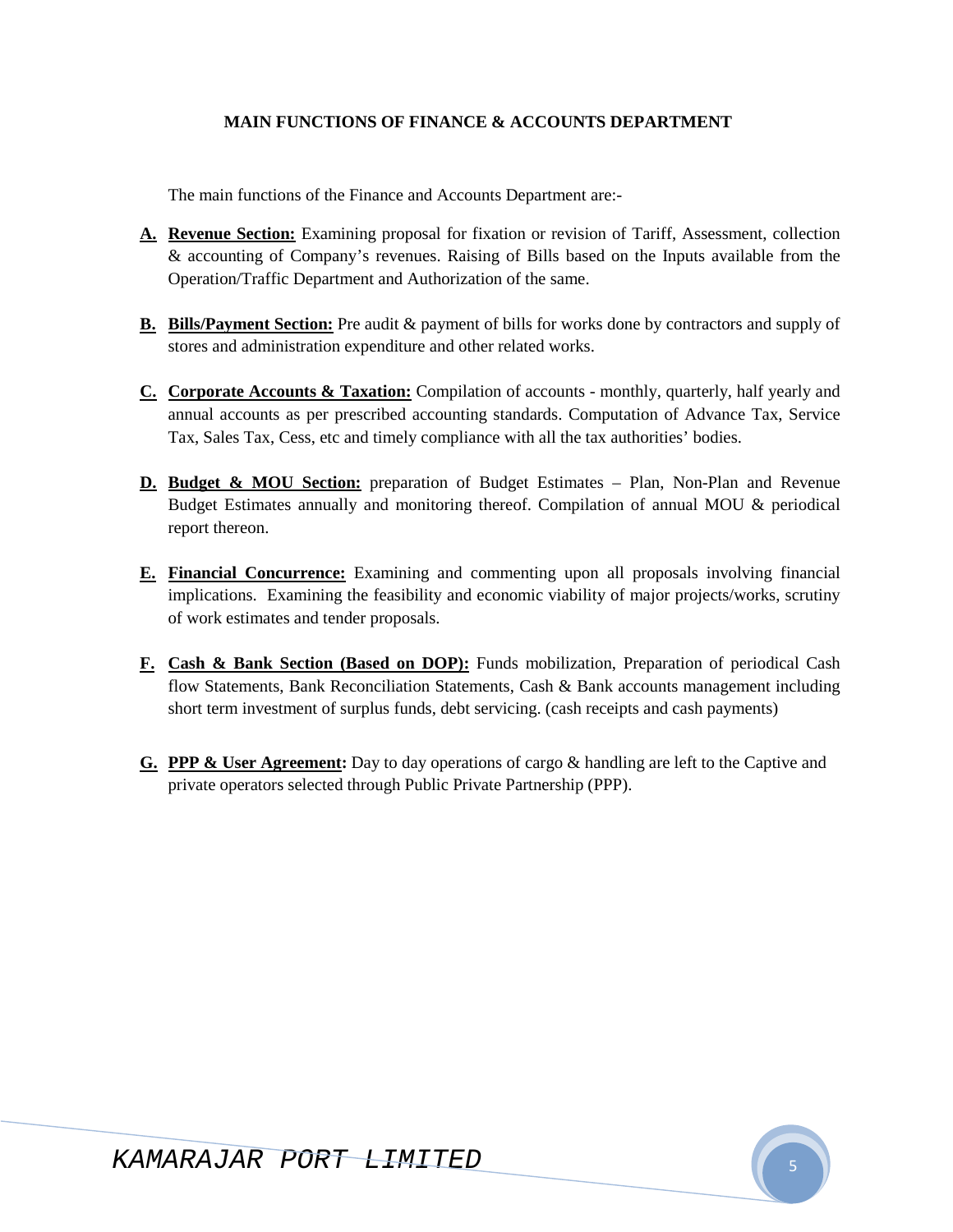# **A. Revenue Section:**

### **1. Types of Revenue**

The principal sources of income of the company are:

- a) Vessel related charges
	- Port dues
	- Pilotage
	- Berth Hire charges
	- Anchorage charges
- b) Wharfage on various cargo
- c) Waterfront royalty
- d) Estate rentals including licence fee / lease rentals
- e) Revenue share from BOT concessionaries
- f) Miscellaneous services
- g) Miscellaneous income including interest income earned on short term fixed deposits.

No services are rendered without pre-payment of charges, as per the Scale of Rates or as per the agreement or MOU or MOM entered with respective parties.

### **2. Scale of Rates**

- (a) The charges for services which the Port is prepared to render to the Port users/Public and the conditions attached to the services are compiled and published by the company as EPL's Scale of Rates. The publication of this document is attended to by the traffic in charge in Operations or Commercial Department. All proposals for amendment to the rates and conditions in the Scale of Rates that may be required including periodical general revisions are dealt with in this Section in co-ordination with the assistance of the Accounts Department, as well as the other departments. On final approval of the rates / amendments by the Board and notified thereafter in the company's official web site and issue trade notice to all concerns.
- (b) The Traffic Dept. also attends to correspondence on all matters connected with the Scale of Rates including Government and Inter-Port correspondence. In addition, all legal matters connected with the Scale of Rates and legal claim etc., are also attended to by this section.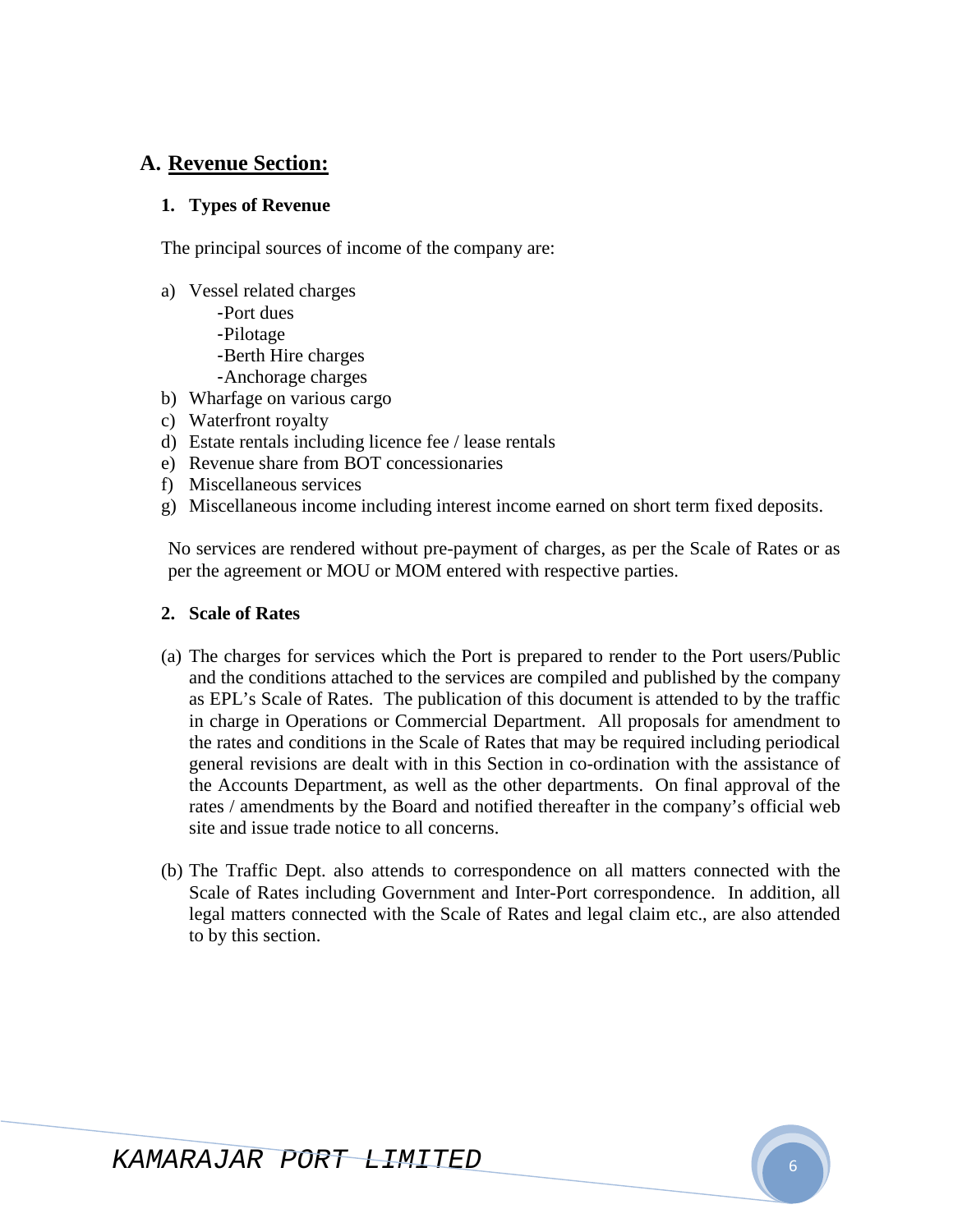### **1(a). Vessel Related Charges**

Port dues, Pilotage, Pilotage Detention Charges, Tug Hire Charges, Birth hire charges and Anchorage Charges (Charges levied on vessels)

Port Dues and other Vessel related Charges are levied as per SOR of the company and further SOR are revised based on the Boards Approval.

The rates and conditions for the same are prescribed under various chapters of the Scale of Rates. The main service charges in this regard are Port Dues, Pilotage Fees, Berth Hire and Anchorage Charges.

Deposits are recovered towards the above charges from the Steamer Agents, prior to the arrival of the vessel according to the service need required by them. The deposits are made through Marine Dept In cases of prolonged stay of the vessels than the one already estimated and additional services are needed, further deposits are also made by the Steamer Agents.

After the sailing of the vessel, Deputy Port Conservator prepares and forwards the bill for actual charges direct to the Steamer Agents with a copy to the Accounts Department. The bills received in the Accounts Department are registered in the Bills Abstract and the deposits already recovered are adjusted with actual charges and the balance, if any refunded. In cases where the deposit secured is found short, further recovery is made from the Steamer Agent concerned. The adjustment of dues are made through the register maintained for the purpose.

### **1(b). Wharfage**

- i. **Composite Rate for TANGEDCO (formerly TNEB)**: In respect of thermal coal shipped by TNEB through CB-1 & CB-2, composite rate is leviable as per the MoM dated 10.12.2001 entered into with TNEB.
- ii. **Wharfage for Automobile units**: In respect of automobile units handled at Car cum Genaral Cargo Berth (GCB) rate for all services on cargo connected with the shipment is leviable as per SOR / agreement / MoU entered into with respective port users. Their charge is recovered on the export/Import applications based on the number of units declared therein, subject to finalisation after the shipment as per the Bill of Lading for Import/ Bills of Shipping for Export.
- iii. **Wharfage for Project cargo / general cargo**: In respect of project or general cargo for handling at Car cum Genaral Cargo Berth (GCB) rate for all services on cargo connected with the shipment is leviable as per SOR / agreement / MoU entered into with respective port users. Their charge is recovered on the export/import applications based on the tonnage or cubic volume declared therein, subject to finalisation after the shipment as per the Bill of Lading for imports/Bill of Shipping for Export.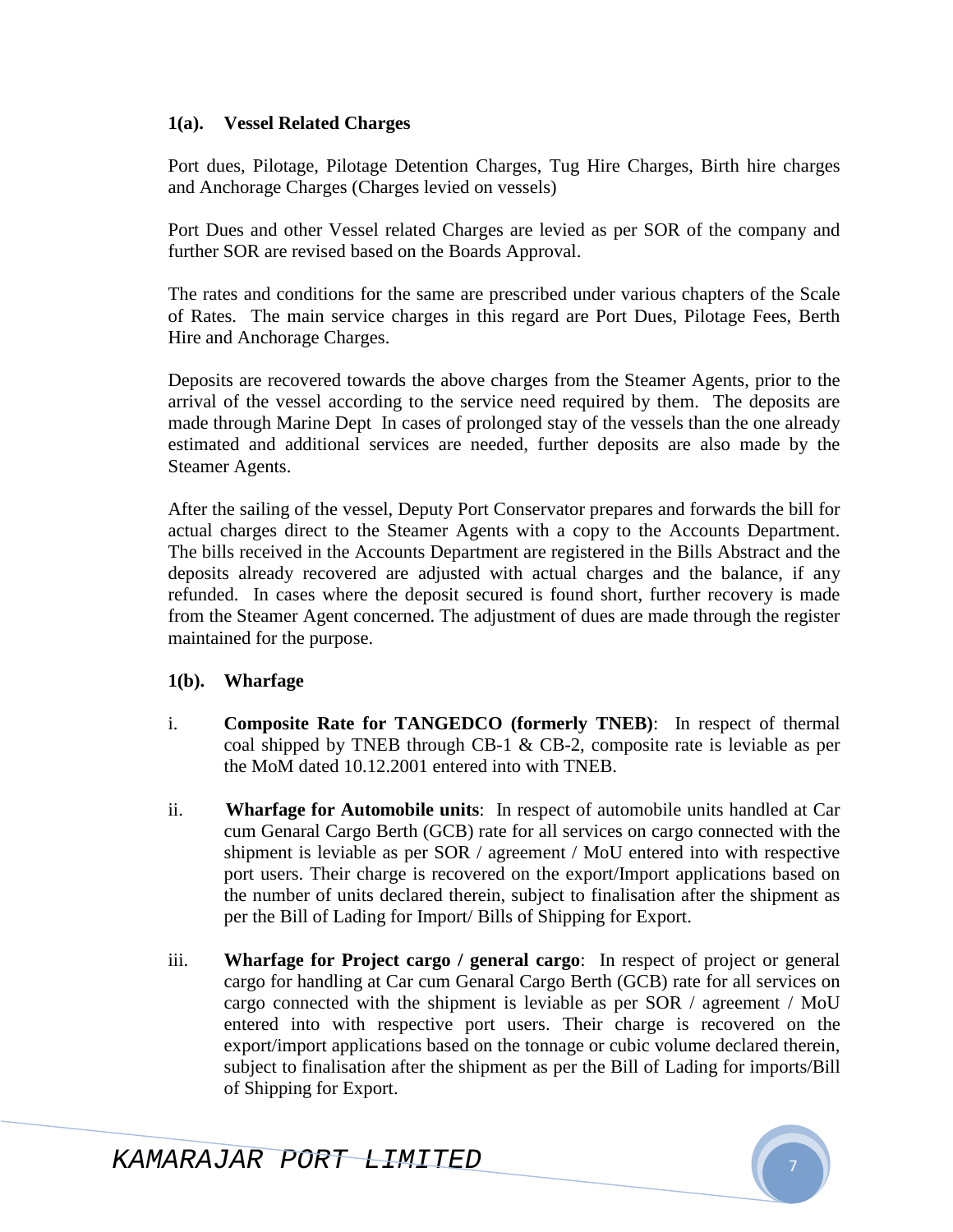### **1(c). Waterfront Royalty –**

It means the amount payable by the Licensee to the Licensor, per ton of cargo handled at the Port, based on the actual cargo throughputs achieved and to be paid in accordance with Scale of Rates specified.

### **1(d). Lease Rental from BOT Operations and other lessee:**

Lease rental from BOT Operators are recoverable as regulated by Lease Agreement entered by the parties to it. These lease agreement shall be the base record for raising of necessary advise and also for accounting of revenues by the port.

### **1(e). Revenue share BOT concessionaires**:

Revenue share from BOT concessionaires are recoverable as regulated by relevant provisions contained in the respective concession agreement. The Operation/Traffic Department will send necessary advice to Accounts Department with suitable endorsements furnishing necessary data for recovery of revenue share and other services provided.

### **1(f). Miscellaneous Services**:

When additional dues, e.g. demurrage, cleaning charges, water charges, etc. are found recoverable, necessary advice will be sent to Accounts Department by Traffic Department with suitable endorsements furnishing necessary data for recovering of such additional charges. Delivery or shipment shall not be allowed until all the charges due for the Port are prepaid.

### **Miscellaneous Income:**

The miscellaneous income of the company comprises mainly of interest on term deposits with the banks, proceeds from disposal of scrap, applications fees, tender form fees, dividend, Shooting Charges and penalties released from suppliers/contractors, etc. these receipts will be accounted for under the respective detailed heads under "miscellaneous income".

A separate register will be maintained for the term deposit to watch the receipt of interest, deduction of TDS, Obtaining TDS Certificate and also encashment or renewal of deposits.

Disposal of scrap will be as per company procedure. The concerned department will conduct the auction or invite tenders for these materials. Tender/bid amounts will, on realization, be credited to account – "disposal of scrapped/used materials".

Fees, if any, along with applications under RTI or for employment are received by postal orders. Personnel department will prepare a list and forward it together with the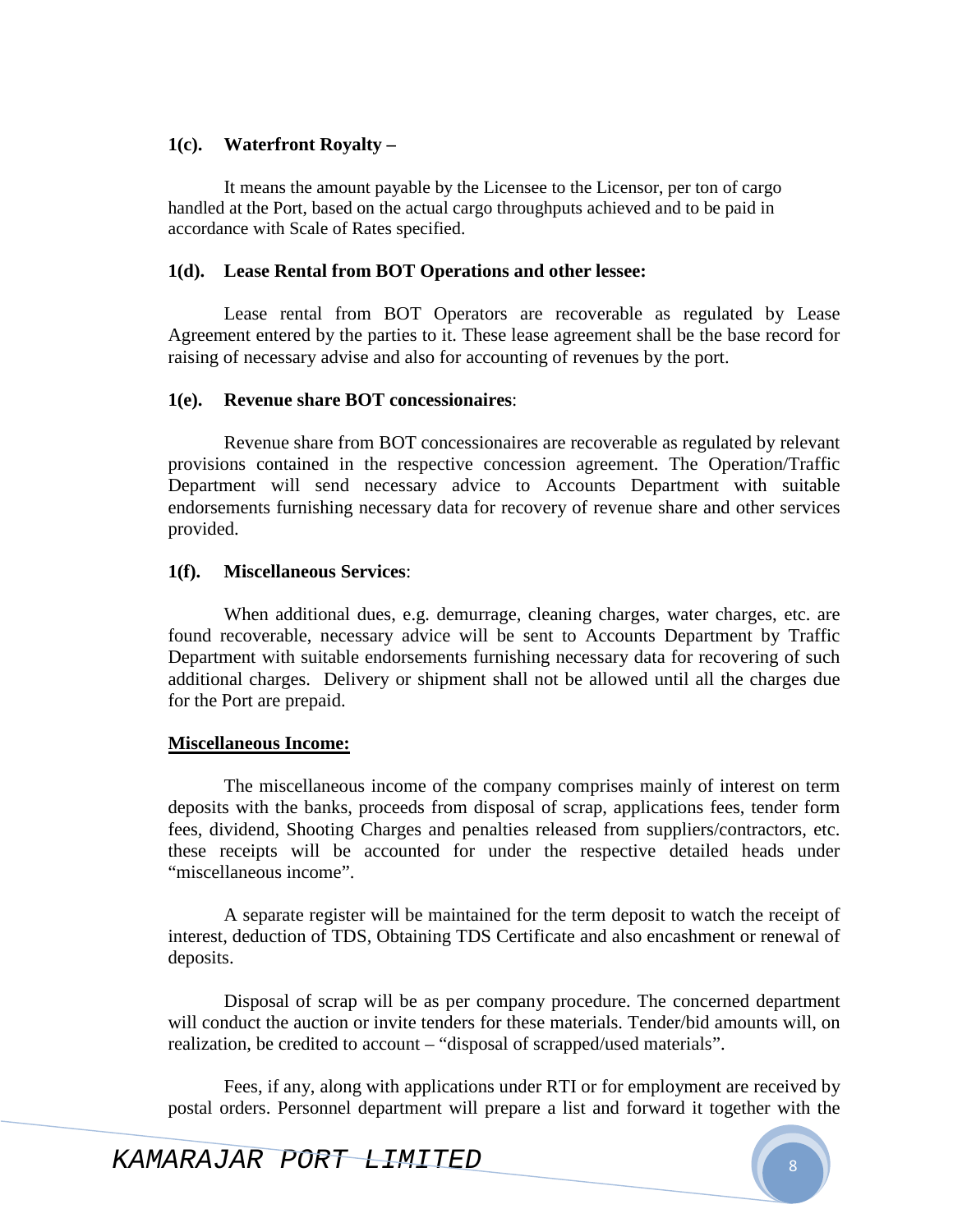postal orders to account for preparation of the receipt voucher to account for the transaction and sending the same to cash section for receiving the money.

Dividend receipts from the investments made by the company are reviewed and Revenue generated shall be accounted separately.

Shooting Charges shall be charged based on Board of Directors approval and guidelines given from time to time from Board.

# **Documenting of Revenues/ Invoicing**

All the revenues generated are Accounted by the Joint Executives and Reviewed by Executive and Executive incharge. A copy of Revenue Bills shall be serially numbered and also a reference for the accounting code with corresponding number should be marked.

The company should maintain all the copies properly filed and stored separately for further verification and audit purposes.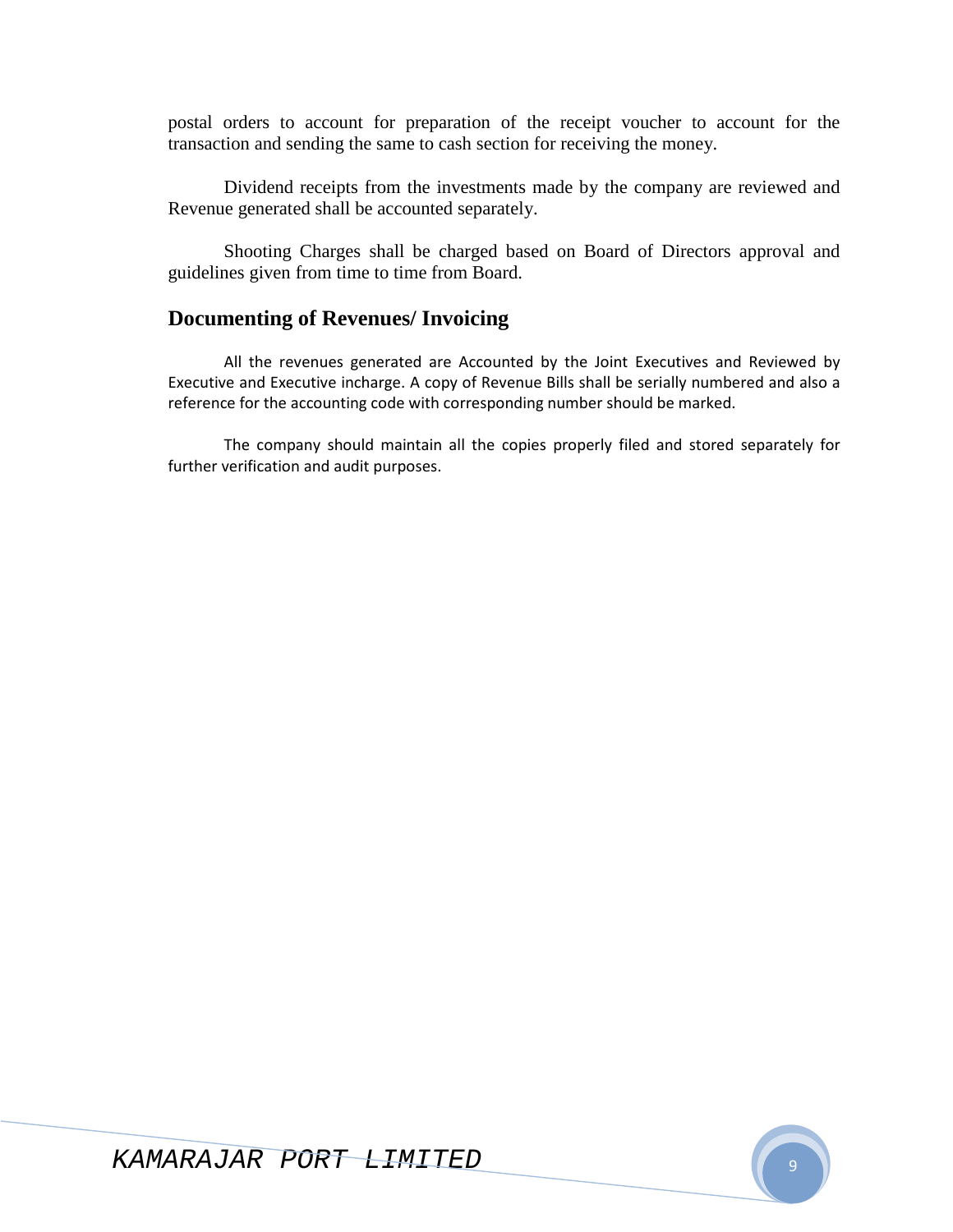Following are the Types of Income earned by the company and account head to be used by the Joint Executive –

| <b>TYPE OF REVENUE</b>                 | <b>ACCOUNT HEAD</b>                   |
|----------------------------------------|---------------------------------------|
| 1. Composite Tariff on Coal            | <b>TNEB Composite Tariff Income</b>   |
| 2. Vessel Related Charges              |                                       |
| A. Port Dues                           | Port Dues Income                      |
| B. Pilotage -                          |                                       |
| i. Pilotage Fees                       | Normal Pilotage Income                |
| ii. Pilotage Shifting                  | Pilotage - Shifting Income            |
| iii. Pilot Detention Charges           | Pilot Detention Charges Income        |
| iv. Pilot Cancellation Charges         | Pilot Cancellation Charges Income     |
| C. Berth Hiring Charges                | Berth Hire Charges Income             |
| 3. Cargo Related Charges               |                                       |
| A. Wharfage                            | Wharfage (Respective Head) Income     |
| <b>B. Demurrage Charges</b>            | Demurrage Charges Income              |
| C. Hire Charges -                      |                                       |
| i. Tug Hiring Charges                  | Tug Hire Charges Income               |
| ii. Pilot Launching Charges            | Pilot Launch Charges Income           |
| D. Mooring Launch Charges              | Mooring Launch Charges Income         |
| 4. License Fees for Allotment of Space | Licensee Office Space Income          |
| 5. Way Leave Charges                   | Way leave charges Income              |
| <b>6. Removal of Solid Waste</b>       | Removal of Solid Waste Income         |
| 7. Revenue Share                       |                                       |
| A. CICTPL                              | Revenue share from CICTPL             |
| <b>B. MLT</b>                          | Revenue share from MLT                |
| 8. Lease Rental Income                 |                                       |
| A. MLT                                 | Land Lease Rental - MLT Income        |
| B. Coal                                | Land Lease Rental - Coal Income       |
| 9. Estate Income                       | Estate Income                         |
| 10. Bank FD Interest                   | Interest Income on Bank FD            |
| 11. Cash Collection in Port            | Personnel & Vehical Entry Pass Income |
| 12. Dividend                           | Dividend Income                       |
| 13. Sale of Tender Documents           | Sale of Tender documents Income       |
| 14. Water Charges                      | Water Charges - KL Income             |
| 15. Profit on sale of Fixed assets     | Profit on sale of Fixed Assets        |
| 16. Other Incomes                      | Sundry Income                         |
| 17. Shooting of Films                  | Sundry Income                         |

KAMARAJAR PORT LIMITED 10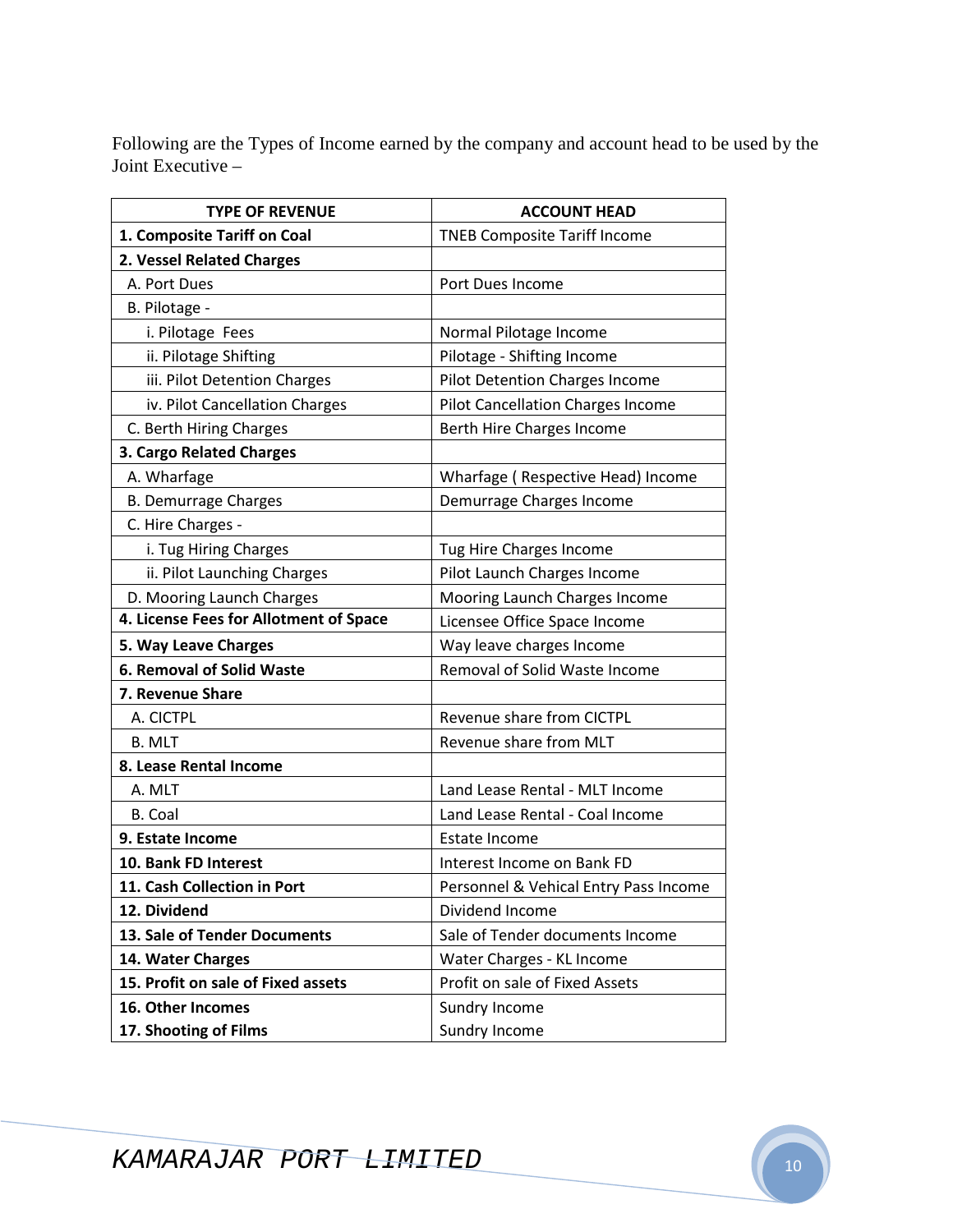### **Works/Bills Payment Section :**

The Operational functions as well civil works are made on Contractual basis. All the main operational activity of the port is being outsourced and reviewed by the management. This Chapter deals with the basic procedure for allotment of work/contract, completion of work order and abiding by the contractual terms, sanction of bills, certifications, and release of payments with appropriate terms.

### **WORKS CONTRACTS**

Work contracts will either be for construction of buildings, sheds, laying pipe lines, fabrication/erection works, construction of jetty, wharves, etc, road & rail or for repairs and maintenance.

### Sanction of Works Estimate:

The user department, i.e. Marine, Operation/Traffic, etc. prepare annual budget estimates under Revenue Account and Plan & Non-Plan capex works and finance department will compile obtain the approval of the Board. Subsequent to the approval of the Board, proposals for execution of works for which provision has already been made together with the estimate will be received from indenting department. Such proposals and the estimates will be scrutinized by Finance Department and the observations made and the competent sanction required to be obtained will be accorded in the note file. In the case of urgent nature of works or works for which no provision is available in the approved budget, proposals will be sent to CMD, who will appropriate / sanction for such items / proposals.

### Opening of Tenders:

All tenders shall be dropped by the tenderer in the respective Tender Boxes provided at the designated places within the time limit prescribed. If the tenders are received by post, the same shall be deposited in the Tender Box.

At the scheduled time of opening the tenders, all the tenders will be taken out of the tender box in the presence of an Accounts representative. All the tenders will then be opened by the Indentor in the presence of Accounts representative and such of the representatives of the tenderers who are present at the meeting only authorized representatives of firms, who have actually submitted tender and paid EMD in the prescribed form, will be permitted to be present at such openings.

### Tender processing:

All tenders will be initialed and dated on every page of tenders by the Indentor and the Accounts representative. All corrections and additions in the tender document should be attested by the above Officers. Any omission, etc should be recorded at the appropriate page. The rates quoted by the tenderers will be read out to the authorized representative of the firms.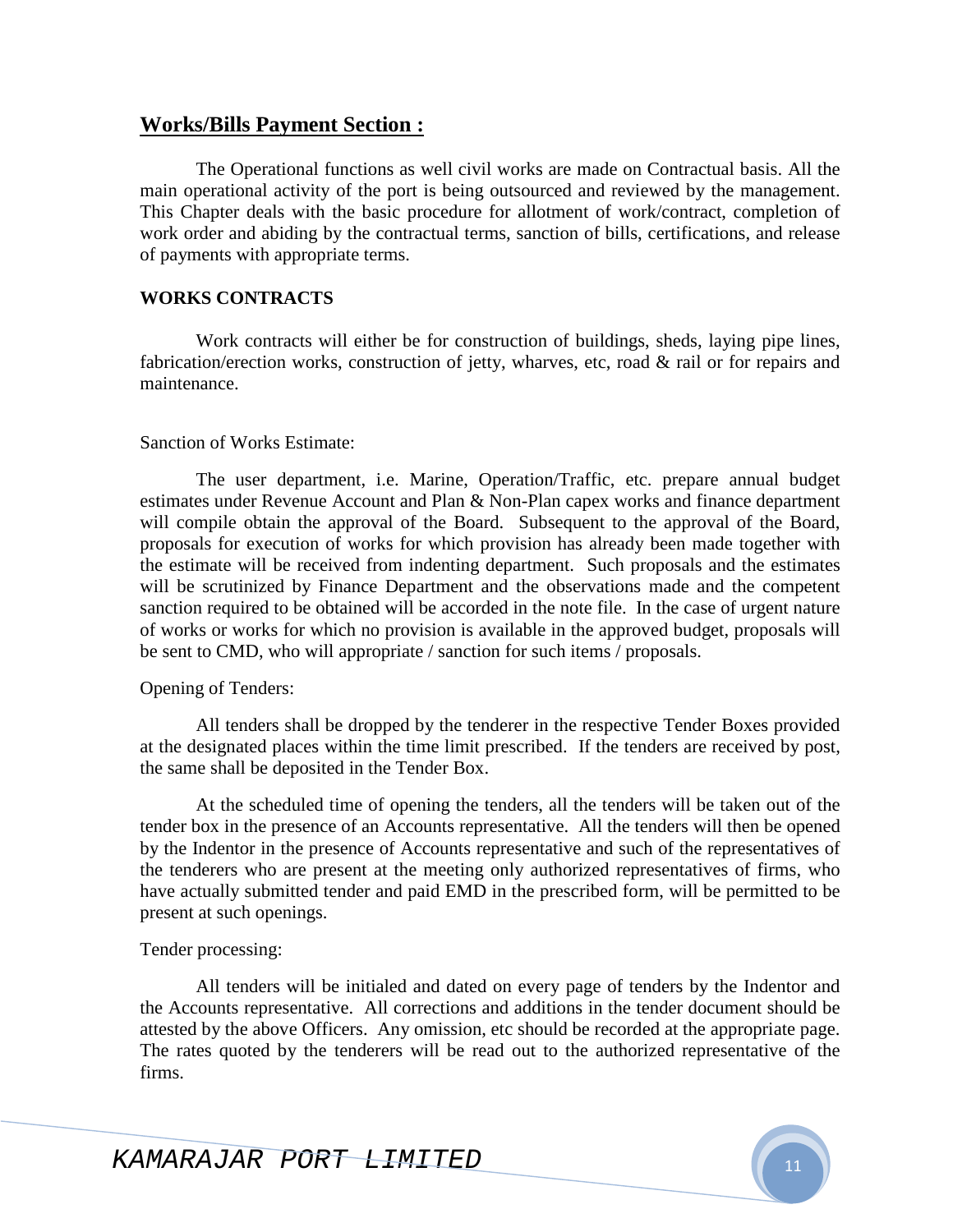Tenders will be tabulated by the concerned indentor, indicating the tender's name, quantity offered, rate quoted etc. Comparative statements incorporating the above details will be drawn and submitted to the Tender Committee (as per the DOP or such committee constituted by the competent authority) for finalization of the award.

#### Award of work:

When sanction of the competent authority is received, the successful tenderer will be advised by LOI and asking them to furnish Performance Guarantee / deposit to enable Contract Agreement. In the meantime, the agreement forms embodying general conditions, special conditions and the schedules to the contract will be prepared and got vetted by the Finance Department.

### Checking / passing of Bills:

The bills received from the Contractors/ Suppliers for the work done/supplies made, are sent by the Indentor / user department to the Accounts Department along with the relevant certificates / measurement entries, recommendation and particulars regarding the recoveries to be made in the bills towards security deposit, supply of water / power, etc. for pre-audit and payment. The correctness of the claims is checked up with respect to the entries made in the measurement sheet and at the rates and conditions specified in the Agreements / work order.

In general, Cashier will scrutinize and gets verified by Joint Executives–

- i) that the name of the contractor /supplier, number and date of the order / Agreement are entered in the bill.
- ii) that the entries in the measurement sheet neatly entered and are made in time.
- iii) that the contents column in the measurement sheet has been properly filled in with respect to the recorded measurements.
- iv) that the rates claimed are in accordance with the rates agreed to and incorporated in the agreement /work order, etc.
- v) that the work carried out by the contractor has been measured and check measured by the competent authority and entries to that effect have been made in the measurement sheet.
- vi) that in respect of running account bills, the abstract has been made out correctly taking into account the work carried out / payment made upto previous bills.
- vii) that the signature of the contractor has been obtained in the measurement sheet as token of his acceptance of the measurement made.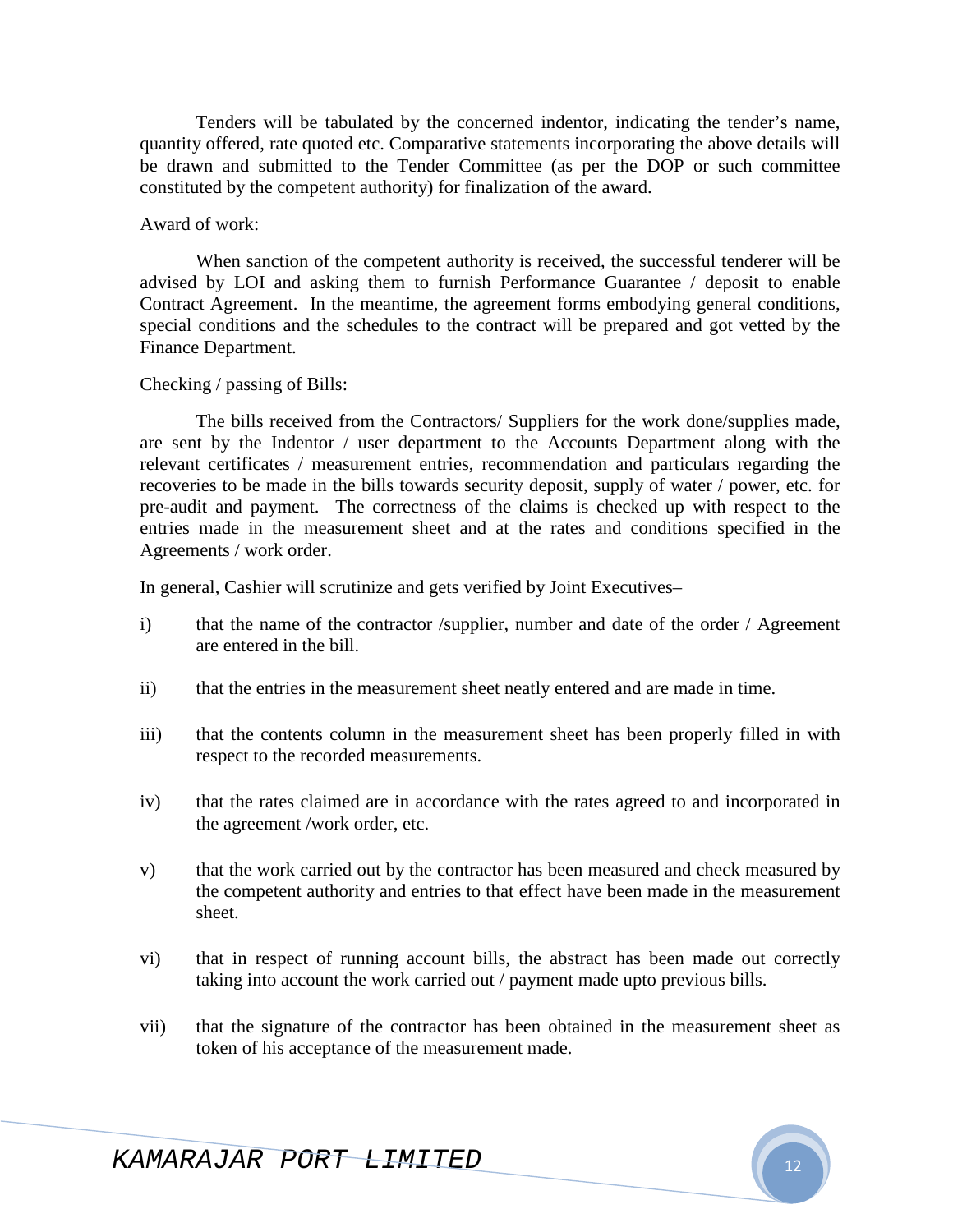- viii) that in case of final bill necessary endorsement has been made by the competent authority to the effect that the work has been completed satisfactorily.
- ix) that necessary bills have been raised for all services rendered by EPL and recovery effected from running bills and proper recovery is made for all advances.
- x) that the contractor has paid the initial Security deposit either in the form of BG or remitted by cash as the case may be. The recovery of additional security deposit wherever necessary is effected as per terms of contract.
- xi) that the BG submitted by the contractor is verified as to whether the same is in order as per the proforma, etc. The BGs received are then entered in a register and their renewal /closure watched then and there.
- xii) that in case of escalation, the rates existed at the time of tender and the rates prevailing for the months for which claims are submitted, are verified with reference to the terms of the contract.
- xiii) that in respect of final bill whether necessary addendum / corrigendum have been executed by the contractors for any additional work /revision of rates, quantity, etc.
- xiv) that in case of final bills, necessary confirmation had from the respective HOD as to the corrections of up to date quantity, amount paid, recoveries to be effected, etc.

Payment of Contract Works Bills

All cases of works contracts either on capital account – Plan  $\&$  Non plan, all payments to contractors including advances will be made by the corporate finance. Payments for Repairs and Maintenance Contracts will also be made by the corporate finance.

The procedures for receipts of contracts and contractors bills and control of these documents will be similar those for receipts of purchase and suppliers' bill.

Besides the general checks as in the case of suppliers' bills, the bills will be specifically checked against:

(i) Certified measurements/certificates of work done

(ii) Certified materials issued (were ever provided in the contracts),

consumed, returned and recoverable statements.

(iii) Certified statements of services provided to the contractors.

Whenever the contractors provide for deduction of a percentage of the value of work done by way of security deposits, these deductions will be made and credited to account code - "security deposits".

As in the case of suppliers bills, records of all payments including advances, material issued and adjustments and work done will be kept on the face on the contractors or in separate register of contracts.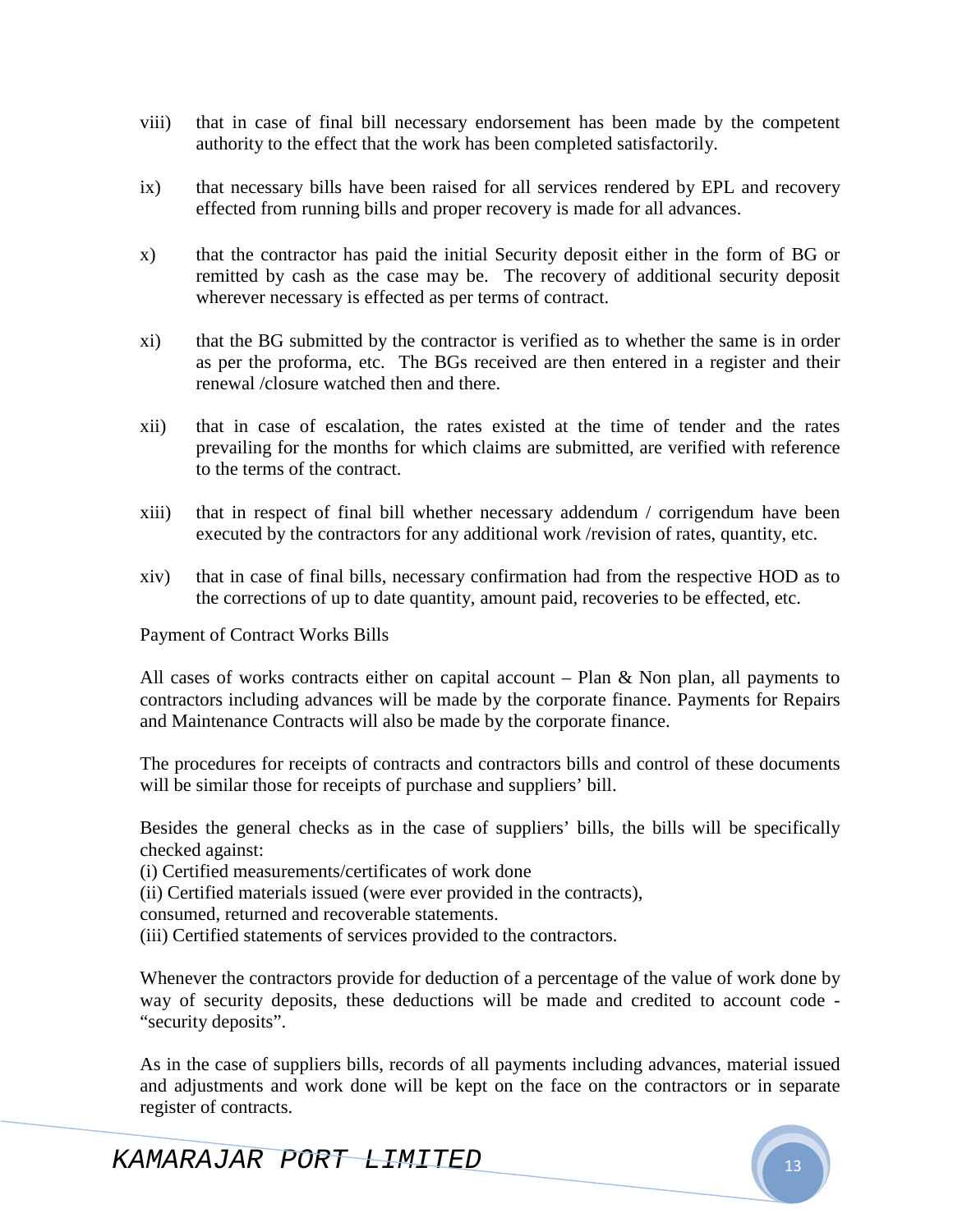Payments to the contractors for capital work will be debited to the relevant account codes – "Capital Work in Progress". Payments to the contractors for repair and maintenance will be debited to the relevant account codes under classification -'repairs and maintenance or Civil Maintenance or any other suitable codes required".

Advance paid to the contractors for both capital works and repairs and maintenance will be debited to a account code – "advances to contractors and suppliers".

### **Overriding Clause:**

Further this is to note that any ambiguity in case of works contract and accounts manual, Works manual will prevail over the accounts manual.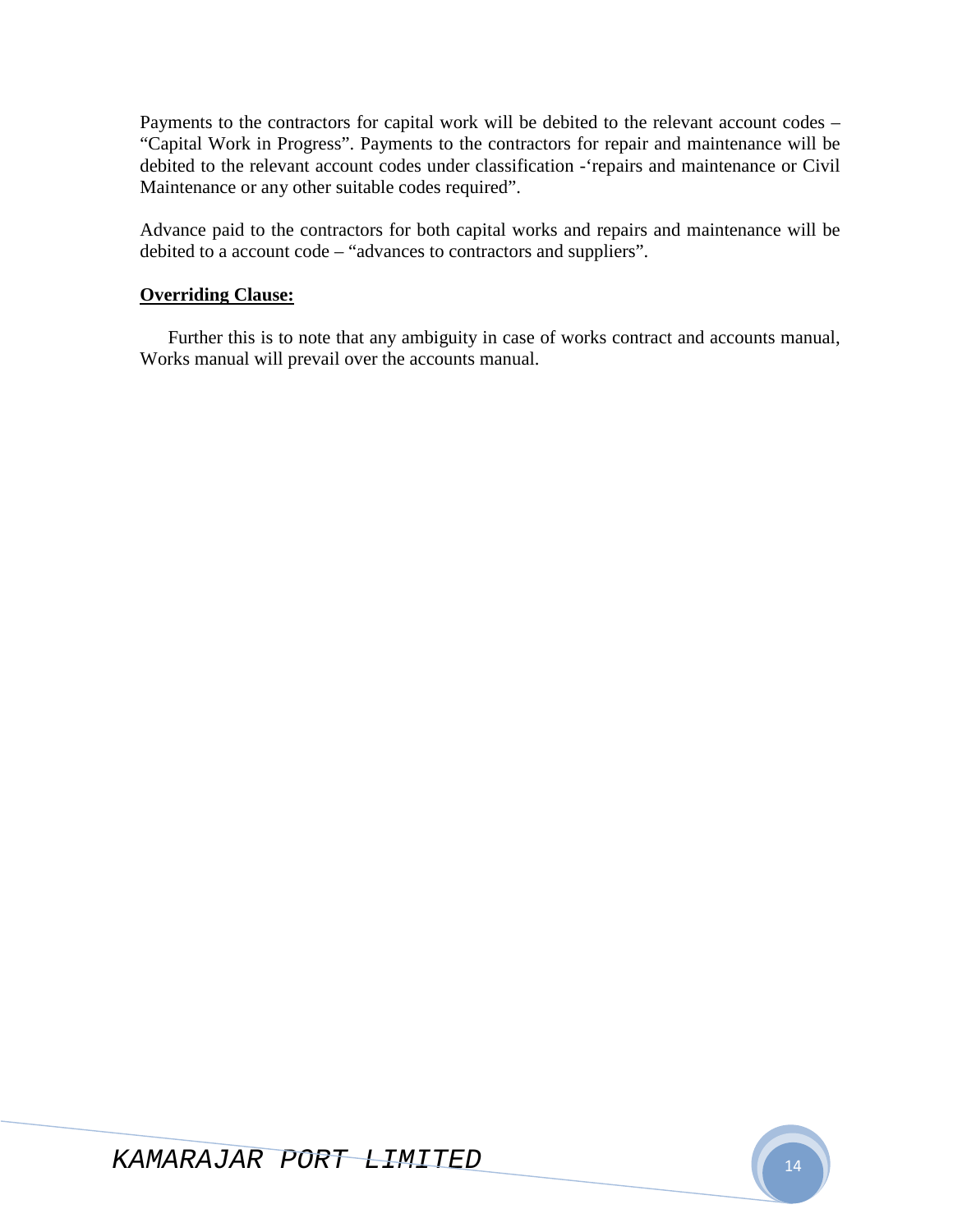# **Purchases**

- 1. For regulating the payment of suppliers claims, purchase accounting section will receive the following documents; (I) Purchase orders (POS) (II) Goods receipt notes (GRNS) (III) Bills of the suppliers.
- 2. All the three sets of documents are controlled through serial numbers given to them. The control serial numbers are given for P.Os and GRNS in the indenting department and the stores respectively whereas in the case of suppliers' bill the same is given in the purchase accounting section.
- 3. GRNS are not raised for supply of capital equipment and purchases made by administration department. In these cases, certificates of receipt / completion will be recorded and sent to purchase accounting section by the department concerned.

### Purchase Order

Purchase orders will be received from the purchase department. On receipt, these will be checked for the number of financial concurrence record there on and then entered in the register of purchase orders. Purchase orders and their amendments will be filled vendor wise.

#### Goods Receipts Notes

GRNs will be received through the stores ledger keeper these will be filled vendor wise.

### Receipt of Supplier's Bills

The suppliers send their bills direct to the purchase accounting section. In case of progress and final payment, the bills will be supported by supplier's copy of GRN.

A control register of incoming bills will be maintained in the purchase accounting section to watch their disposal. On receipt, the bills will be entered in the register and the serial no after the register and the dates of receipt will be noted on them. Disposal of the bills also will be noted in the register as soon as these are passed for payment of returns to the supplier for rectification/clarification, etc. no bill will be kept pending for more than a week.

A weekly report of outstanding bills will be submitted by the purchase accounting section to the head of the finance and account department along with reasons for daily in their disposal.

### Advances to Suppliers / Contractors

Generally NO advances will be given except in special circumstances or proprietary nature of supplies or contracts.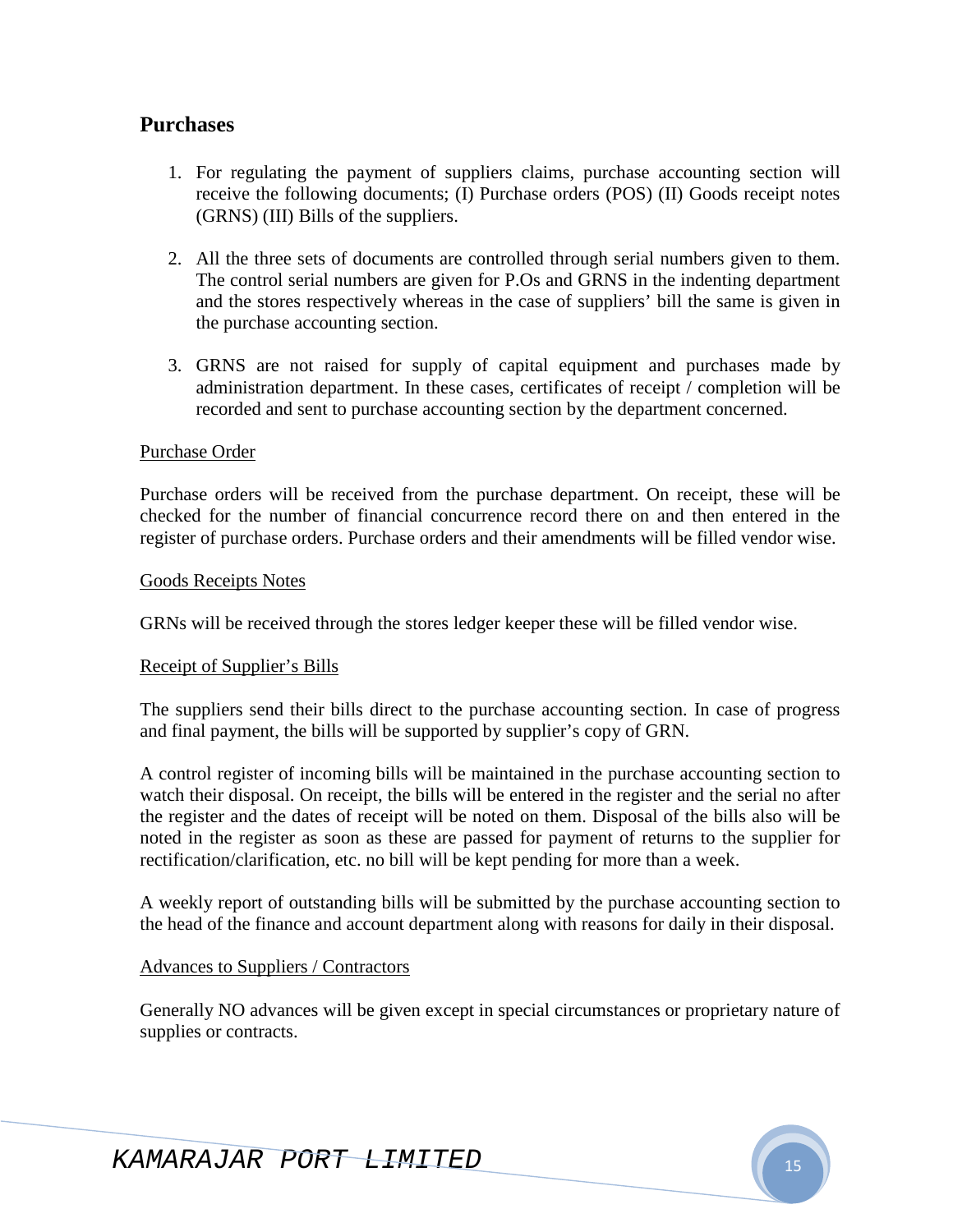### Advances to the suppliers / contractors are of the following kinds:

(i) 10% of total value of supply or contract as Mobilisation Advance payable along with the placement of order against submission of equivalent amount of bank guarantee or as agreed upon.

(ii) 90 to 100 percent payments against proof of dispatch of supplies and certification form concerned department on receipt of such service or material in good condition.

Where advance payments are provided in the purchase/work orders, suppliers' bills will be checked with the terms thereof. In case the suppliers are required to furnish bank guarantee/ indemnity bond to obtain the advance, purchase accounting section will be forwarded to cash section along with the payment vouchers.

All advance payments to suppliers including those made for materials received subject to acceptance, will be debited to appropriate account code -''Advances to contractors/ suppliers''.

The advances paid will be noted on the relevant purchase orders and will be adjusted as per the agreed terms. Where an advance payment has been made against proof of dispatch, adjustment will be on receipt of material. The adjustments also will be noted on the purchase order.

### Verification and Payment of Supplier's Bills

- 1. Suppliers bills will be verified and passed with reference to purchase order and GRNs and cheeked as to rate, quantity order quantity received and quantity accepted. Calculations will be checked.
- 2. If the relevant GRN has not been received, the bill will be kept pending. In case a bill is not correctly priced but is otherwise matched with purchase order and GRN, the bill will be corrected and passed. Similarly, if a bill is not correctly calculated but is otherwise matched with PO and GRN, it will be corrected and paid.
- 3. The bills received from the suppliers may be (a) part supply and (b) full supply. Where a bill is for complete supply, an endorsement of full supply by a stamp – "supply completed" - will deface the purchase order so that any excess supply bill may be not passed without obtaining an amendment order to extend of excess supply. In case of part supply bills, the purchase order of excess supply. In case of part supply bills, the purchase order will be endorsed with the quantities accepted will be kept so that any excess supply can be detected. With the respect of final supply, the stamp – "supply completed"- will be affixed on the purchase order.
- 4. When a bill is passed for the payment, the relevant GRN will be stamped "paid  $\&$ cancelled".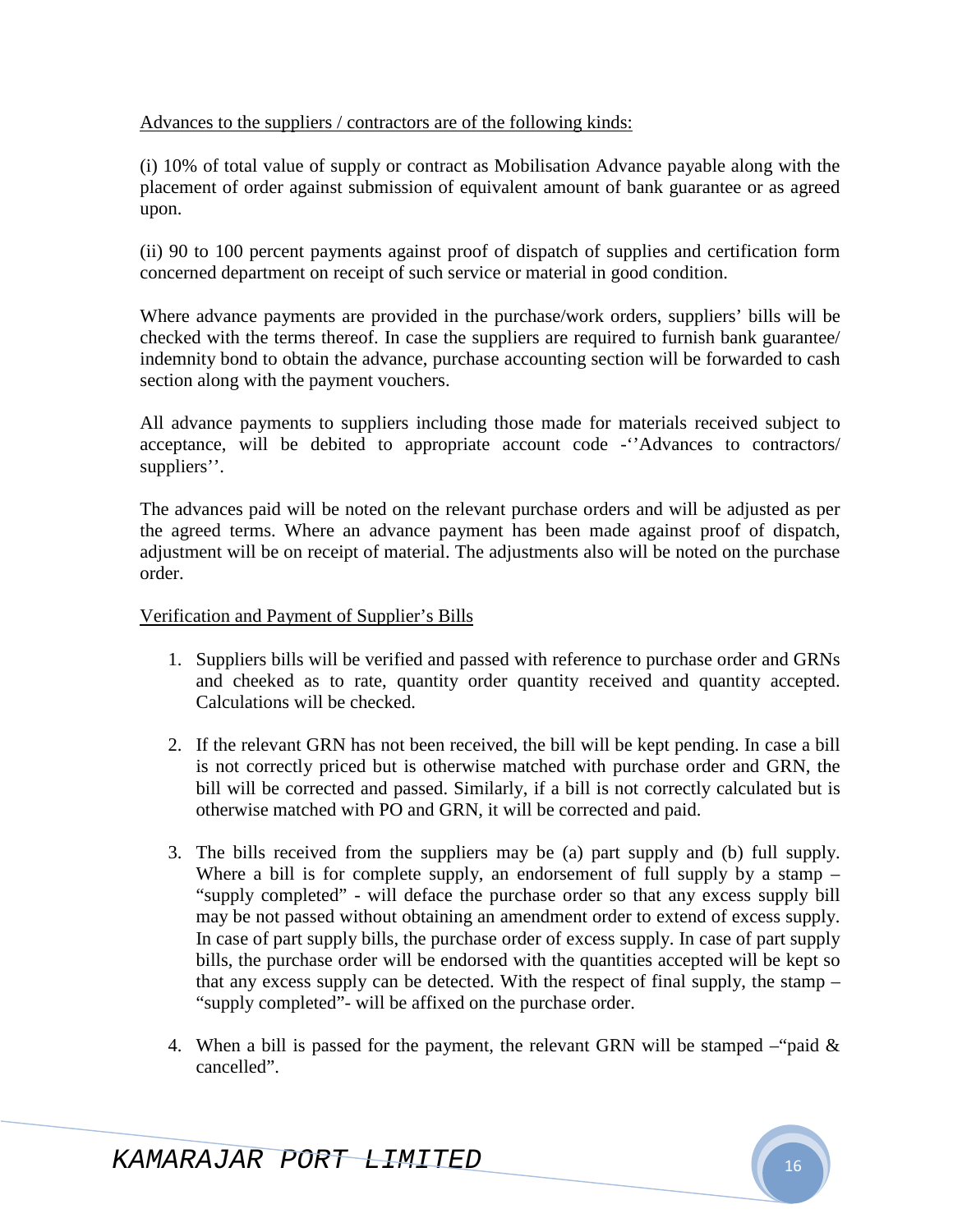- 5. Details of all bills passed will be extended as to bill number, quantity and value on the back of representative purchase order.
- 6. Advance adjustment will be done at the bill passing stage. Advances paid earlier will have been recorded on the reverse of the purchase order and will be adjusted earlier wholly or in part, as per the term of the journal voucher and on the purchase. A cash disbursement journal voucher will be presented for each of the bills passed for payments and sent to the cash section along with the bill. Where the GRNs have been priced and accounted for, the amount of bills passed for payments is debited to account code – "Liability for goods received". However, in case of capital equipment where GRN is not raised, the amount will be debited to account codes under classification group –"capital work-in-progress". The liability is cleared on payment to the suppliers.

### Capital Items

Purchase order for all capital equipments will be processed and issued order will be made by Head of Department and further approved by the board. No GRN will be prepared for capital equipments. A copy of the purchase order will be sent by the units receiving the equipments to the purchase accounting section with supplies bill along with a material verification report and inspection note about the satisfactory supplies for processing and payment.

### Electricity, Water & Fuel

Services like electricity, water, fuel, etc are obtained either from electricity boards or other bodies. Bills for these services are received in the operation/Traffic/ administration department. Finance Department will certify based on the Value of the bills as to the unit consumption and calculations. On receipt in the accounts, the bills will be checked mainly for correction of rates charged and being in conformity with the agreements; method of computation also will be checked. Payment made to the electricity boards and other bodies will be debited to the relevant account codes under classifications -"services"

### Lease Rent for Equipment/ Other Equipment Rent / Computer Hire Charges

Contracts agreements for taking the equipments on lease /hire and use of computer on hire will be entered into with the approval of the competent authority. Copies of these contracts / agreements will be forwarded to accounts where these will be checked and filled like the purchase orders/ works contracts.

Bills for lease rent, equipment rent, hire charges etc. will be received by the user department who will verify the use and certify the bills being in accordance with the terms of contracts /agreements and forward to accounts. On receipt in accounts, the bills will be checked as to calculations etc. as well as with the terms of contracts/agreements.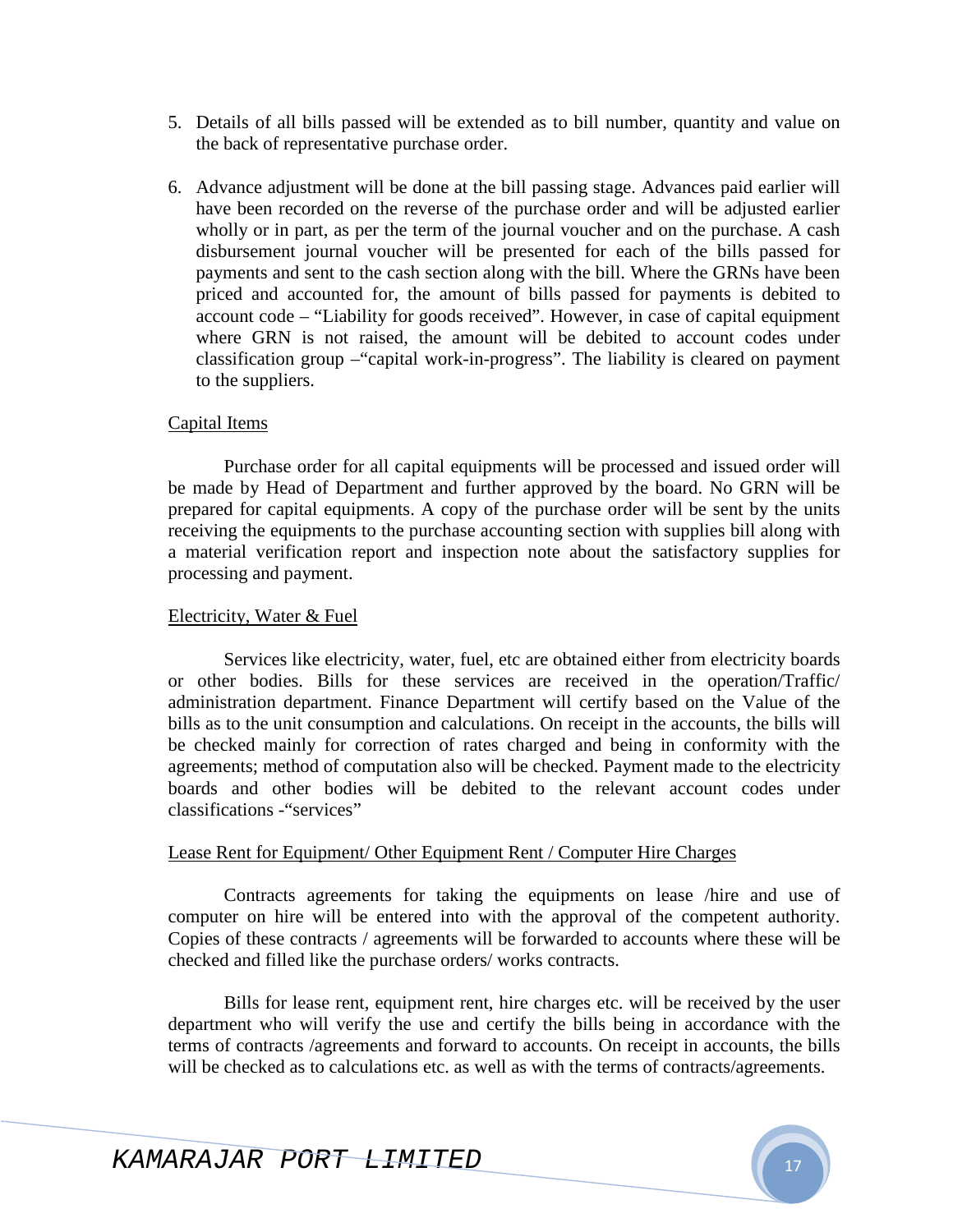The payment will be debited to the account "lease rent for equipment"/ "other equipment rental", "computer hire chargers" / "office equipment rental" as the case may be.

#### Temporary Advances:

Advances will be given to the officers (authority by departmental heads with the approval in finance) for specific purpose for urgent repairs/urgent purchase/other jobs. These advances will be debited to the account – "temporary advances for expenses". The officer receiving the advance will submit the expense statement within the time limit prescribed. The statement will be checked in accounts and a cash payment or receipts vouchers will prepared for balance payment to or refundable by the officer.

#### Consultants' Fee / Legal Fee and Expenses:

A sanction for utilization of services of consultants/legal experts etc. will be given by the competent authority. The consultants' bills will be certified by the concern department along with a copy of the sanction to accounts for payment. Bills for reimbursement of expenses will be supported by vouchers/certificates. For advance payments, the department concerned will send an approval note to the accounts. The bill be checked against the sanction and passed for payment. On payment, the amounts will be debited to account – "professional fees and expenses"/ "Legal fees and expenses".

Expenses incurred in connection with legal proceedings, execution of power of attorney etc. can be met through imprest also.

#### Postage:

Postage deposits for utilizing franking machine will be kept with the postal department and the deposit reimbursement as and when required. Actual expenses will be charged off on the basis of consumption.

#### Fire, Theft and General Insurance:

Bills of payment of premium will be receive in the user/stores/administration department which will certify the bills and send to accounts for payments. Premium paid will be debited to account – "insurance".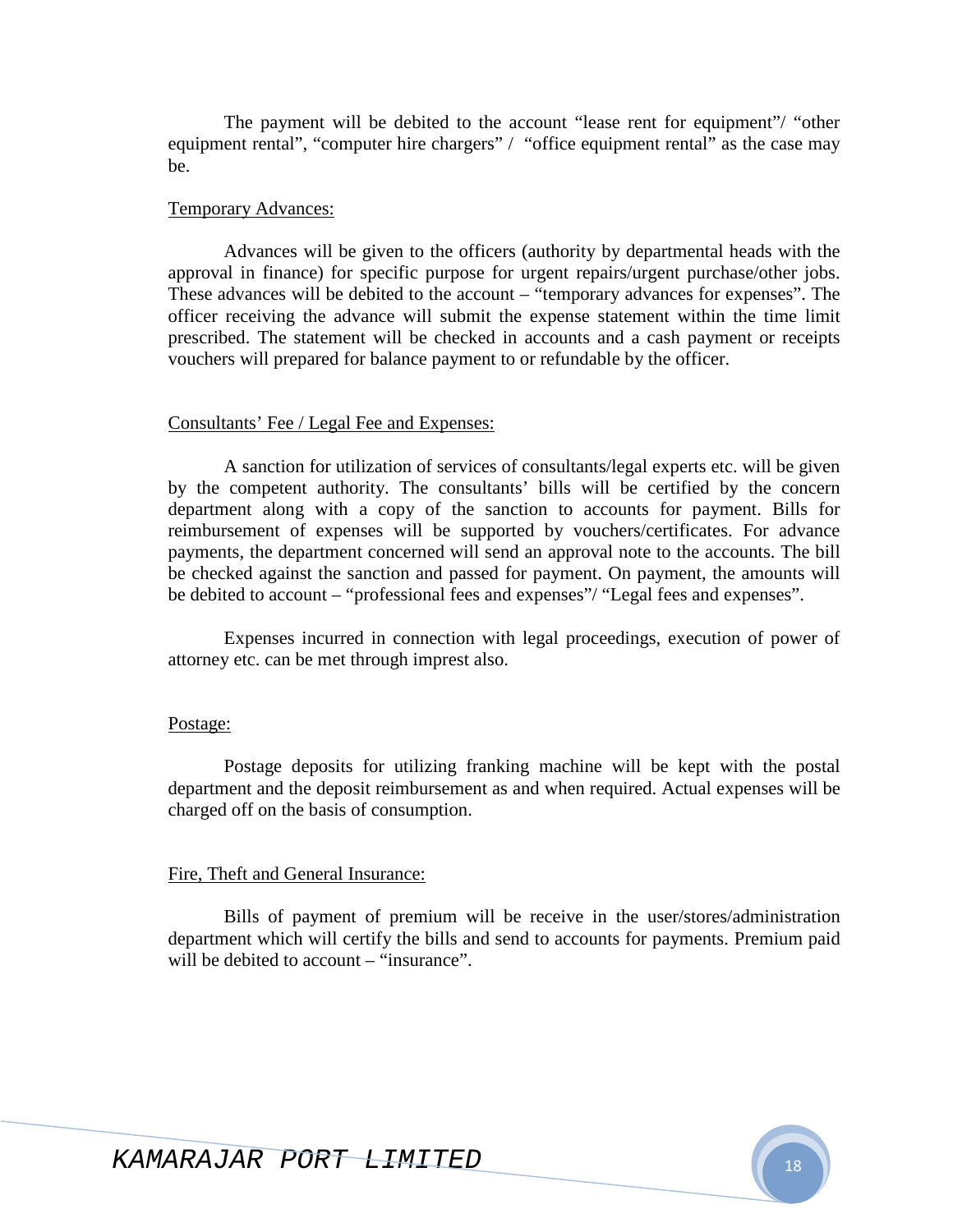#### Local Purchase:

Local purchases of material/spares parts will be made for operation purpose and only in use of urgency when such material/spares are not available in the stores. These purchases will be made from the imprest held by the departmental officers. The bills and expenses summary will bear the certificates of receipts of material, non-availability with the sores and urgency. On receipt of the expense summary, accounts will check these certificates, reasonableness of the prices of item purchase and calculations of the bills. The expenditure will be debited to the relevant account code.

#### Rent / Hire of Premises / Houses:

Certified bills will be received in accounts from the concerned departments. Payments will be made after checking with the agreement in question.

#### Miscellaneous Repairs:

The department concerned will issue a work order the approval of the competent authority. A copy of the work order will be sent to accounts. The bills of work done will be submitted to the department concerned who will verify and certify satisfactory completion of the work done. On receipt of the bill from the department, account will check it with the work order and pass it for payments on the basis of certified recorded. The payment will be debited to the relevant account codes.

#### Audit Fees (Other Services):

A letter will be issued, with the approval of the competent authority, to the auditors. On receipts of their bills, these will be checked with the letter of engagement and passed on that basis.

#### Miscellaneous Expenses:

Miscellaneous expenses like local purchases of printing and stationary, advertisement and publicity, entertainments, books and periodicals, running expenses of vehicles and sundries will be met from the imprest.

#### Outstanding Liabilities:

Outstanding liabilities will be provided at the end of the year for accrued expenses for electricity, telephone and any other expenses which are not accounted for on accrued basis.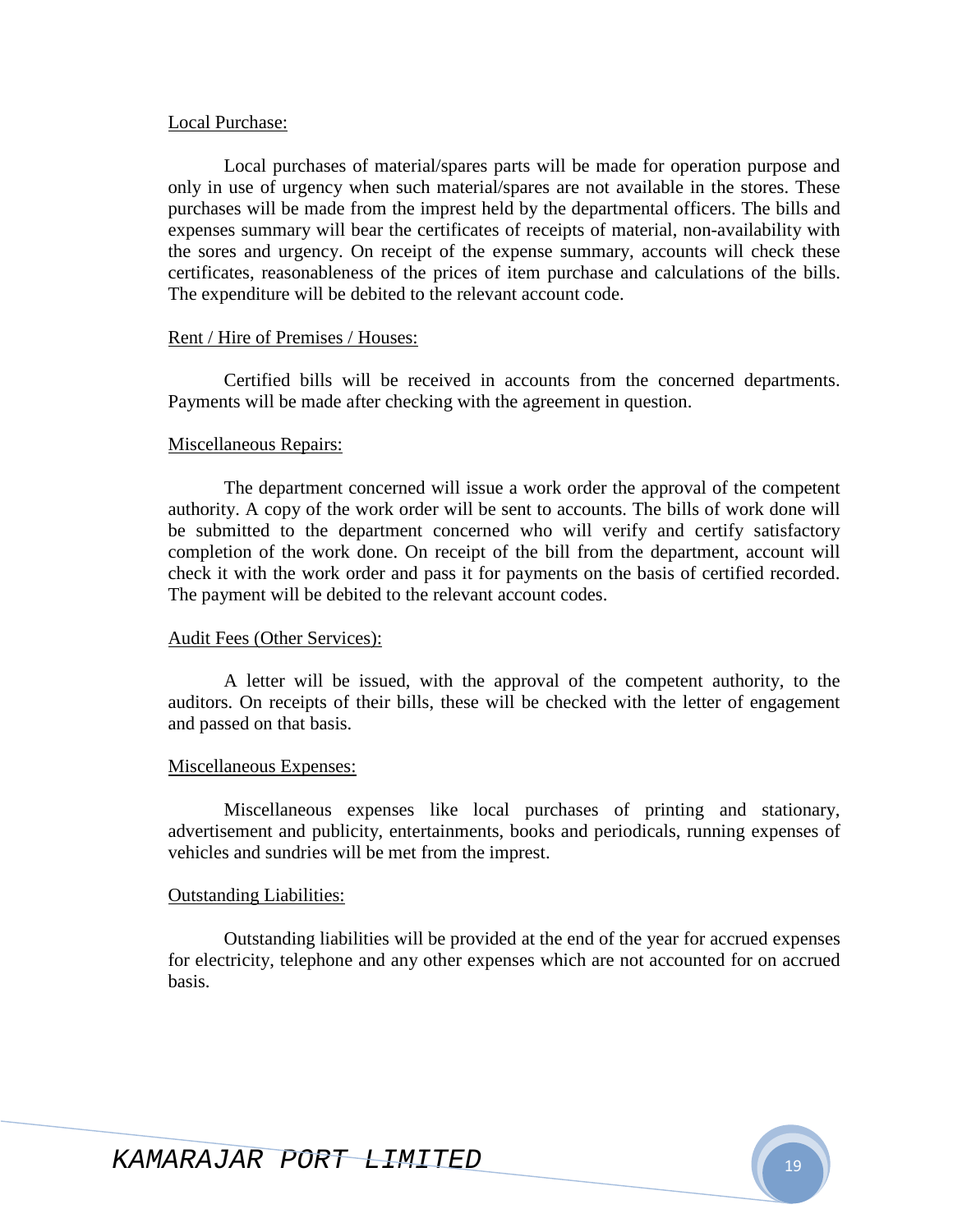### *Contractual Purchases:*

1. When the normal cash disbursement procedure of invoice, etc., is not appropriate, (i.e., petty cash) the payment shall be done through Check or E-funds transfer and for the approval of such voucher and signature of authorized persons on the checks or request for E-funds transfer note, the authorized persons shall verify the voucher, bill and the print out from accounting software showing the accounting entry passed for such purchase/expenses.

- 1. Approved check requests or E-Funds transfer requests should be sent to the Executive for release of payments.
- 2. The Company is in a practice of outsourcing all the works and hence in all the cases there are contracts which legally binds the Company. Hence it becomes very important to check whether invoices are raised by the vendors based on the contracts entered into.
- 3. After receipt of invoices from the vendors and settlement of the same, the bills and cash receipts from vendors shall be filed in the concerned vendor files.

### *Direct & Indirect Expenses:*

- 1. The company has fixed the scale of rates and allowances that can be reimbursed based on the grade of employees. No expenses shall be reimbursed without submission of original bills by the employees. The Bills claimed shall be cancelled by the company and then reimbursed.
- 2. Since the type of expenses cannot be standardized, an extract of expenses from the Annual report of F.Y. 2012-13 has been provided below along with the Account Group Head. Account ledger head cannot be specified since the nature of expenses varies –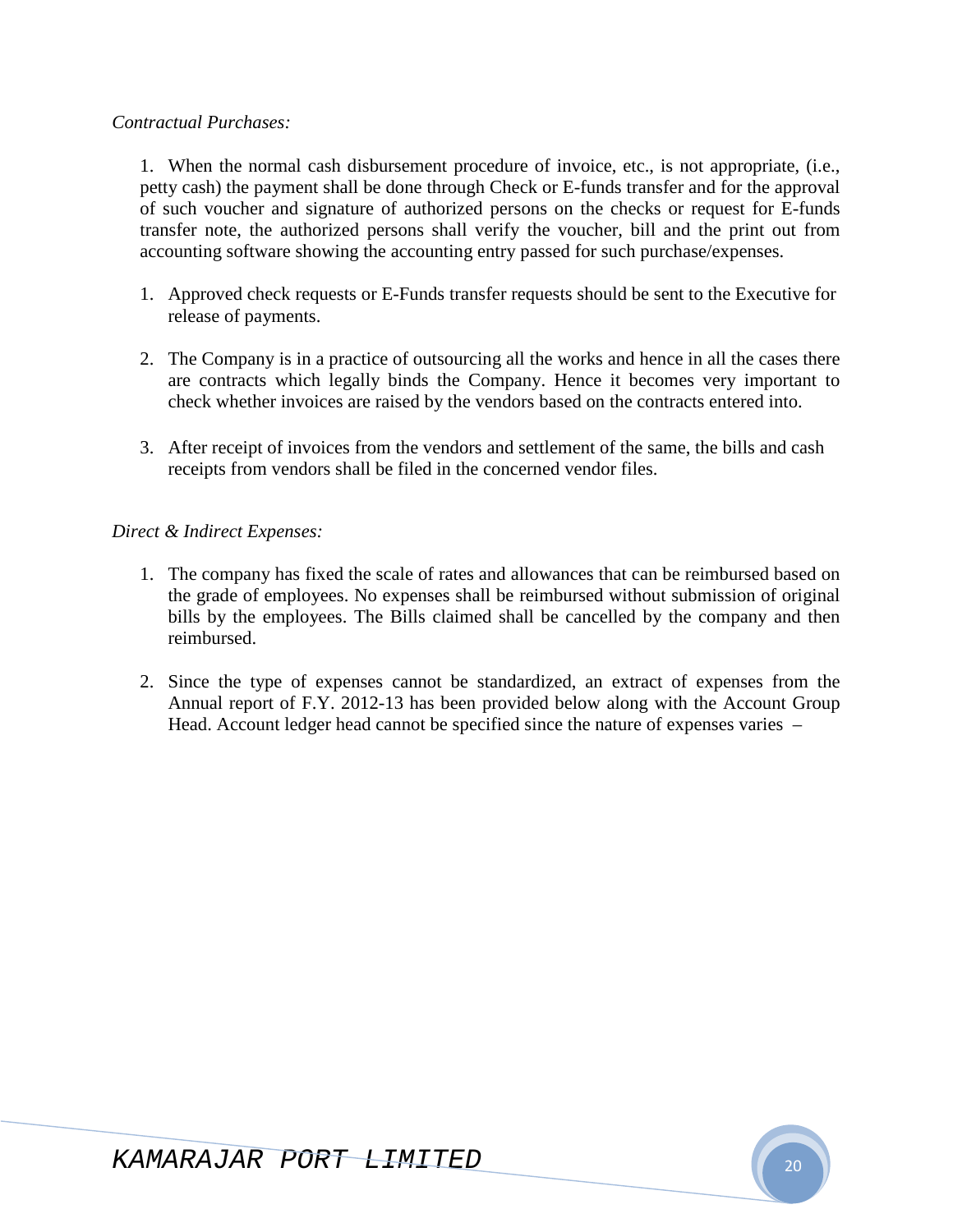| <b>TYPE OF EXPENSE</b>                           | <b>ACCOUNTING GROUP HEAD</b>        |  |
|--------------------------------------------------|-------------------------------------|--|
| 1. Employee's Benefits Expense                   |                                     |  |
| A. Salary, wages and bonus                       |                                     |  |
| B. Staff welfare expenses                        |                                     |  |
| C. Superannuation                                |                                     |  |
| D. Performance Related Pay                       |                                     |  |
| E. EDLI & GSLI                                   |                                     |  |
| F. Employee medical and Hospitalisation expenses | <b>Employee's Benefits Expenses</b> |  |
| G. Gratuity                                      |                                     |  |
| H. Leave encashment expenses                     |                                     |  |
| I. Leased Accomodation                           |                                     |  |
| J. Other Terminal Benefits                       |                                     |  |
| K. Pension schemes                               |                                     |  |
| L. Provident fund                                |                                     |  |
| 2. Finance Costs                                 |                                     |  |
| A. Interest Expense -                            |                                     |  |
| i. From Banks                                    |                                     |  |
| ii. Tax Free Bonds                               | <b>Interest Expenses</b>            |  |
| iii. Others                                      |                                     |  |
| <b>B. Other Borrowing Costs -</b>                |                                     |  |
| i. ECPP Liabilities                              | <b>Other Borrowing Expenses</b>     |  |
| ii. Guarantee Fees                               |                                     |  |
| C. Public Issue Expenses -                       |                                     |  |
| i. Bond handling charges                         |                                     |  |
| ii. Bond brokerage                               | <b>Public Issue Expenses</b>        |  |
| iii. Stamp Duty on Bonds                         |                                     |  |
| D. Other Expenses                                |                                     |  |
| 3. Depreciation and Amortisation Expenses        |                                     |  |
| A. Depreciation                                  |                                     |  |
| i. Tangible Asstes                               | Depreciation                        |  |
| ii. Intangible Asstes                            |                                     |  |
| 4. Other Expenses                                |                                     |  |
| <b>A. Port Operating Expenses</b>                |                                     |  |
| i. Time Charter Crafts                           |                                     |  |
| ii. Bathymetry Survey                            |                                     |  |
| iii. Consultancy Services - Operations           |                                     |  |
| iv. Power & Water charges                        | <b>Port Operating Expenses</b>      |  |
| v. Environment                                   |                                     |  |
| vi. Research & Development Expenses              |                                     |  |
| vii. Maintenance Dredging                        |                                     |  |
| viii. Fuel Expense                               |                                     |  |

KAMARAJAR PORT LIMITED 21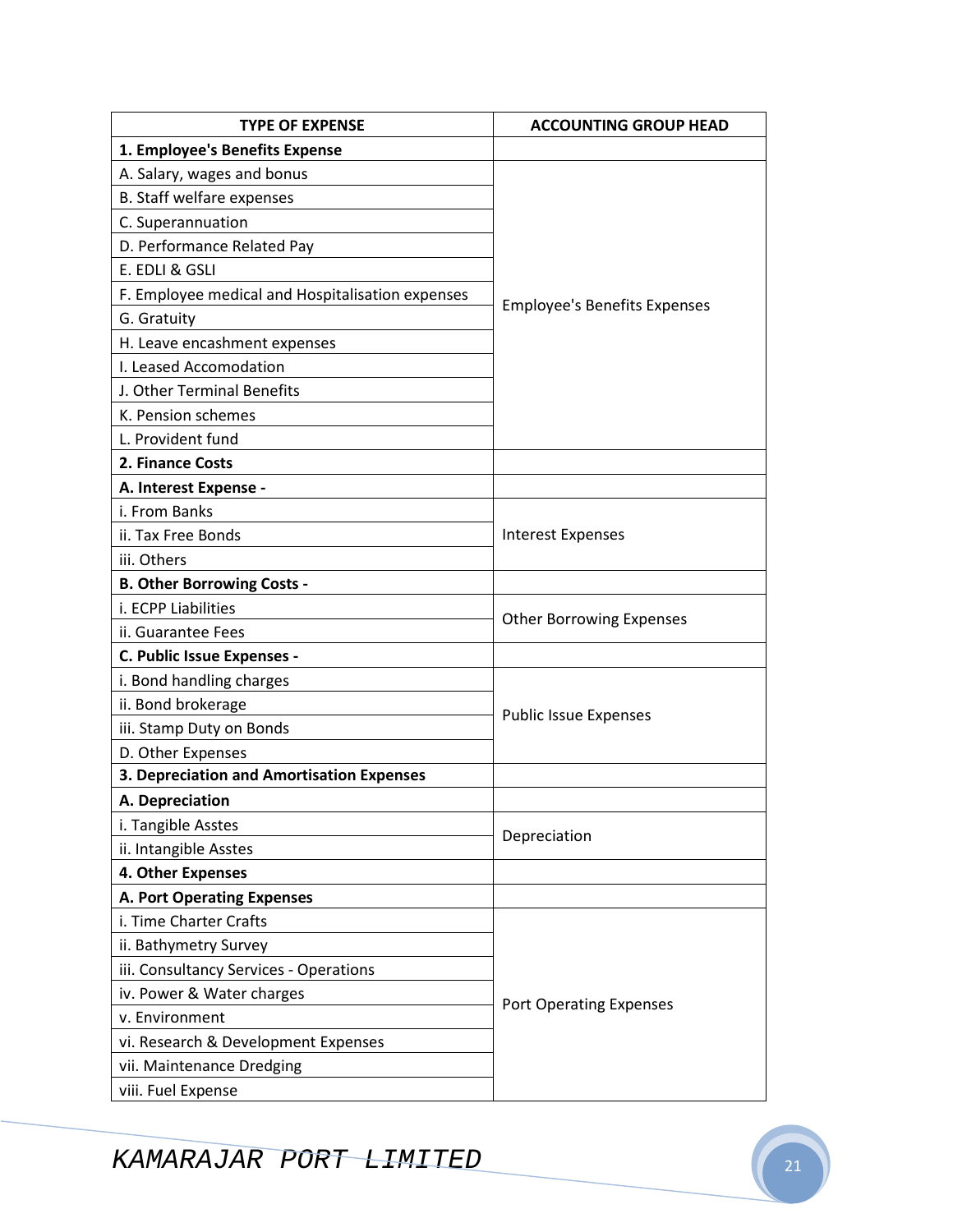| ix. Manning Services                    |                                         |
|-----------------------------------------|-----------------------------------------|
| x. Pilotage Expense                     |                                         |
| xi. Repairs and Maintenance             |                                         |
| <b>B. Administration Expenses</b>       |                                         |
| i. AMC - Software Expenses              | <b>AMC - Software Expenses</b>          |
| ii. Auditors' remuneration              |                                         |
| Statutory audit                         |                                         |
| <b>Tax Audit Fees</b>                   | <b>Auditors Fees &amp; Remuneration</b> |
| Payment for other Services              |                                         |
| Reimbursement of expenses               |                                         |
| iii. Bank charges                       |                                         |
| iv. Books and periodicals               |                                         |
| v. Directors sitting fees               |                                         |
| vi. Electricity & Water Charges         |                                         |
| vii. Hospitality                        |                                         |
| vii. Honorarium                         |                                         |
| viii. Insurance                         |                                         |
| ix. Legal & professional charges        |                                         |
| x. Miscellaneous Expense                |                                         |
| xi. Printing and stationery             |                                         |
| xii. Rent, Rates & Taxes                | <b>Administration Expenses</b>          |
| xiii. Repairs and maintenance - Office  |                                         |
| xiv. Safety & security expenses         |                                         |
| xv. Seminars & conference expenses      |                                         |
| xvi. Service Charges                    |                                         |
| xvii. Corporate Social Welfare Expenses |                                         |
| xviii. Subscription & Membership fees   |                                         |
| xix. Communication Expenses             |                                         |
| xx. Travelling and conveyance           |                                         |
| xxi. Vehicle running expenses           |                                         |
| xxii. Loss on Fixed Assets written off  |                                         |
| xxiii. Donational & Contributions       |                                         |
| 5. Selling and Distribution Expenses    |                                         |
| A. Advertising and promotional expenses | Advertisement expenses                  |
| 6. Exceptional Items (Expense)          |                                         |
| A. Prior Period Expense                 | Prior Period Expense                    |
| B. Quarried Stones written off          |                                         |
| C. Asset written off                    | <b>Exceptional Items Expenses</b>       |
| D. Compensation payable to ChPT         |                                         |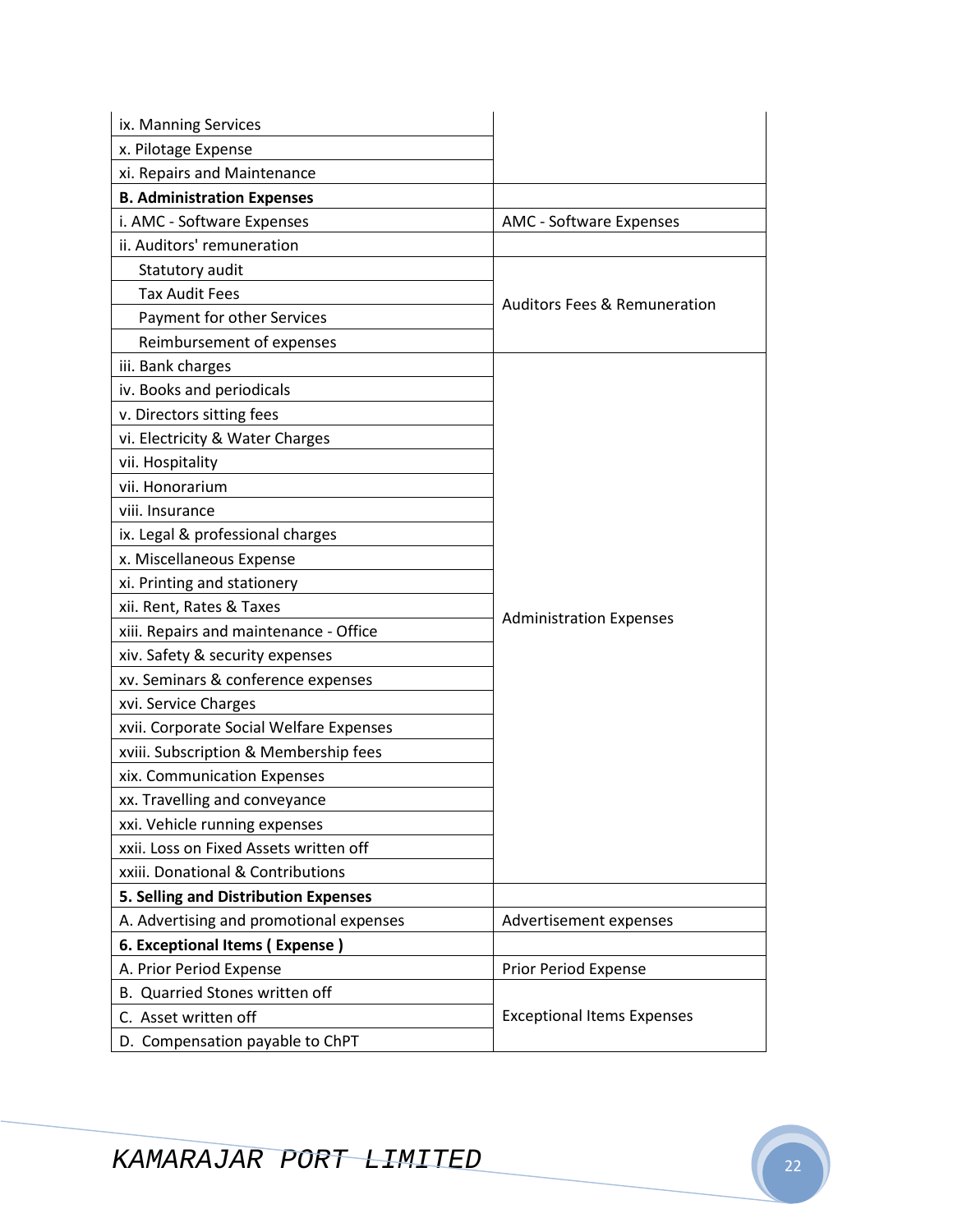# **Corporate Accounting & Financial Reporting**

This deals with preparation of Monthly, Quarterly, Half yearly and Annual Accounts as per Schedule III and complying with the accounting standards issued by ICAI. This also takes into records and documents as the base records for Financials statements prepared.

In order, the following documents will be processed on monthly basis: All Revenue receipt vouchers All Contractual & Local Purchase payment / disbursement vouchers All Misc. Service vouchers All Other journal vouchers Bank Reconciliation Statement F.D. Interest Receipts Accrued and TDS Certificates.

Summary of cash book.

The Cash section will prepare summaries of cash receipt journal vouchers, cash disbursement journal vouchers, sale journal vouchers and accounts payable journal vouchers and also day book for cash receipts and payments.

These summaries will form the basis for preparation of journal entries for the main journal. This journal entries along with journal vouchers (JVs) for stores received and issued and other adjustment entries will be sent to Compilation Section for further processing.

Journal Vouchers

Individual accounting sections will be responsible for raising journal vouchers. The compilation section will be responsible for receiving, controlling and arranging to get processed on the computer and maintaining necessary records for this purpose.

The accounting sections will ensure that the journal vouchers are properly coded with account code, have their debit and credit columns totalled up with tally, are properly authorised and are supported documents were ever applicable.

On receipts of copies of the JVs duly number with section JV series, the compilation section will a lot its own serials number, irrespectively of section JV series, too be maintained annually.

On receipt journal vouchers will after being used for computer processing, be maintained in a master J.V. file. Another copy with all supporting documents will be maintained in separate control serial wise files.

On receipt of all journal vouchers, the details will be entered in control register at the compilation section.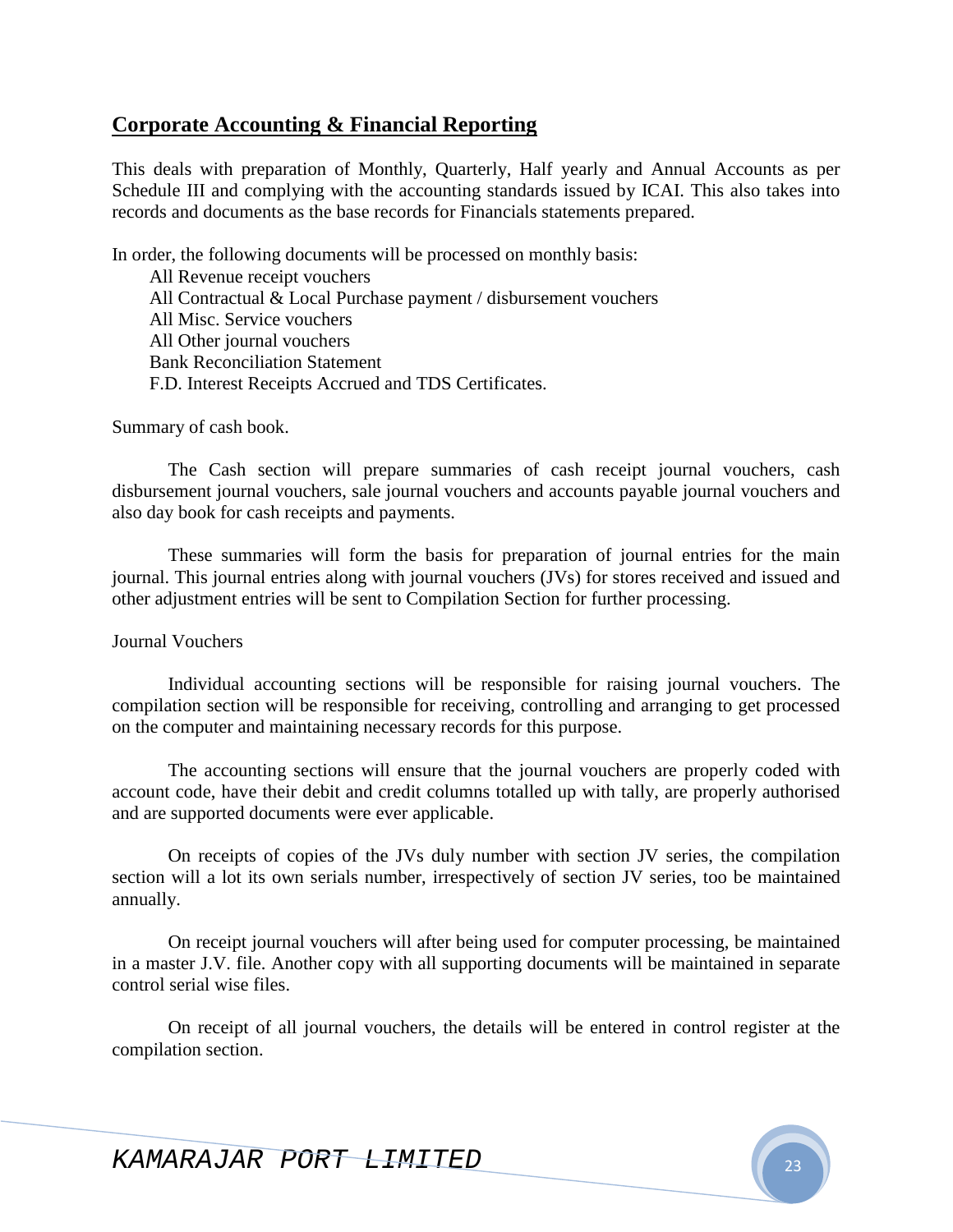While the responsibility of inserting proper accounts/cost codes on the journal vouchers will be of individual sections, the compilation section will review and rectify the apparent mistakes in the codes vis-a-vis description of account in consultation with individual section, before these are sent for processing.

The following documents/statements will be processed:

- Main journal statement
- General ledger
- Subsidiary ledger
- Trial balance

General / Subsidiary Ledgers

The ledger will set out account code/sub code wise opening balances, moments of the current month and closing balances, having the accounts/sub-accounts arrange strictly in accordance with their marshalling in the chart of the accounts.

### Trial Balance

After compiling the general ledger each month, Accounts Section will draw up account code-wise trial balances marshaled according to the chart of accounts after agreeing the total debits with the total credits.

#### Annual Accounts

The financial year of the company is April to March. Under The Company's Act 2013, the audited accounts of the company are to be placed before the annual general meeting of the shareholders (AGM) within 6 months of the close of the accounting year. In other words the last date by which the account duly audited are to be laid before the AGM will be 30th September of each year.

### Programme for Annual Accounts

The chief of finance, will issue each year detailed programme for the closing of account, preparation of the balance sheet and profit and loss account and completion of audit of these accounts.

### Format of Accounts

The annual accounts will be prepared by the company in accordance with the requirement and guidelines of the third schedule revised of The Companies Act 2013 and as further amended in the formats prescribed for the balance sheet and profit and loss account therein.

KAMARAJAR PORT LIMITED <sup>24</sup>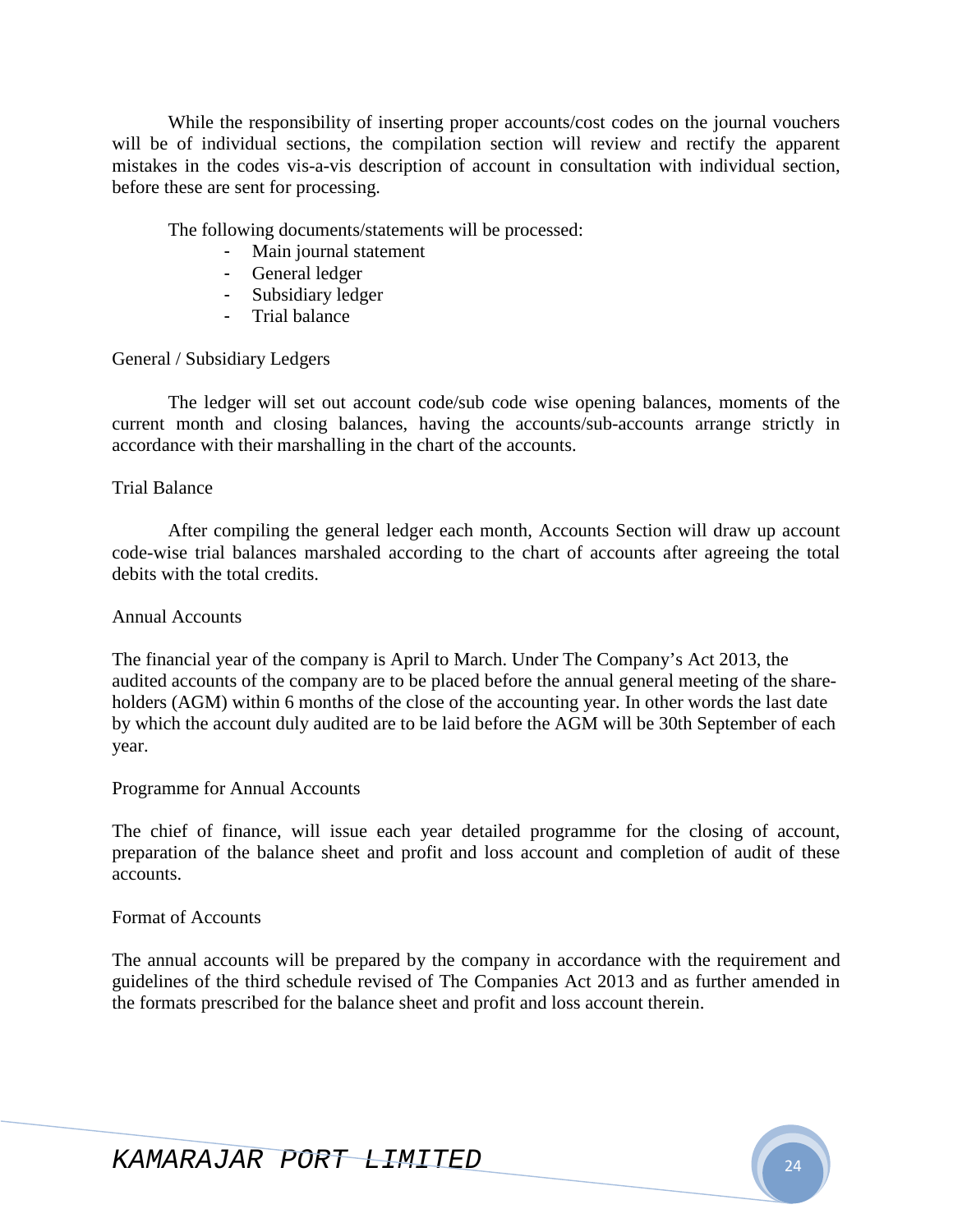### Grouping of Expenses

As the balance sheet and profit and loss account are presented in the abridged from, grouping of certain income/expenses and showing them under the principal heads in the final presentation form will be necessary. The chief of finance will issue standing instruction as to the various individual accounts that are to be clubbed under principal heads in the balance sheet and profit and loss account.

### Schedule and Notes

Schedule forming part of annual accounts will be indicated in the balance sheet and the profit and loss account as relevant, notes forming part of the accounts will be listed separately by way of schedule.

The schedule of fixed assets will show (a) the opening gross block, addition during the year, assets sold, assets scrapped but awaiting disposal and the closing gross block, (b) opening depreciation, depreciation provided for the year, depreciation written back on items sold and items scrapped but awaiting disposal and he cumulative depreciation at the end of the year, (c) net block and (d) capital work-in-progress

### **Schedule of Current Assets, Loans and Advances**

Current assets will be shown under the following heads:

(i) Inventories broken into stores and spares parts, loose tools, printing and stationeries and stores and spares parts-in-transit.

(ii) Sundry debtors with analysis of debts outstanding for a period exceeding six months – considered good and considered doubtful, other debts considered good and provision for doubtful debts.

(iii) Cash and bank balance broken into cash in hand, with schedule bank in current accounts and short term deposit account separately and remitted in transit.

(iv) Other current assets like items scrapped/considered redundant but

awaiting disposal – stores and spares and fixed assets – reduced by

provision for diminution in value and (b) interest accrued on bank deposit and loans.

### Loans and Advances will be shown as under:

(i) Loans to employee, secured and considered good

(ii) Advances recovered in cash or kind or for value to be received.

(iii) Deposit

(iv) Advance payment of income tax including tax deduction at source.

### **Schedule of Current Liabilities and Provision**

Current liabilities will be shown under:

(i) Sundry creditors

(ii) Interest accrued but not due on loans

(ii) Provision will be shown as under:

KAMARAJAR PORT LIMITED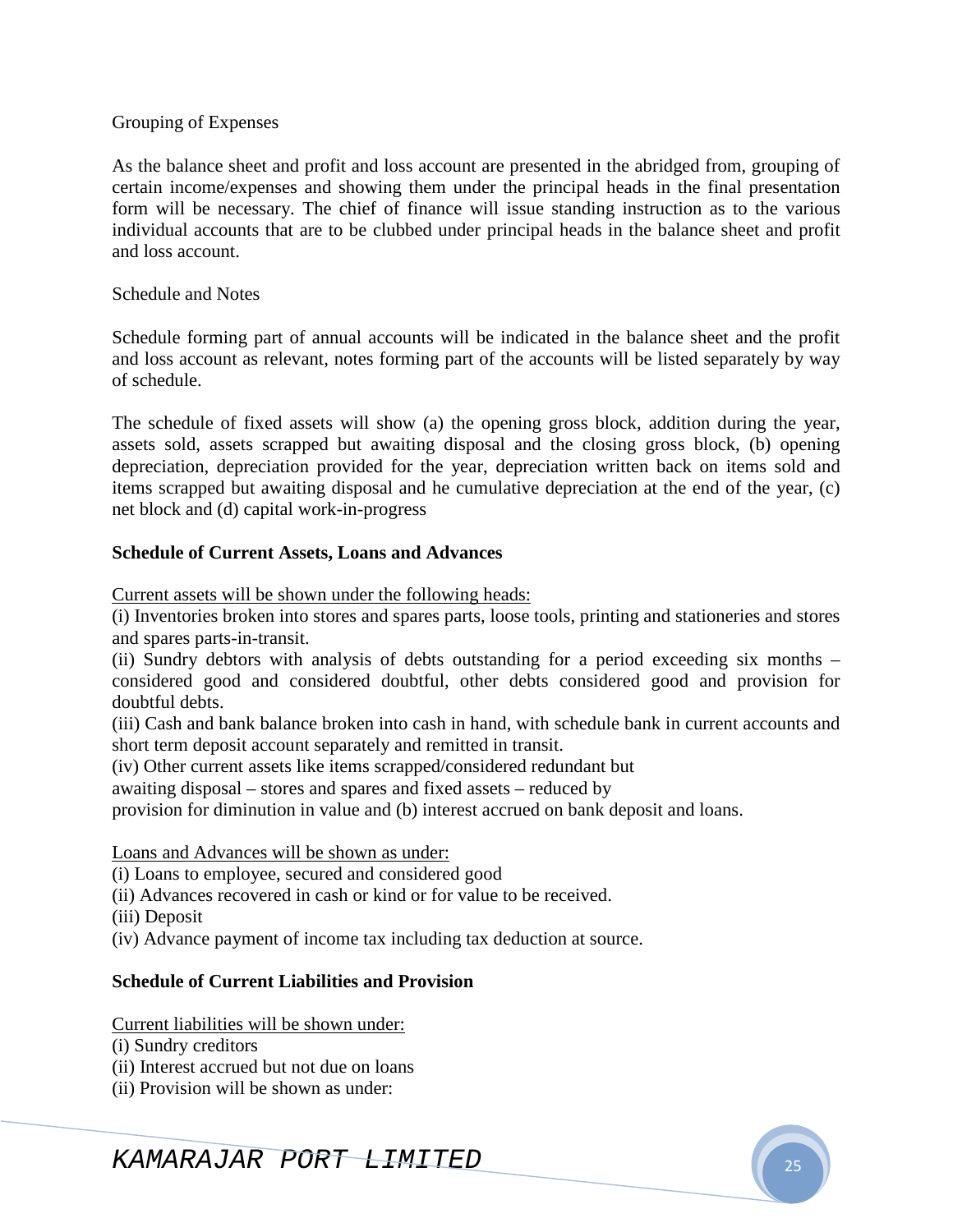- (a) For taxation
- (b) For bonus/ PRP (Performance Related Pay)/ Ex. Gratia
- (c) For leave salary
- (d) For proposed dividend
- (e) Other provision, if any

### Miscellaneous income will be shown under the following heads:

- (h) Interest on short term bank deposit
- (i) Interest accurse but not due loans
- (j) Penalty realised
- (k) Other miscellaneous income

Employees' Remuneration and Benefits

Employees' remuneration and benefits will be shown as under:

- (i) Salaries and allowances
- (ii) Fund contribution towards employees provided and pension funds
- (iii) Gratuity

(iv) Staff welfare – reimbursement of medical expenses and other welfare expenses

(v) Bonus/ PRP (Performance Related Pay)/ Ex. Gratia

(vi) Other benefit – lease accommodation for executives (net), employees leave travel expenses. Other Expenses

### The other expenses will be shown under:

(i) Power, fuel and water

(ii) Lease rent of equipment taken on hire and other rent including hire charges of equipment from other rent including hire charges of equipment from other used.

(iii) Rent, taxes and licenses.

- (iv) Repairs and maintenance of (a) plant and machinery, (b) building and (c) others
- (v) Insurance

(vi) Freight

(vii) Travelling and entertainment expenses – (a) directors travelling expenses,

(b) other travelling expenses, (c) entertainment expenses and (d) transit house expenditure

(viii) Miscellaneous expenses – bank charges, postage and telecommunication, printing and stationary, legal expenses and other professional fees, computer hire charges, advertisement, research and work-study expenses and others.

(ix) Auditor's remuneration – fees, expenses and payment in the other capacity.

(x) Internal auditors remuneration fee and expenses. Prior Period Account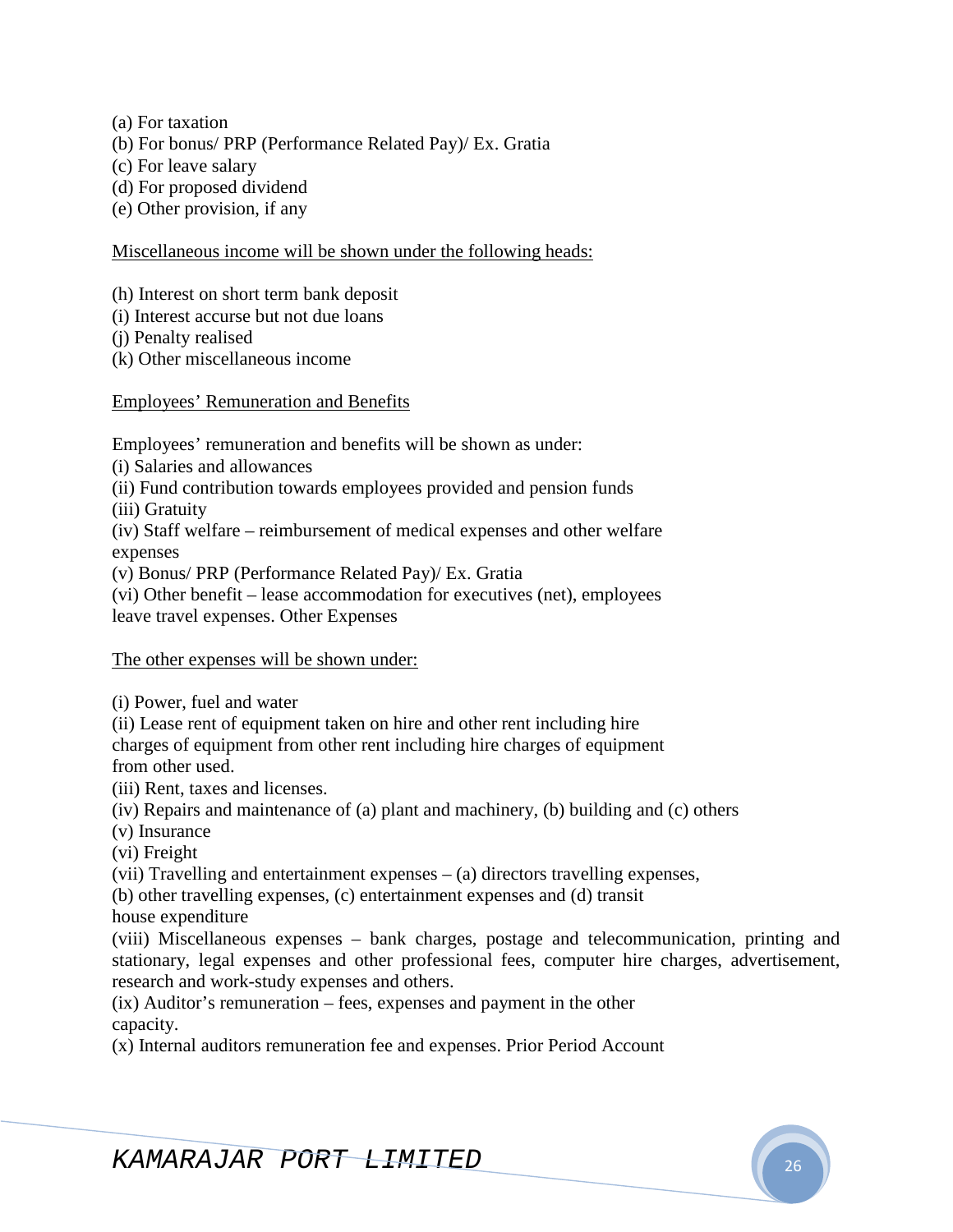The schedule will show the expenses and income incurred/accrued in current year's account but relating to the previous year(s) and individually exceeding Rs. 100000/-. Any expense, irrespective of the amount, incurrent for preceding year(s) arising out of general decision of the management in a current year e.g. ex-gratia payment, wages revision will be accounted for as prior period expenditure.

#### Notes on Accounts

Notes on account annexed to and formatting part of the balance sheet and profit and loss account will include:

(i) Contingent liabilities.

(ii) Claims against the company not acknowledge as debts.

(iii) Capital commitments (net of advances) not provided for

(iv) Quantitative information with to:

(a) Number of ships handled, etc

(b) Licensed and installed capacity.

(c) Throughput handled during the year .

(d) Expenditure incurred on certain employees receiving salary beyond the specified limit in a year and employed throughout the year and employed for part of the year under salaries, contribution to provision of income tax act 1961 and rules made there under (excluding gratefully) as well as the number of such employed.

(e) Consumption of imported and indigenous spare parts and components during the year.

(f) CIF value of imported made during the year (components, spare parts and capital goods)

(g) Expenditure in foreign currency charged to revenue during the year. (h) Amounts remitted in foreign currencies during the year separately towards import of spare parts, components and capital goods (b)repayment of loan instalments and (c) on account of dividend (also the year to which the dividend relates, number of non-resident shareholders and shares held).

(i) Significant Accounting Policies:

General:

The financial statements are prepared on historical cost convention and on mercantile system of accounting in accordance with generally accepted accounting principles.

### Revenue Recognition:

Income is recognized upon completion of services rendered and no significant uncertainty exists regarding the amount of consideration that would be derived after rendering the service. Upfront fee received from the BOT operator is treated as Revenue in the year in which zero date of the project is fixed. Interest income on the disputed revenue will be recognized on realisation basis.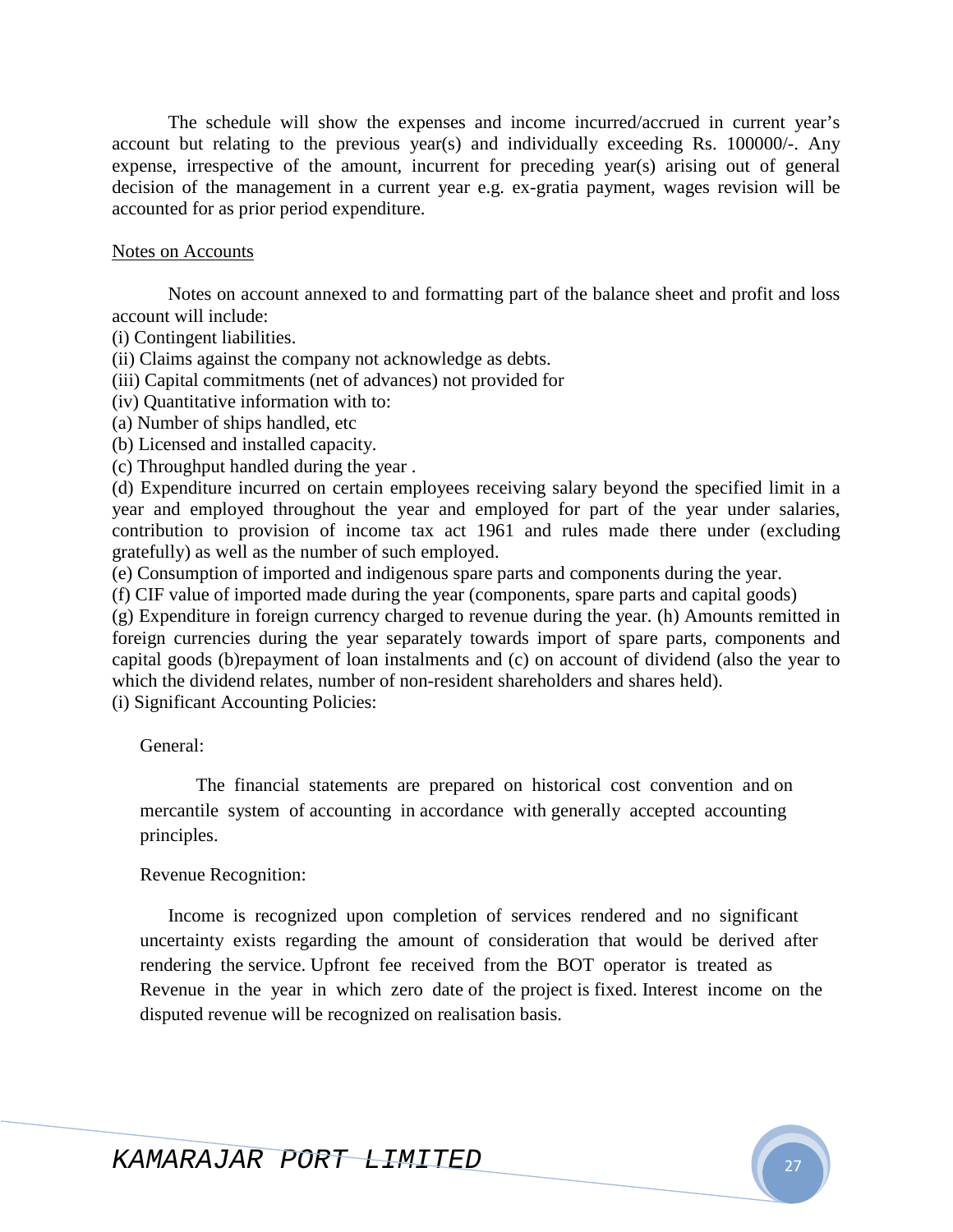#### Fixed Asset

#### *Tangible Assets:*

Fixed assets are stated at cost of acquisition, including any attributable cost for bringing the asset to its working condition for its intended use, less accumulated depreciation. Expenses capitalised also include applicable borrowing costs. In respect of major projects involving construction, related pre-operational expenses form part of the value of assets capitalised. All upgradation/enhancements are generally charged off as revenue expenditure unless they bring similar significant additional benefits.

The amounts becoming payable by the company on account of uncontested arbitral awards on project claims are capitalized in the year of awards as additions during the year in the respective asset. The interest on such awards payable to the contractor is treated as revenue expenditure in the year of award.

### *Intangible Assets:*

Intangible assets are stated at cost less accumulated amortization and impairment losses, if any. Cost comprises the purchase price and any cost attributable for bringing the assets to its working condition for its intended use.

Amortisation is provided on Straight Line Method (SLM), which reflect the management, estimate of the useful life of the intangible assets.

#### Depreciation:

Depreciation is provided on Straight Line Method at the rates and in the manner specified in the schedule XIV of the Companies Act, 1956. Assets costing individually Rs.5000/- and below are fully depreciated in the year of addition. Where no rates are specified for any port specific asset, the depreciation is charged at the rate as determined in accordance with the life of those assets as per the practice prevailing in Major Ports in India. Depreciation on addition in value of assets due to arbitral awards is claimed over the remaining useful life of the assets from the start of the financial year in which such award is passed and accepted.

#### Investments:

Long Term Investments are stated at cost except where there is a diminution in value other than temporary, in which case the carrying value is reduced to recognize the decline. Current Investments are stated at lower of cost or fair market value.

#### Deferred Revenue Expenditure:

Preliminary Expenses and Differed Revenue Expenses are written off over a period of five years equally.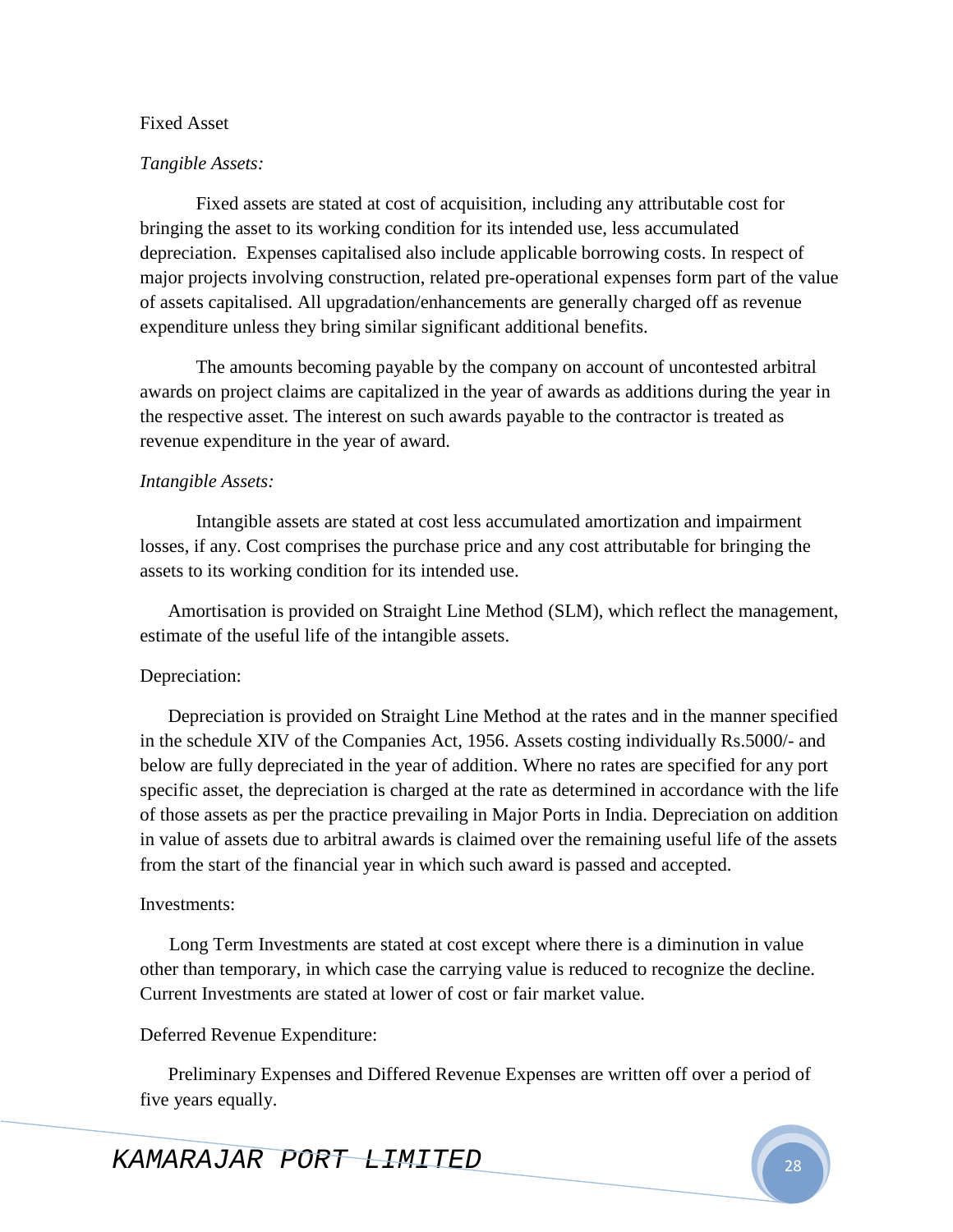#### Accounting for Taxes on Income:

Current tax is determined as the amount of tax payable in respect of taxable income for the period.

Deferred tax is recognized, on timing differences, being the differences between taxable income and accounting income that originate in one period and are capable of reversal in one or more subsequent periods. Deferred tax assets are not determined on unabsorbed depreciation and carry forward of losses unless there is virtual certainty that sufficient future taxable income will be available against which such deferred tax assets can be realized.

#### Retirement Benefits:

Provisions for gratuity, pension and leave salary have been made as per the service conditions and on the basis of actuarial valuation and for those employees who are on deputation from other organizations as per the advice received from the respective organizations.

#### Foreign Currency Transactions:

Foreign currency transactions are recorded in Indian currency at the exchange rates prevailing on the respective dates of the transactions. Monetary items are denominated in foreign currencies at the year-end rates. Non-monetary foreign currency items are carried at cost. Any income or expense on account of exchange difference either on settlement or on transaction is recognized in the Profit and Loss account.

#### Prepaid Expenses:

 Revenue expenditure under each head are segregated into current year and prepaid wherever the amount exceeds Rs.20,000/-.

#### Premia for Foreclosure:

 Premia for foreclosure of loans or any part thereof is charged to revenue in the year in which the foreclosure is effected.

#### Borrowing Cost:

Borrowing Costs are capitalized as part of the cost of a qualifying asset when it will result in future economic benefits to the company. Other borrowing costs are recognized as an expense in the period in which they are incurred.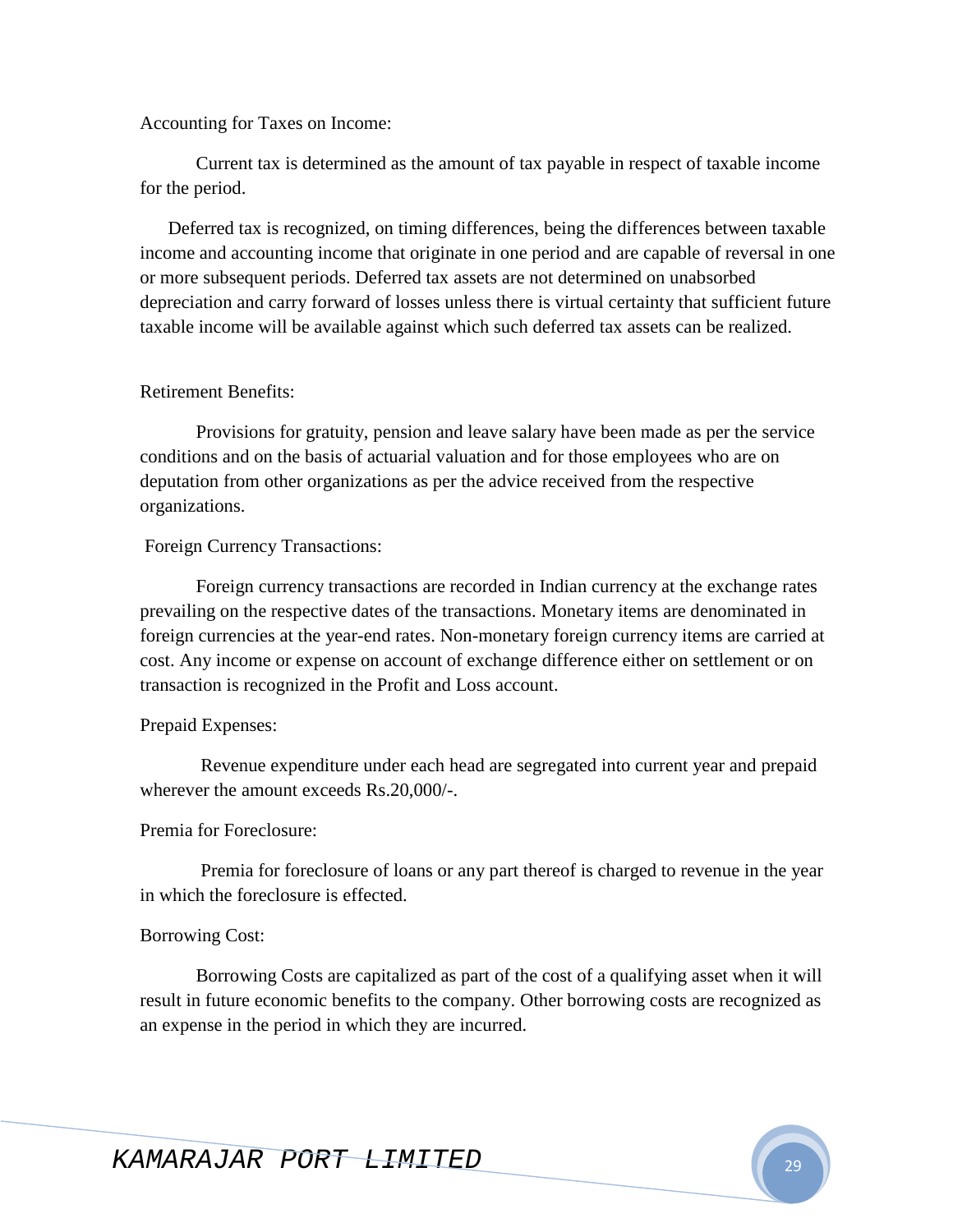Maintenance Dredging:

Expenditure for the maintenance dredging is provided every year based on the estimated quantity as assessed from the Hydrographic Survey Report and as per market rate based cost of such maintenance dredging. The adjustment entries will be made in the year in which actual maintenance dredging expenditure was incurred.

Liquidated Damages:

Liquidated damages recovered on certainty basis. In respect of Capital Projects, the same will be reduced from the Capitalization of Asset and on all other cases, recognized as Other Income.

(j) Any other attempts which the management many like to explain.

At the close of the year, all departments will:

(a) Prepare statements of outstanding liabilities in respect of:

(i) Services received but not paid for

(ii) Services/works completed but not billed

(iii) Jobs executed by contractors but bills not paid

(iv) Any other liabilities and provided liabilities in the accounts on the basis of these statements.

(b) Revive the existing provision and provided for additional amounts wherever required.

(c) In respect of stores accounting and inventory valuation, ensure:

(i) Raising the account GRNs for all stores and spares received during the year.

(ii)Raising the accounting of SIV's for all stores and spares issued during the year.

(iii)Physical counting of stores and spares in accordance with the approval programme and adjustment of discrepancies arising from it.

(iv) Identification of non-moving and slow moving stores and spares and provision for possible diminution in their value.

(d) Review old outstanding advances to suppliers and contractors and to employees and make provision for advances which are doubtful of recovery.

(e) In respect of physical assets(i) Capitalization of all fixed assets competed/commissioned/brought into use during the year.

(ii) Physical verification of al fixed assets and adjustment of discrepancies.

(iii) Survey reporting of assets considered to be beyond economic repair or redundant and provide for possible diminution in value.

(f) Preparation in consultation with other departments concerned off lists of contingent liabilities.

(g) Reconciliation and verification of various control account in the general ledger and subsidiary ledgers, reconciliation of bank account etc. as individual in various chapter of this manual.

(h) Passing of all adjustment/rectification entries.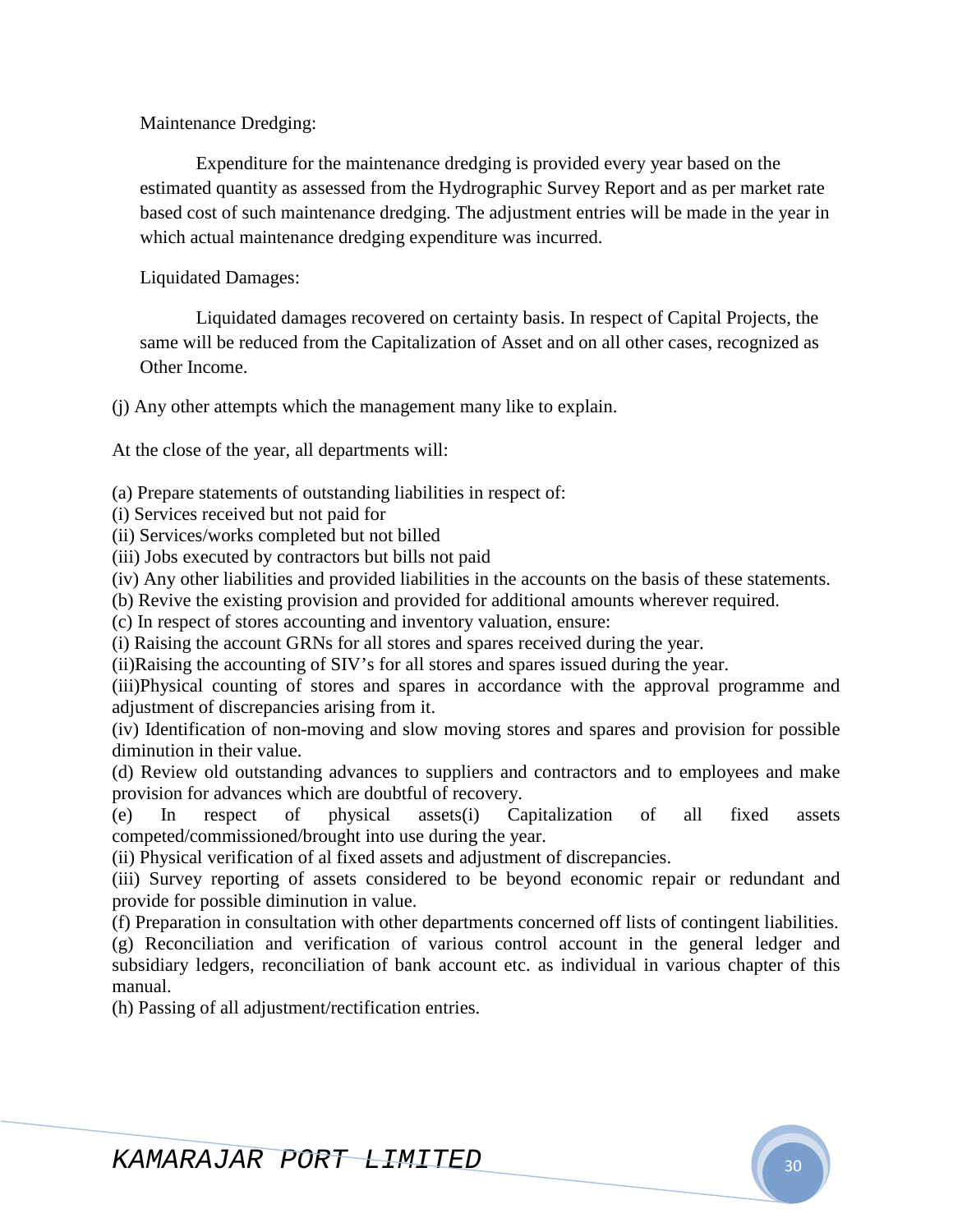The following schedules will be prepared by Pay Bill Section and forward to the corporate accounts:

Advances to employees under the following heads:

- (a) Vehicles advances
- (b) House building advances
- (c) Festival advances
- (d) Travel advances
- (e) Medical advances
- (f) Salary advances
- (g) Other, if any

The following schedules will be prepared by General Bill Section and forward to the corporate accounts:

- (i) Outstanding Bills
- (ii) Advances to suppliers and contractors
- (iii) Sundry creditors
- (iv) Deposits
- (v) Accrued interest
- (vi) Claims recoverable
- (vii) Prepaid insurance
- (viii) Prepaid other items
- (ix) Cash and bank balance along with a bank certificate

Following items of work will be completed by the corporate accounts:

(a) Completion of fixed assets register and adjustment of discrepancies.

(b) Review of adequacy of provisions

(c) Adjustments in the balance sheet and profit and loss account out of events occurring after balance sheet date.

### Appointment of Statutory Auditors

The statutory auditors of the Company are appointed by the Comptroller and Auditor General of India (CAG) New Delhi. The accounts of the Company are also test checked by the Principal Director of Commercial Audit who also prepares a supplementary report under section 619 (3) of the Companies Act.

### Statutory auditor

After the profit and loss account is prepared, the same will be submitted to auditor's for certification. If on the statutory auditor's scrutiny, any entry is required to be passed, the same will be passed and then the final profit and loss account and balance sheet will be prepared.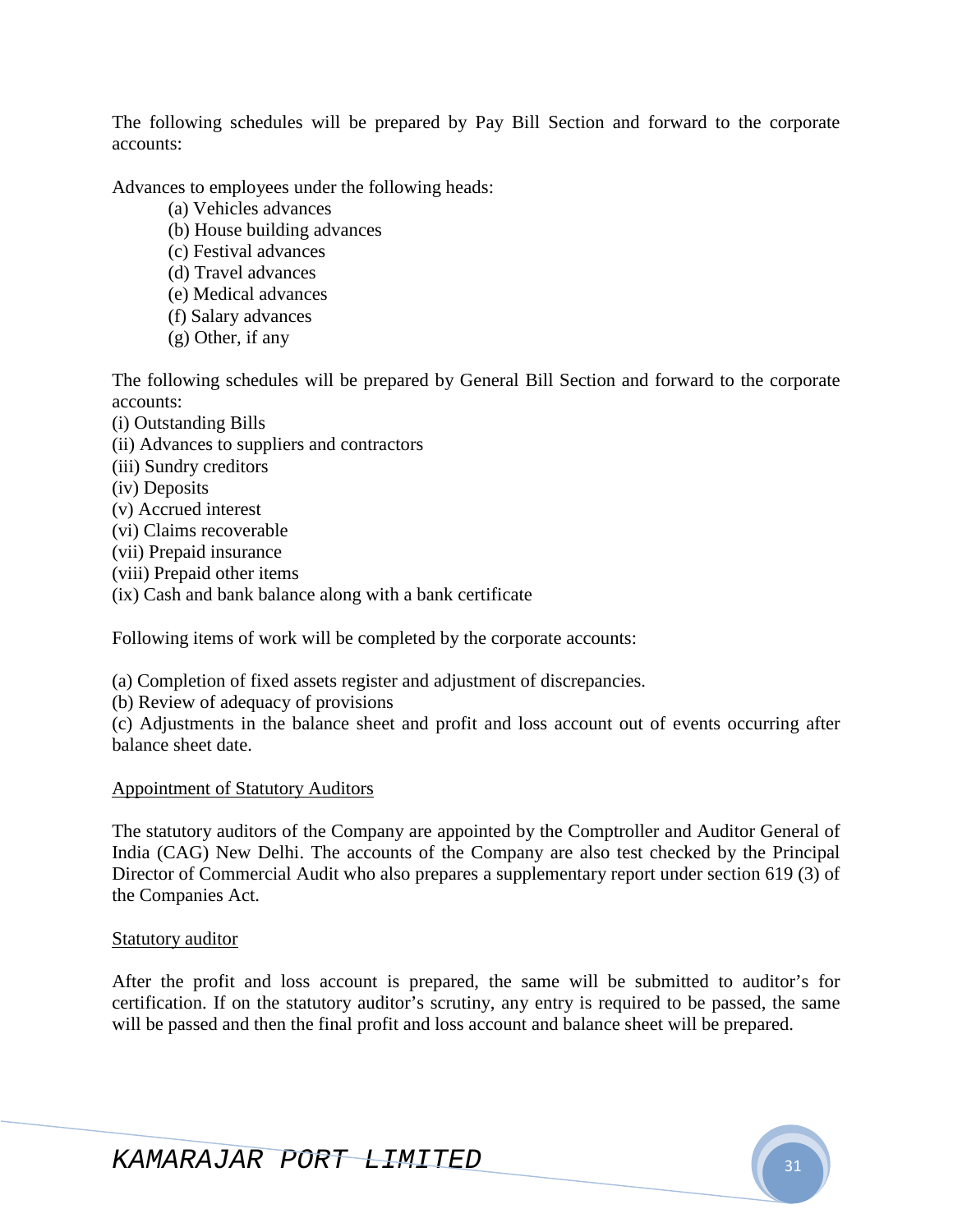The presentation of the Profit and Loss Account, Balance Sheet and Schedules will be finally vetted by statutory auditors. Thereafter the account will be presented to the board of directors for adoption and approval.

### CAG Audit

After the board approves the annual accounts, the accounts will be submitted to the Principal Director of Commercial Audit, as required under the companies act 1956 & further amended for his comments. On receipt of his comments, the Company and statutory auditors will give replies. If the final accounts need any changes and if the Company and the auditors agree to amend the account, the revised account will be placed before the board for adoption and resubmitted to the Principal Director of Commercial Audit for issue of necessary certificate /comments. Thereafter AGM of the shareholders will be convened for adoption of the accounts.

### Internal Audit

It is the company's practice to have an internal check on the accounts and day to day transactions by appointing internal auditors for the company. The audit shall be allotted to a Chartered Accountant or a Firm of Chartered Accountants by way of a tender calling for the Technical and Financial Bid. The scope of work shall be clearly mentioned in TOR (terms of reference) which shall be given along with the tenders called for. Methodology of reporting and the times of audit shall be decided based on the scope of audit.

Illustrative Scope of audit for Internal Audit:

- (i) Reviewing and appraising the soundness, the adequacy and application of accounting, financial operating and other internal controls and prompting effective control at reasonable cost.
- (ii) Ascertaining the extent of compliance with established policies, plans and procedures.
- (iii) Ensure proper classification of Assets  $\&$  Liabilities and Income  $\&$  Expenditure.
- (iv) Ensuring the assessment and realization of revenue due to the company.
- (v) Ascertaining the extent to which the company assets are accounted for and safeguard from losses of all kinds.
- (vi) Ascertaining the reliability of accounting and other data developed within the organization.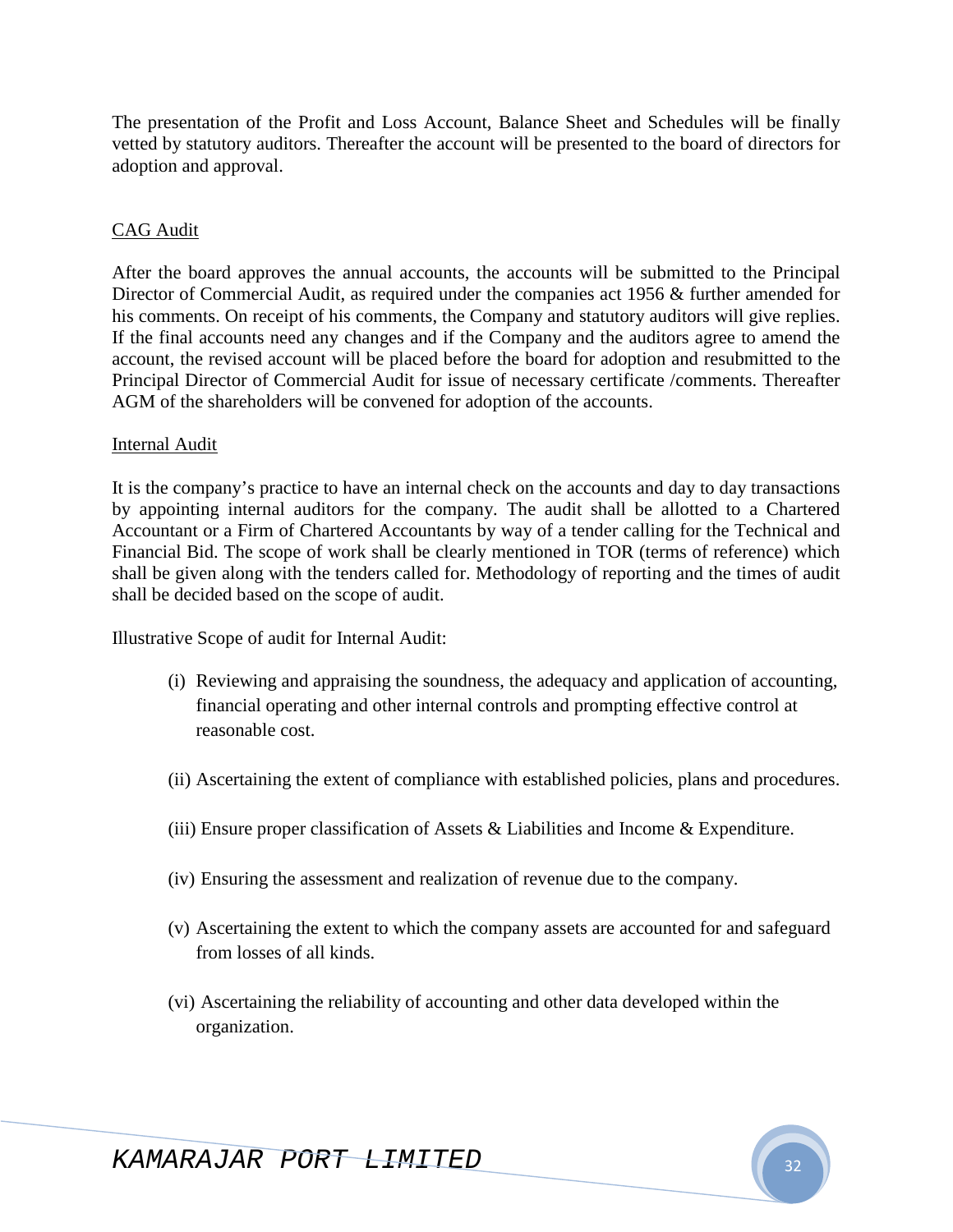- (vii) Checking the accounts and such records maintained at sufficient intervals to ensure the rules and procedures as laid down by the company from time to time are properly understood, correctly interpreted and complied with and are reliable.
- (viii) Bringing out in time not only clear cases of financial irregularities or impropriety, wasteful or uneconomical transactions but also every matter appears to be unreasonable or improper usage of Company's funds, though there is no apparent irregularity in the transactions.
- (ix)Ensure due compliance of commercial accounting principles and adherences to Accounting Standards and conformity to the corporate laws/IFRS.
- (x) Compilation in accordance with the requirements of Revised Schedule VI of the Companies Act,2013.
- (xi)Analysis of all Pending issues, Audit Paras and Factual Notes to ascertain their financial implications and the compliance with the statutory disclosure norms.
- (xii) Recommending Improvements.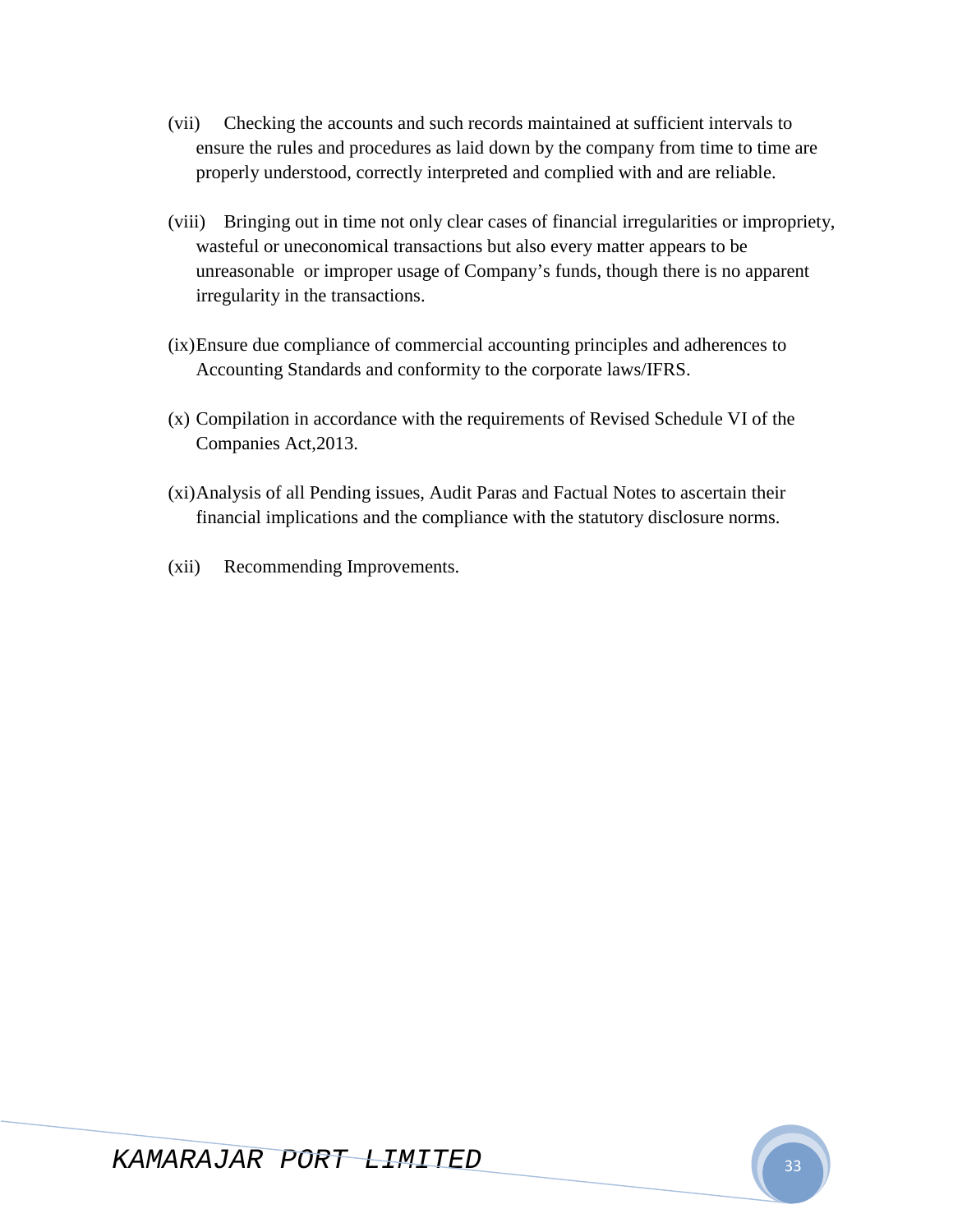# Financial Reporting

### *Monthly Reports:*

The Executive should prepare a set of monthly financial reports for distribution to the Head of Department and the Budget Committee. This should be forwarded only after the Executive incharge has reviewed the same.

The reports should include: a balance sheet and a statement of profit and loss account which show all departments combined; a budget-to-actual report for all accounts included in the annual operating budget; a list of deferred and receivable funds, and a cash flow projection.

In addition, the monthly reports for the quarterly periods (December, March, June, September) will be submitted to the Board of Directors/CMD for their review and acceptance at the following board meeting.

The monthly statements should be reviewed by the Executive Incharge prior to approval of the Head of Department for initial comments. After the Head of Department approval, the statements will be mailed to the Budget Committee every month and to the Board of directors/CMD as stated above. The monthly statements will be finalized by the conclusion of the month following the statement period.

### *Periodical Internal Audit Reports:*

The Company has been in a practice of having Independent verification of records and operations in the form of Internal Audit. The Internal auditors report shall be forwarded to the Head of Department for his review and comments and then the Final Audit report shall be placed before the Board of Directors/CMD for review, analysis & decision making.

### *Year-End Report/Audit:*

At financial year-end, a Year End Audit report should be prepared summarizing the total income and expense activity for the year. A balance sheet should be prepared as of March 31 and should be attached to the profit and loss report. This report will be initially reviewed by the Head of Department and Executive incharge, and then by the board of Directors/CMD, prior to distribution at the annual meeting.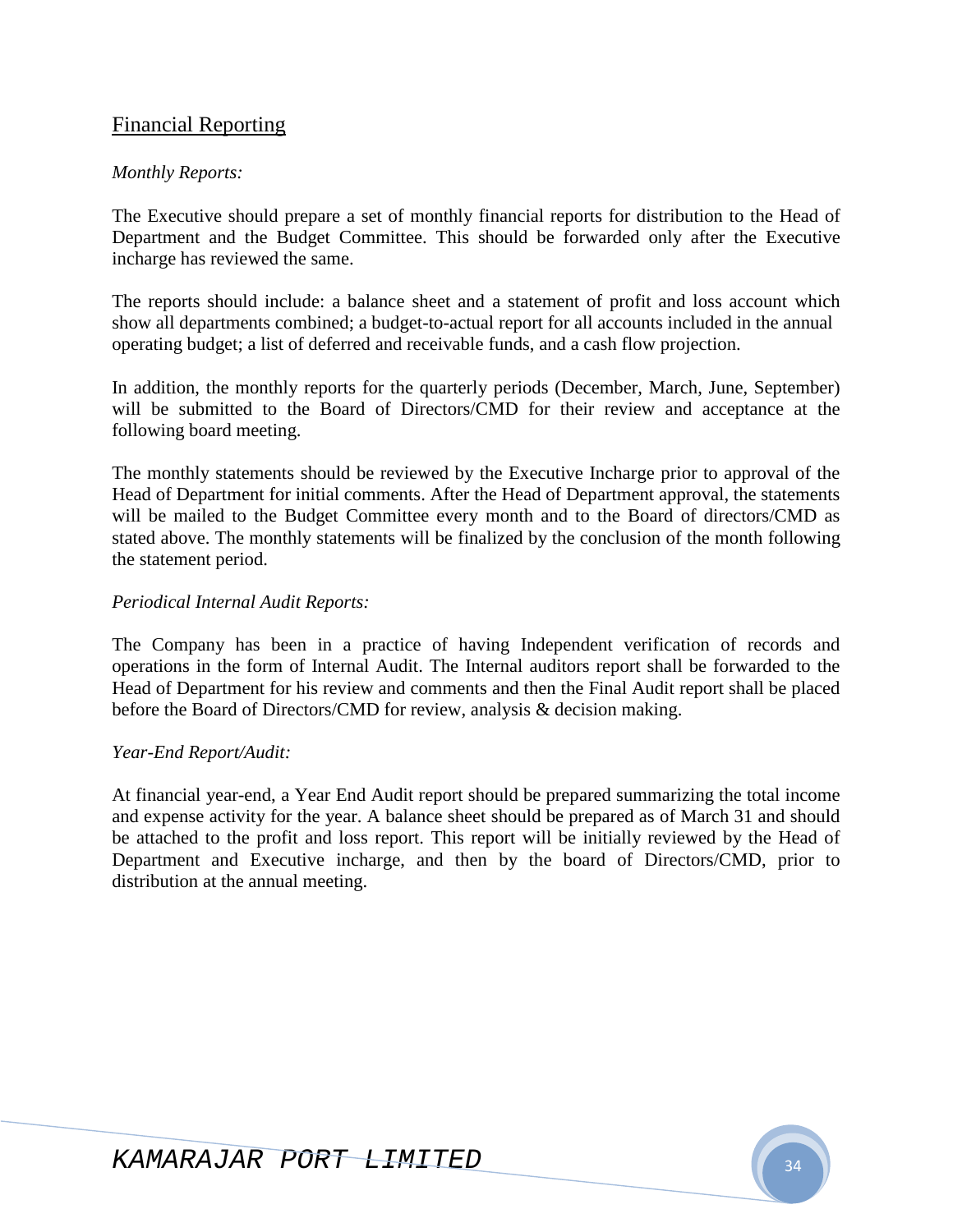# **Statutory Compliance**

Note that this list is an illustrative and not exhaustive. **LABOUR LAWS** 

| <b>Compliance Type</b>                                         | <b>Due Date for Compliance</b> | <b>Period</b> |
|----------------------------------------------------------------|--------------------------------|---------------|
| PF / FPS / EDLI Remittance                                     | 15th of Next month             | Monthly       |
| <b>ESI</b> Remittance                                          | 21st of Next month             | Monthly       |
| PF Return (Online Only)                                        | 15th of Next month             | Monthly       |
| ESI Return (Online Only)                                       | 21st of Next month             | Monthly       |
| New Joinees/Separations                                        | End of same month              | Monthly       |
| <b>Professional Tax Remittance</b>                             | 15th Sep and 15th Feb          | Half yearly   |
| <b>Professional Tax Return</b>                                 | 30th Sep and 31st March        | Half yearly   |
| Contract Labor Act - Annual Return (Jan to<br>Dec)             | 15th February                  | Yearly        |
| Guiding in preparation of Records and<br>Registers             | As and when required           |               |
| Records and Registers under The Shops<br>and Establishment Act | As and when required           |               |
| The Payment of Gratuity Act                                    | As and when required           |               |
| The Payment of Bonus Act                                       | As and when required           |               |
| The Maternity Benefit Act, 1961                                | As and when required           |               |

# **THE NEW COMPANIES ACT, 2013**

| <b>Compliance Type</b>                                                                                 | <b>Due Date for Compliance</b>                                                          | <b>Period</b> |
|--------------------------------------------------------------------------------------------------------|-----------------------------------------------------------------------------------------|---------------|
| <b>Appointment of Statutory Auditors</b>                                                               | Within 30 days from the date of<br>Appointment. Appointment is to<br>be made in the AGM | Yearly        |
| <b>Statutory Audit</b>                                                                                 | Before filing of Annual returns<br>and Annual Financial Statements                      | Yearly        |
| Preparation & Filing of Annual Returns                                                                 | Within 60 days from the date of<br><b>AGM</b>                                           | Yearly        |
| Preparation & Filing of Profit and Loss<br>Account                                                     | Within 30 days from the date of<br>AGM                                                  | Yearly        |
| Preparation & Filing of Balance Sheet                                                                  | Within 30 days from the date of<br><b>AGM</b>                                           | Yearly        |
| Guiding in preparation of Notices, Minutes,<br>Extracts of meetings, Registers and all such<br>records | As and when required                                                                    |               |

KAMARAJAR PORT LIMITED 35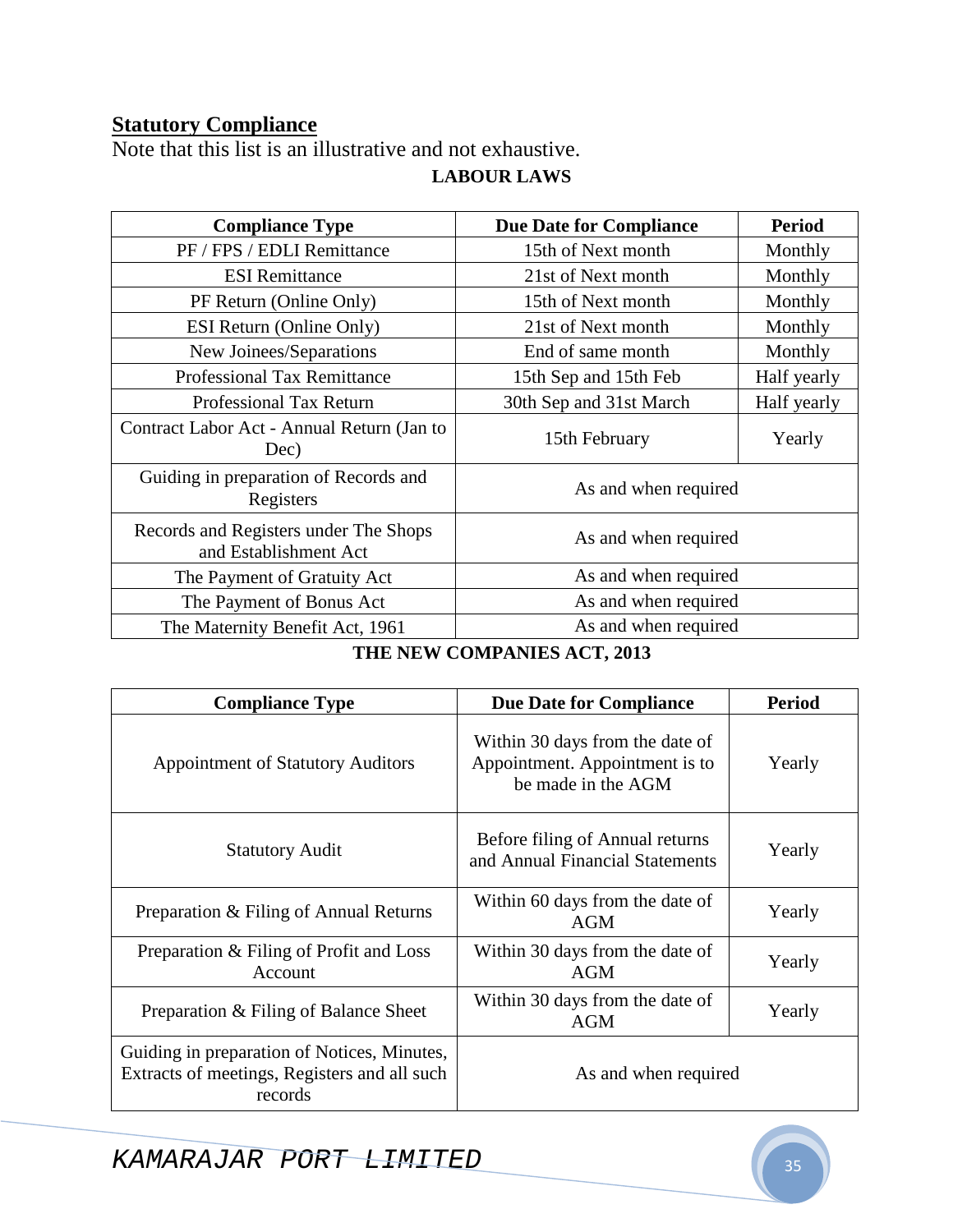Please Note -

1. The above mentioned compliances are mandatory for all the companies.

2. As per the Companies Act, there are various other forms which is required to be filed as and when required based on the Companies transaction and it cannot be summarized here.

| <b>Compliance Type</b>                                                                 | <b>Due Date for Compliance</b> | <b>Period</b> |
|----------------------------------------------------------------------------------------|--------------------------------|---------------|
| <b>TDS</b> Remittance                                                                  | 7th of Next month              | Monthly       |
| <b>TDS</b> Filing                                                                      | 15th from End of quarter       | Quarterly     |
| <b>Advance Tax</b>                                                                     | 15th from End of quarter       | Quarterly     |
| Tax Audit U/s. 44AB                                                                    | 30th September                 | Yearly        |
| Computation of Income Tax as per<br>Normal provisions and as per<br>Provisions of MAT. | 31st July/30th September       | Yearly        |
| Filing of Return of Income - ITR 6.                                                    | 31st July/30th September       | Yearly        |

## **SERVICE TAX**

| <b>Compliance Type</b>        | <b>Due Date for Compliance</b> | Period             |
|-------------------------------|--------------------------------|--------------------|
| <b>Service Tax Remittance</b> | 6th of Next month              | Monthly            |
| Service Tax Return            | 25th Oct and April             | <b>Half Yearly</b> |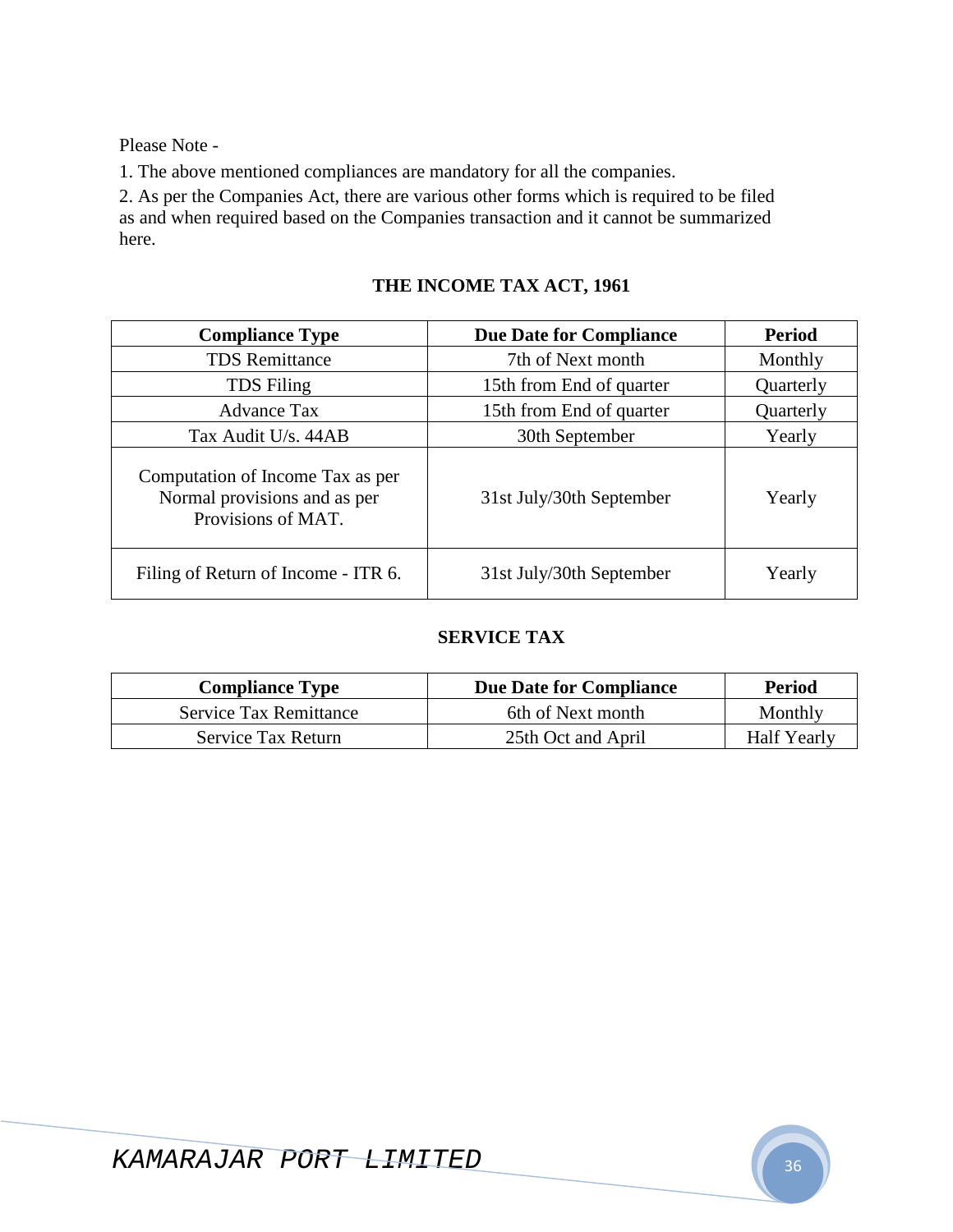### **Mandatory Registers to be maintained under the above Statutes –**

| S.no. | <b>Register</b>                                                                                                                                                                                                                                                                                                  |
|-------|------------------------------------------------------------------------------------------------------------------------------------------------------------------------------------------------------------------------------------------------------------------------------------------------------------------|
| 1     | Register of charges                                                                                                                                                                                                                                                                                              |
| 2     | Register of members, debentures or any other security, shall include Index therein                                                                                                                                                                                                                               |
| 3     | Register of directors and Key managerial personnel and their shareholding.                                                                                                                                                                                                                                       |
| 4     | Register of loans made, guarantees given, securities provided or investment made by the<br>company                                                                                                                                                                                                               |
| 5     | Register of investments in any shares or securities not held in its own name                                                                                                                                                                                                                                     |
| 6     | Register of contracts or Arrangements in which directors are interested.                                                                                                                                                                                                                                         |
| 7     | Register of renewed and duplicate Share certificates                                                                                                                                                                                                                                                             |
| 8     | Minutes Book for all the Board meetings, Ordinary General meetings, Extra Ordinary<br>General Meetings, Annual General Meetings to be held. This shall also contain all the<br>resolutions to be passed in the meetings as statutorily required and also as required by<br>the Board.                            |
| 9     | A Register containing a list of all the statutory filings with the ROC/MCA. Filing each<br>and every transaction with the MCA is a tedious job and the purpose for maintaining this<br>register is to track all the communications with the MCA and also serves as a<br>documentary evidence for future perusal. |

### **List of registers to be maintained pursuant to Companies Act 2013**

### **List of registers to be maintained pursuant to ESI / EPF/Contract Labor Act**

| <b>S.no.</b>   | <b>Register</b>                                                                                                                                                                            |
|----------------|--------------------------------------------------------------------------------------------------------------------------------------------------------------------------------------------|
|                | Register of Employees.                                                                                                                                                                     |
| 2              | Register of wages containing wage slips.                                                                                                                                                   |
| 3              | Muster Roll containing attendance of all the employees.                                                                                                                                    |
| $\overline{4}$ | <b>Register of Advances</b>                                                                                                                                                                |
| 5              | Register of Overtime                                                                                                                                                                       |
| 6              | Notice to be displyed showing wages, hours of work, wage period, date of payment of<br>wages, date of payment of unpaid wages and name and address of the inspector having<br>jurisdiction |
|                | Employment card                                                                                                                                                                            |
| 8              | Service certificates                                                                                                                                                                       |
| 9              | Inspection Book.                                                                                                                                                                           |

### **List of registers to be maintained pursuant to Income tax Act/Service tax Act**

| <b>S.no.</b> | <b>Register</b>                             |
|--------------|---------------------------------------------|
|              | Proper books of accounts (system generated) |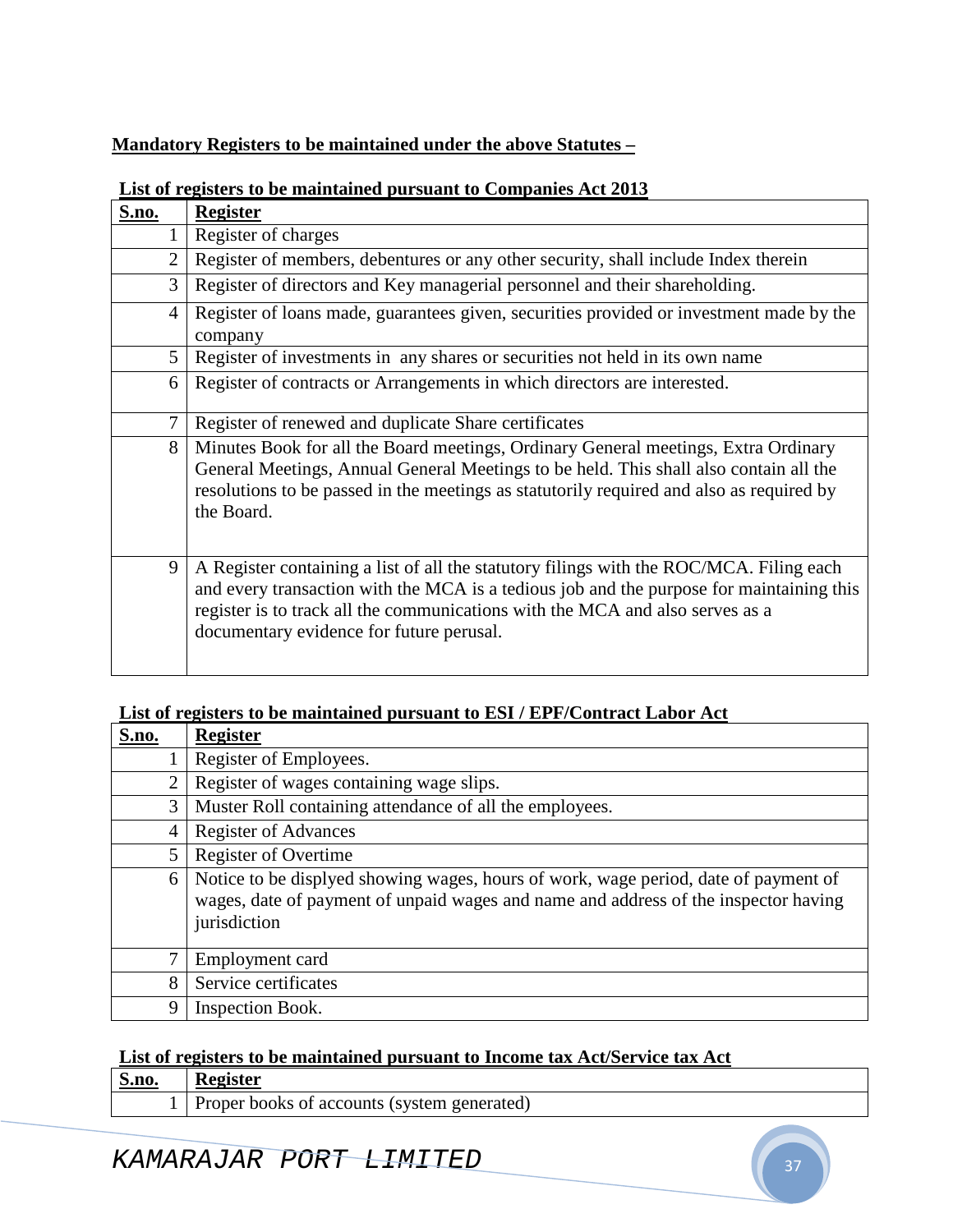### **PROCEDURE FOR PREPRATION OF RETURNS AND FILING**

### **For Service Tax, VAT and Works Contract Tax : -**

- 1. The Cashier shall prepare the initial workings for the Service Tax, Vat and works contract tax payable and receivable (Cenvat credit) from books of accounts and vouchers.
- 2. The Joint Executive should keep the copy of bill properly filed in sequence for which Cenvat credit is taken.
- 3. After the workings as above is completed, the Cashier shall forward the workings along with the necessary documents to the Executive Incharge for finalization and approval of the same.
- 4. After the Executive in charge has approved the workings, Cashier shall proceed further for preparation of challan and filing of returns.
- 5. The challans are then verified by the cashier and marked as verified and correct and then forwarded to the Executive/Executive in charge.
- 6. The Executive in charge or Executive shall prepare check based on the limits set out in the DOP.

### **For Employee Payments ( PF, ESI and Other Applicable acts )**

- 1. The filing of returns and payments shall be done as per the due dates specified in the above tabular column.
- 2. The Cashier shall take the required details from the H.R. Department, prepare the initial workings and forward to the Executive in charge for finalization and approval of the same. The necessary documents shall be enclosed along with the workings.
- 3. After the Executive in charge has approved the workings, executive shall proceed further for preparation of challan and filing of returns.
- 4. The challans are then verified by the cashier and marked as verified and correct and then forwarded to the Executive/Executive in charge.
- 5. The Executive in charge or Executive shall prepare check based on the limits set out in the DOP.

### **For Corporate Income Tax – Advance Tax & Self Assessment**

- 1. The income tax calculation for the quarter/year shall be prepared by the Executive in accordance with the Income Tax rules and regulations.
- 2. The calculations shall then be forwarded to the Company's tax advisor for their approval and comments on the same.
- 3. After modifying the calculations and after getting final approval from the Tax advisor, the appropriate Income tax challan is prepared by the Executive.
- 4. The Income tax challan is then sent to the Executive in charge/Head of department along with the necessary documents and workings for approval of payment.
- 5. Once it is approved by the Executive in charge/Head of department, the approved copy shall be then forwarded to the CMD for final approval.
- 6. After receiving the final approval from CMD, Income tax challan is then sent for payment to Bank.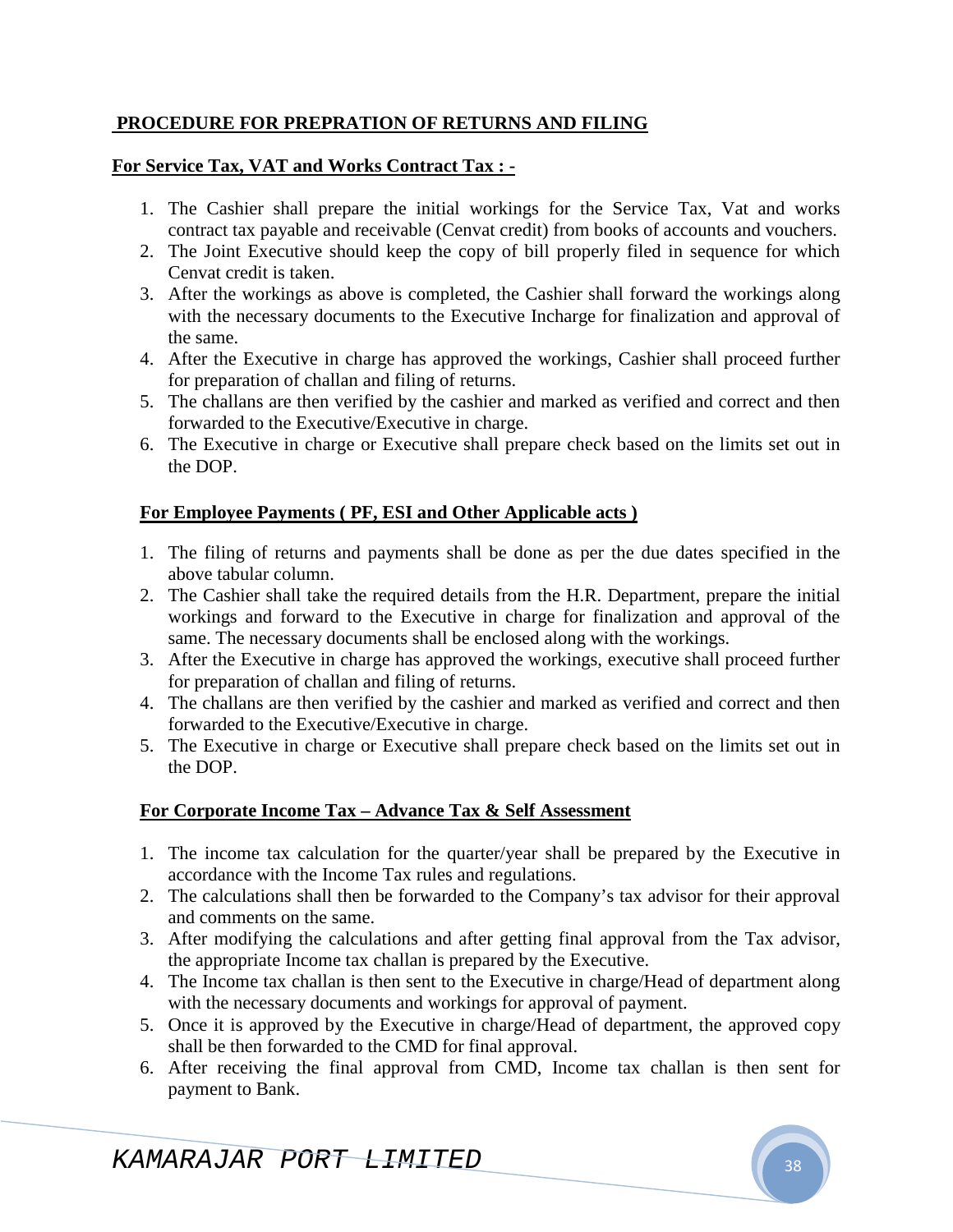# **Budget**

### **Revenue Budget**

Revenue Budget is an annual estimate of anticipated income and expenditure under various heads/activities.

Preparation of budget of Income and Expenditure is based on –

- i. Statements of actual Income and Expenditure under various heads for the preceding financial year.
- ii. Statement of actual Income and Expenditure for the first six months of the concerned Financial year in which budget is prepared.
- iii. Estimates of Traffic for the current and the ensuing financial year.
- iv. Estimated Business of the BOT Operations.
- v. Timely Collection of Estimate from BOT Operations and Inclusion of the same in Revenue of Port.
- 1. Necessary basic data for preparation of the Income and Expenditure budget will be furnished by the respective Heads of Departments. To enable them to furnish the data, statement indicating the type wise expenditure under each budget centre for the preceding financial year and for the first six months of the concerned financial year is furnished by the Head of Finance by the middle of October each year.
- 2. Heads of Departments after scrutinizing expenditure statement referred to above furnish to the Head of Finance the basic data for compilation of budget. Based on this, the annual budget-budget wise, type wise and cost centre wise is compiled by the Head of Finance after consultation with the Heads of Departments and after making necessary changes and modifications as may be necessary keeping in mind the overall financial position of the port. The draft budget is then discussed by the CMD with the Head of Finance and the Heads of Departments before it is finalized. After it is finalized, a draft of the same is submitted to the Board for its approval.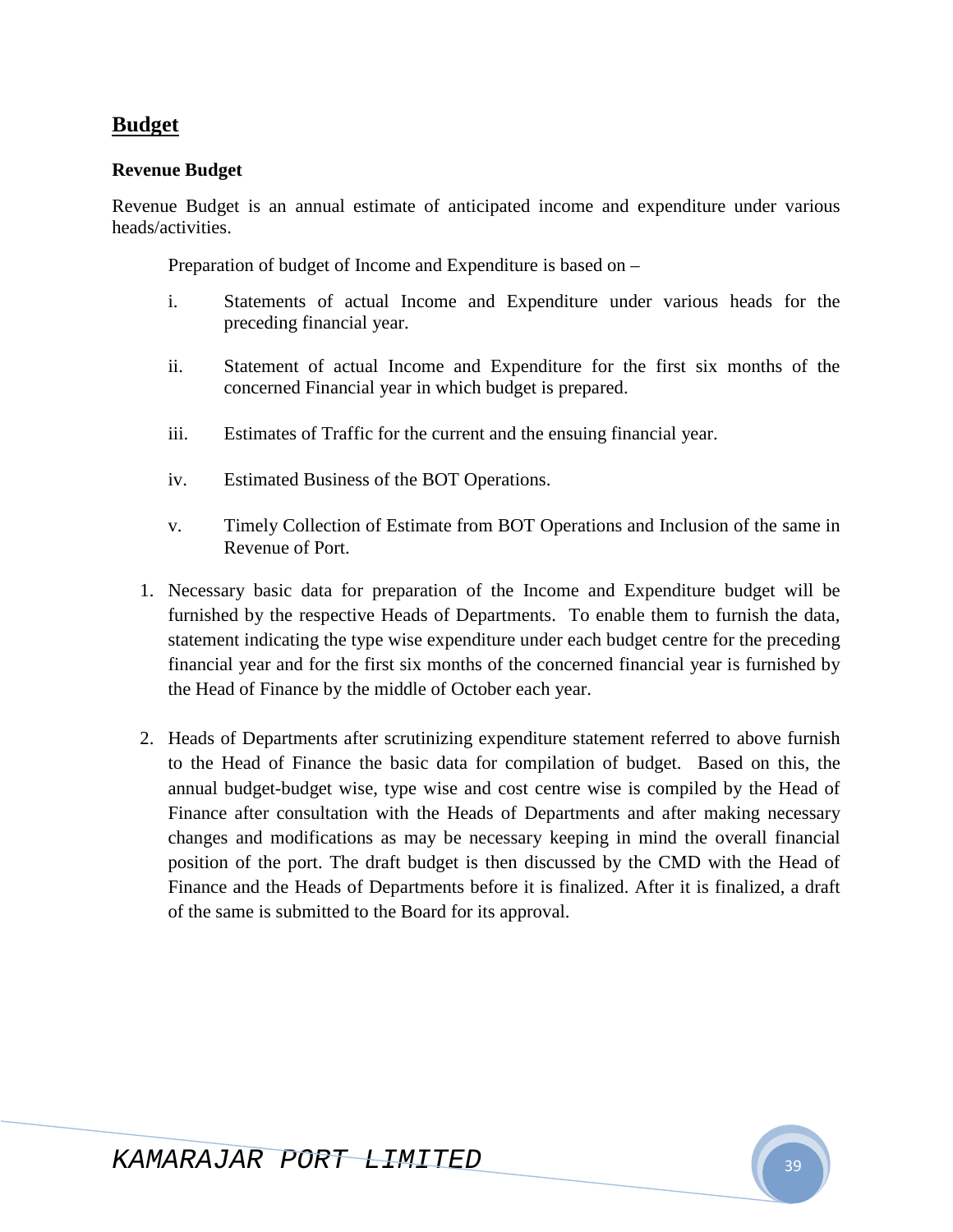### **Capital Budget**

### **Budget Estimates for Capital – Plan schemes & Non-Plan Schemes**

- 1. The works that are to be executed during the current financial year and the next financial year, the estimated cost of the same and the provision to be made thereto are ascertained from Projects Department taking into account the amount of internal resources available for non-plan works and the budget is finalised after discussion with all the **Heads of Departments**.
- 2. The finalised revised budget estimates and budget estimates are submitted to Board and Government (for Capex Plan schemes only) during the month of October/November **(Within Six Month from the end of preceding financial year)** of every year for approval.
- 3. Apart from this, performance budget is also prepared for Capital Plan schemes and submitted to Government every year **(Time To be mentioned)**.
- 4. The monthly, quarterly and annual return required to be submitted to the Government or Indian Ports Association (IPA) on Plan schemes (has to be attended) are also attended to. Any other details when called for by the Government regarding the physical and financial progress of the plan works are also sent to Government.

### **Proposals**

- 1. After the approval of the Board /Government (for capex Plan schemes only) for the Revised Budget Estimate and Budget Estimate is received, proposals for the execution of works for which provision has already been made together with the estimate will be received from Projects Department.
- 2. Such proposals and the estimates will be scrutinised by Finance Department and the observations made and the competent sanction required to be obtained will be accorded in the note file are sent to CMD / Board as per the approved Delegation of power (DOP) or Government (project cost exceeding Rs.500 crores only).
- 2(a). In normal course, Finance will take 3 to 5 working days for scrutiny and giving concurrence for proposals received from various departments.
	- 3. In the case of urgent nature of works for which no provision is available in Revised Budget Estimate or Budget Estimate a supplemental estimate is prepared and sent to Board for sanction (BY WHOM SPEICIFY POWER).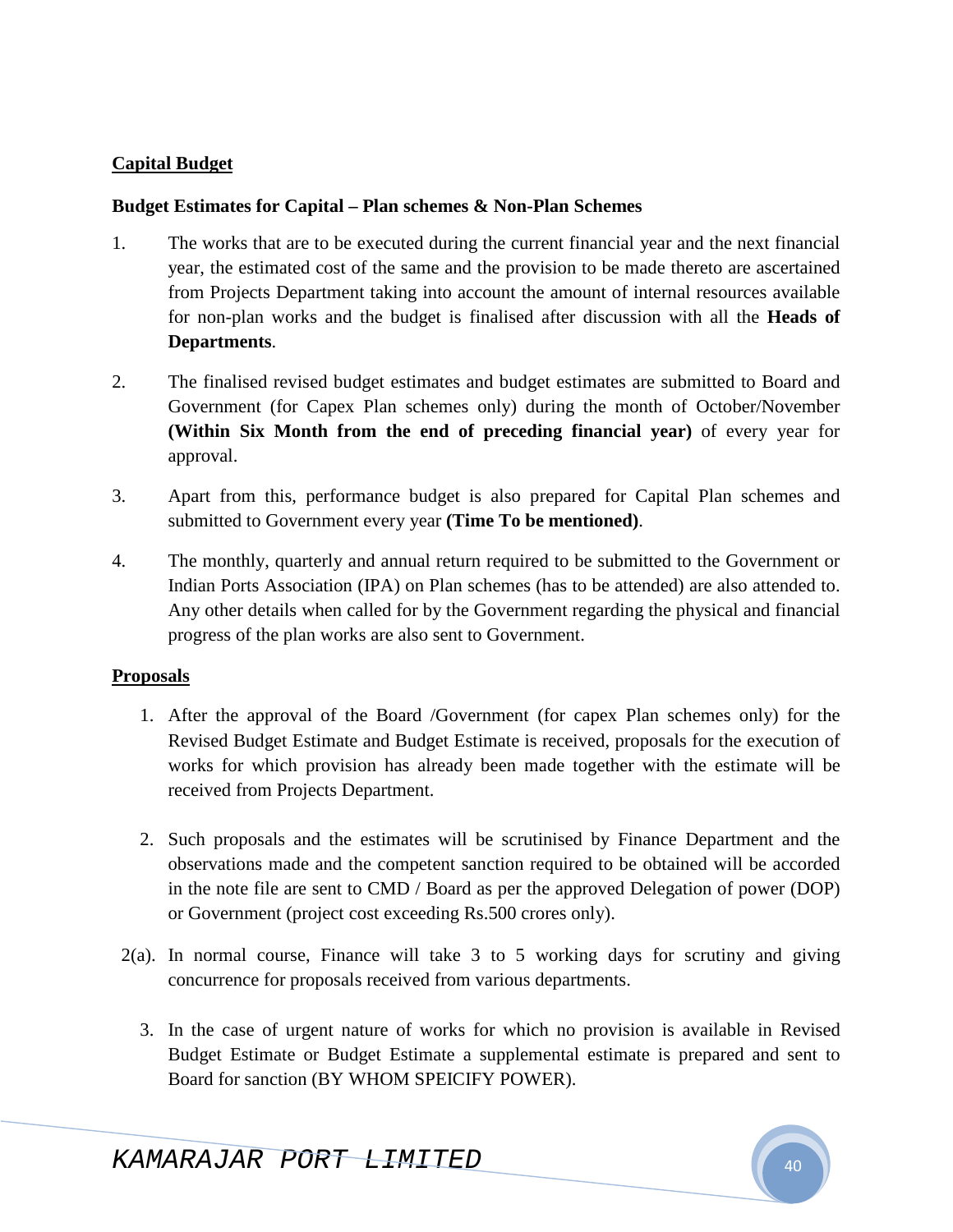# Format for Preparation of Budgets

| Particulars                               | Previous | Budgeted     | Reporting    | <b>Budgeted</b>        | Variations |
|-------------------------------------------|----------|--------------|--------------|------------------------|------------|
|                                           | Year     | Expenditure  | Expenditure  | Expenditure            |            |
|                                           | Audited  | For the year | For the year | based<br><sub>on</sub> |            |
|                                           | (Full    |              |              | reporting              |            |
|                                           | Year)    |              |              | expenditure            |            |
|                                           |          |              |              | for<br>next            |            |
|                                           |          |              |              | financial year         |            |
| Revenue Expenditure                       |          |              |              |                        |            |
|                                           |          |              |              |                        |            |
|                                           |          |              |              |                        |            |
|                                           |          |              |              |                        |            |
| Capital Expenditure (Both Plan & Non Plan |          |              |              |                        |            |
| Expenditure)                              |          |              |              |                        |            |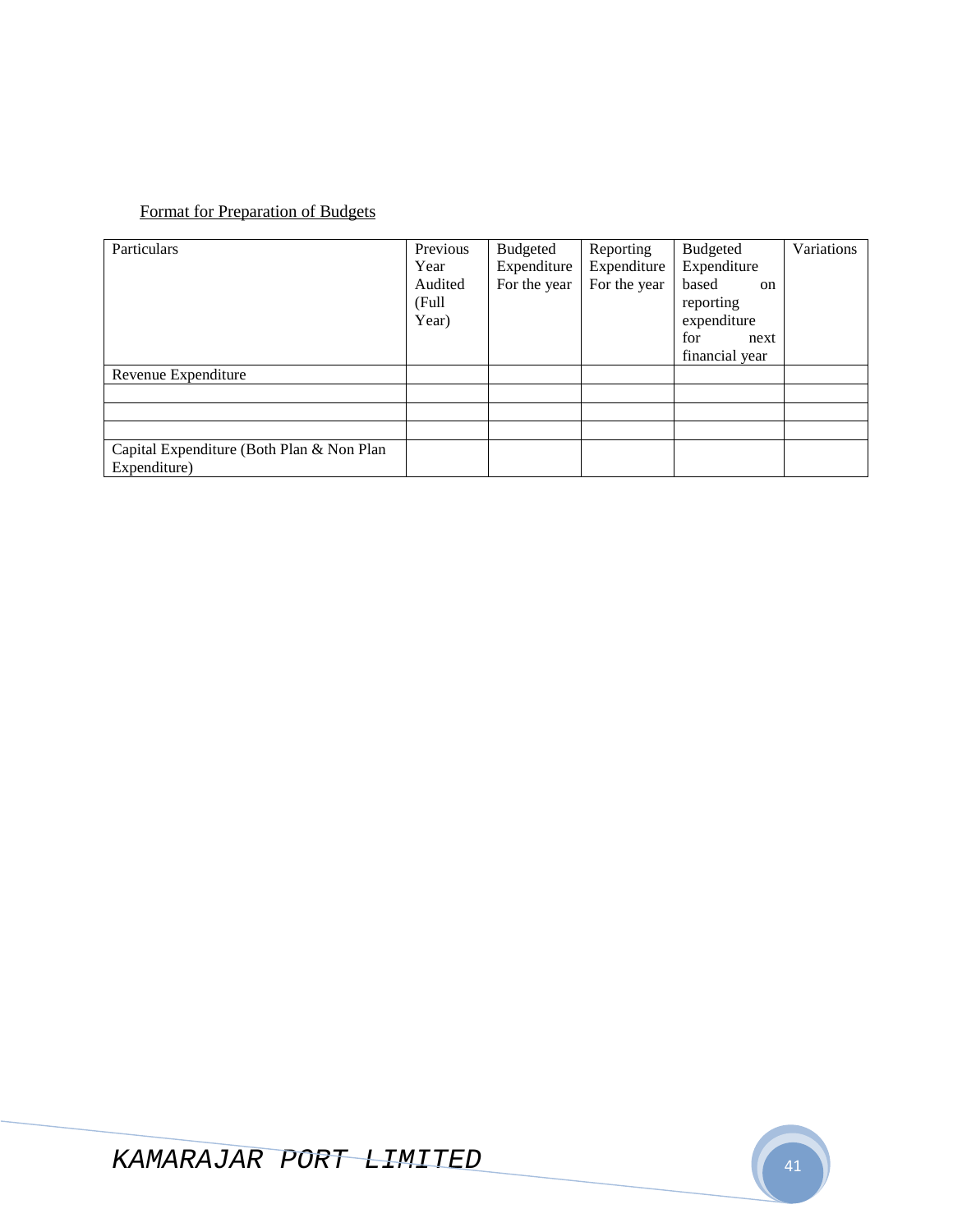### **CASH & BANK SECTION**

# **Cash Receipts Procedures**

As per the Division of Duties, the Cashier shall verify the amounts received with the Original invoices raised and issue cash/cheque/online transfer receipt to the payer (other party) with the authorized signatory of the Executive incharge. The executive incharge shall authorize the receipt only if a print out of accounting entry showing receipt in the proper head is attached with the receipt.

If there are any differences found then the Joint Executive shall inform the Executive and he instead shall clarify the same with the other party.

After proper issue of cash/cheque/online transfer receipt the Joint Executive shall account the same in the accounts of the company.

The Executive shall check & scrutinize the monthly report of the BOT Operations for the income received and report deviation if any to the Executive incharge for further action. The Executive shall also look for any delay in receipt of amount from BOT Operators.

Accounting of All incomes earned based on the scale of rates as already defined by the company and also based on the Contracts entered into.

### *Accounts Receivable:*

The Cashier with the consultation from Executive shall prepare a list of Accounts receivable which shall be an extract from the Accounts and forward the same to the Executive in charge for follow up and settlement.

### *Bank Guarantee & EMD*:

All the money received in the form of EMD shall be maintained in a separate account by the company and balance shall be shown separately in the books of accounts.

The Executive after verification by the higher officials shall reimburse the EMD for the unselected contractual personal.

The EMD for the Contractors shall be returned after verification by the Head of Departments for all the work completion and a certificate shall be obtained to disburse the payment to the contractor.

The Company shall not pay any interest for the EMD received from the parties and shall mention in all the tender process.

### *Cash collection at port:*

The Cashier shall account for the daily transaction of the port entry fee earned. The Executive shall be responsible for depositing cash in the bank in such a way that at any time the cash held by the authorities shall not exceed a specified amount notified by the Finance Department.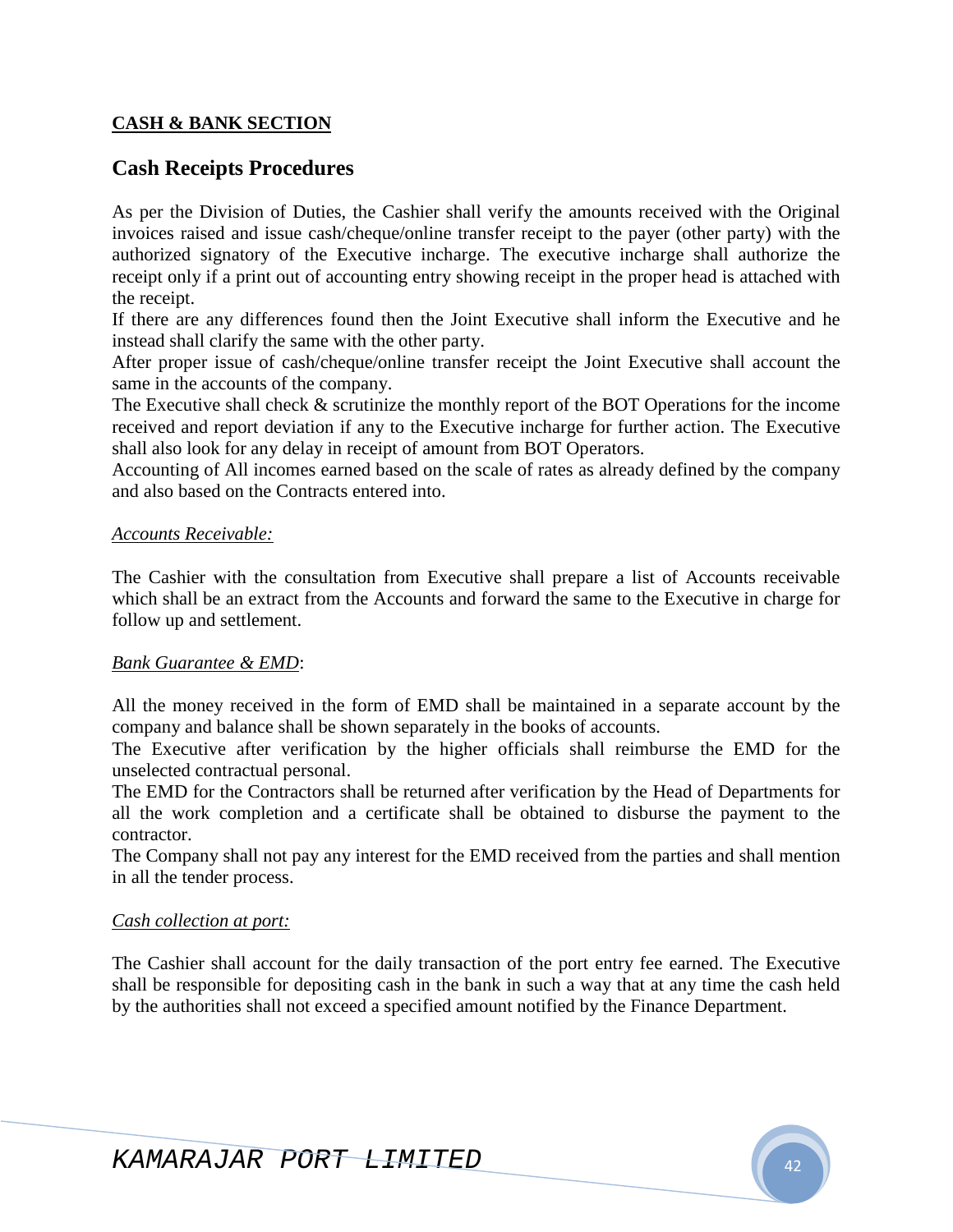# *Collection through sale of Tenders:*

The Executive shall account for all the sale of tender documents by the company and reconcile with the number of tenders request received.

A Cash Receipt shall also be provided to the vendor paying for the purchase of tender documents.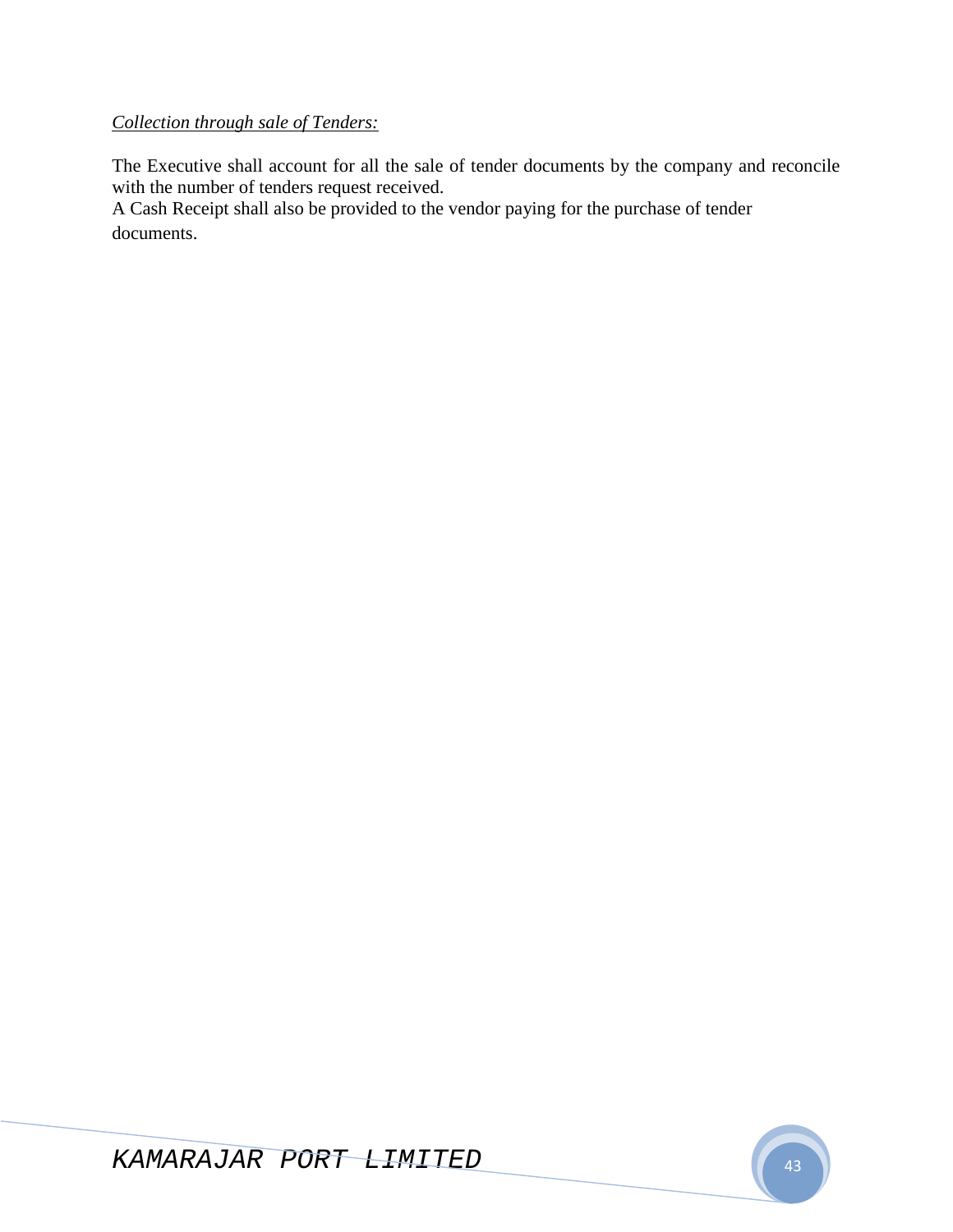# **Cash/ Bank Disbursements Procedures –**

- 1. Contractual Payments/Bills shall be disbursed by the finance department as per the Division of Duty.
- 2. The Executive shall be responsible for any duplicate payments made and hence all the vouchers and bills received for payment shall be pre-scrutinized by him and then passed on to the proper authority for approval and payment.
- 3. The Joint Executive shall account for the bills received and shall keep a print out of the accounting entry passed in the accounts and attach the same with the bill before passing on the bills for approval. A Reference number has to be given in the accounts and also marked on the Vouchers for easy check of the same.
- 4. Once the Bills are approved for payment by proper authority, the payment shall be released to the vendor within 3 days working days from the date of approval.
- 5. Payments shall be compulsorily made through account payee check or online bank transfer unless the item is considered as a petty cash item.
- 6. The Executive shall see to it that a receipt is obtained from the vendors for payment made to them.
- 7. Supporting documentation should be filed by the Cashier in appropriate vendor's file.
- 8. The Executive shall utilize the paid invoice files to respond to any discrepancies which arise with vendors or other payees.
- 9. Once monthly, the Executive incharge will check the invoice log to determine if there are any outstanding invoices which have not yet been paid. If so, the Executive incharge will investigate the non-payment of these invoices with the responsible authorized official.

### *Accounts Payable:*

The Joint Executive shall with the consultation from Executive incharge  $\&$ Executive shall prepare a list of Ageing Accounts payable which shall be an extract from the Accounts software and forward the same to the concerned authority for release of payments to the vendors along with the bills/vouchers and current balance in any and all bank accounts.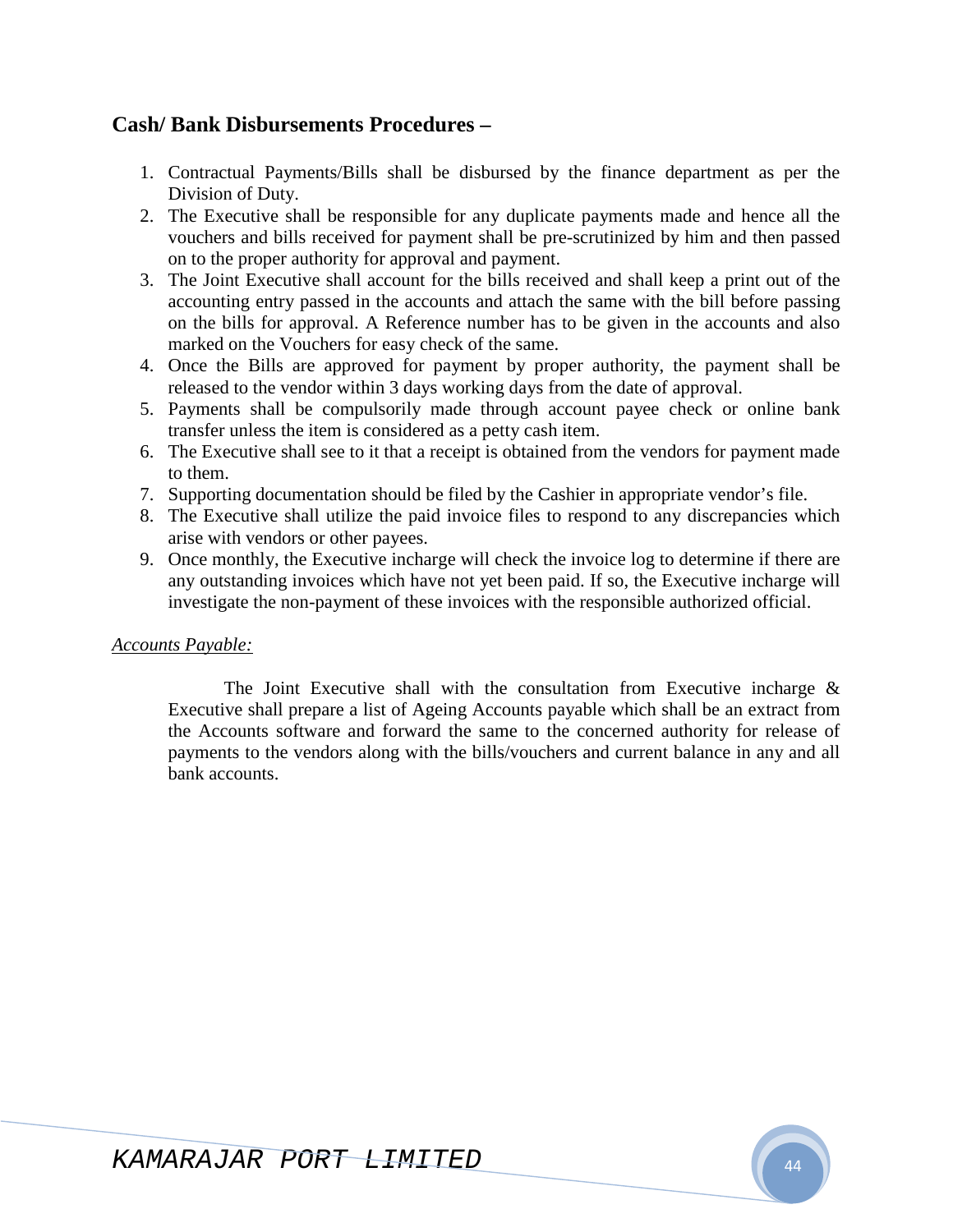# **Short Term Investment Policies**

On surplus funds available with the company, Management shall after approval by the Investment Committee shall make such investments according to the policies framed out below.

- (i) Finance Department will identify the availability of surplus funds and to recommend investment of such surplus funds.
- (ii) Finance Department will thereafter invite competitive bids from commercial banks through email and to recommend investment of such surplus funds based on the bids received.
- (iii) The period of investments shall not exceed One Year in the Fixed Deposits.
- (iv) The period of investments shall not exceed 90 days in any of the Debt Funds (Liquid funds).
- (v) The status of surplus funds availability and investment thereof shall be audited every six months and auditor's report would be placed before the Board of Directors.
- (vi) Comply the Investment guidelines issued be Department of Public Enterprises (DPE) from time to time.
- (vii) In pursuant to Section 292 and other applicable provisions of the Companies Act, 2013 to approve investment of the funds available with the company in short-term-deposits with commercial banks and/or in the Debt Funds (Liquid Funds) by the duly appointed Investment Committee upto a total limit of Rs.1200 Crores.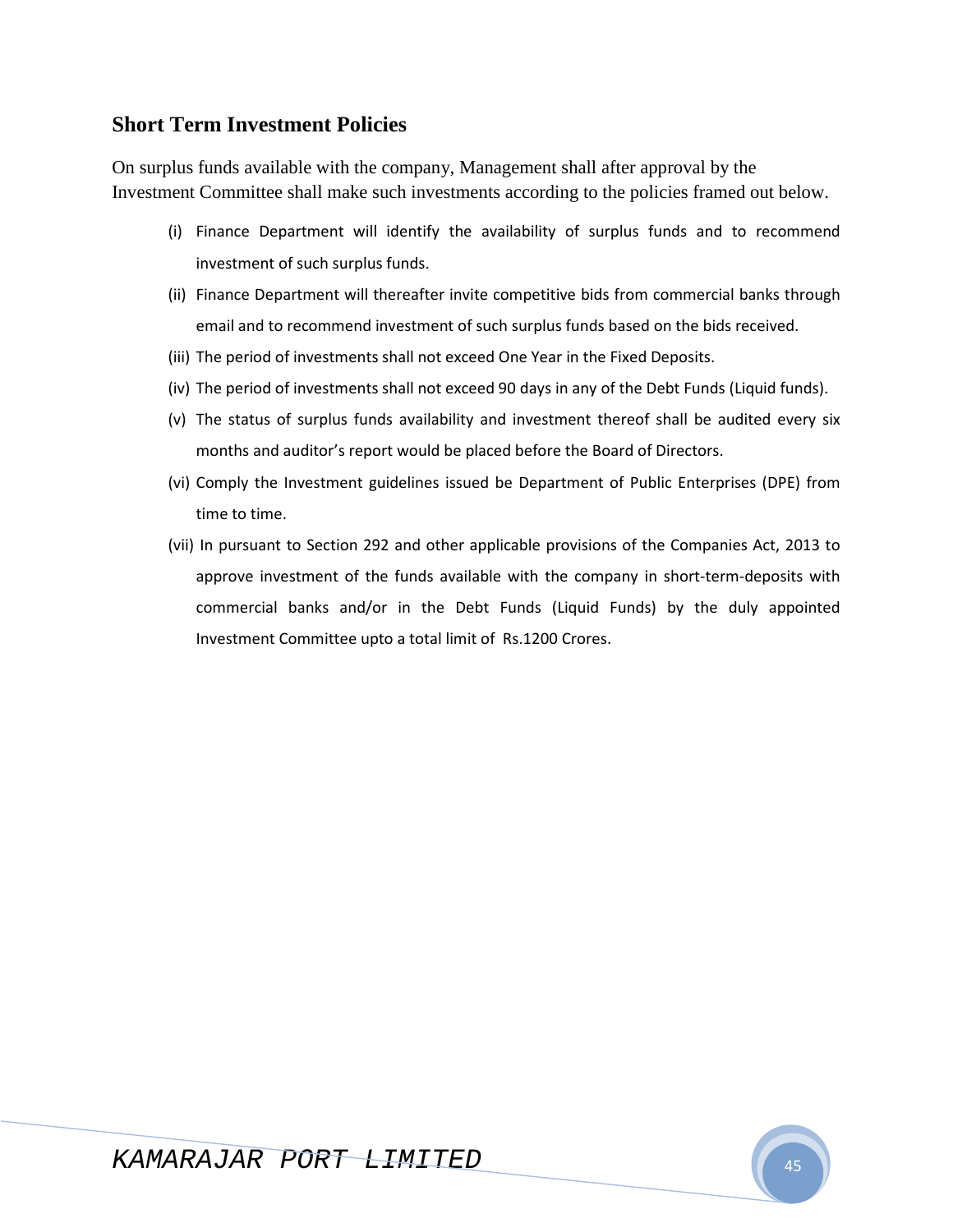# **Reconciliations**

### *Cash Flow:*

The Executive incharge is to maintain a minimum sufficient balance based on companies requirement of the operating budget between its operating and savings bank accounts at all times. In the event that balances fall below that amount, the surplus investments shall be matured.

The Executive incharge along with the assistance of the Executive shall compute the required fund for all the Planned and Non Planned Expenditure and accordingly suggest the Higher officials for Investments.

Petty Cash Fund shall be maintained by the Head Cashier and the petty cash fund shall always contain minimum of Rs. 5,000/- and maximum of Rs. 15,000/- at all times.

### *Bank Reconciliations*:

- 1. The Executive incharge should review the contents of the Bank statements for inconsistent check numbers, signatures, cash balances and payees and endorsements at a minimum. After this cursory review is conducted, the Executive incharge should initial and date the bottom, right hand corner of the first page of each bank statement reviewed. The reviewed bank statement should then be forwarded to the Joint Executive to reconcile the bank accounts.
- 2. The Joint Executive should reconcile each account promptly upon receipt of the bank statements. All accounts will be reconciled no later than 7 days after receipt of the monthly bank statements. In the event it is not possible to reconcile the bank statements in this period of time, the Joint Executive shall notify the same to the Executive incharge along with the reasons.
- 3. When reconciling the bank accounts, the following items should be included in the procedures:

a. A comparison of dates and amounts of daily deposits as shown on the bank statements with the cash deposits journal.

b. A comparison of inter-organization bank transfers to be certain that both sides of the transactions have been recorded on the books.

c. An investigation of items rejected by the bank, i.e., returned checks or deposits.

d. A comparison of E Transfer dates received with dates sent.

e. A comparison of canceled checks with the disbursement journal as to check cheque number, payee and amount.

f. An accounting for the sequence of checks both from month to month and within a month.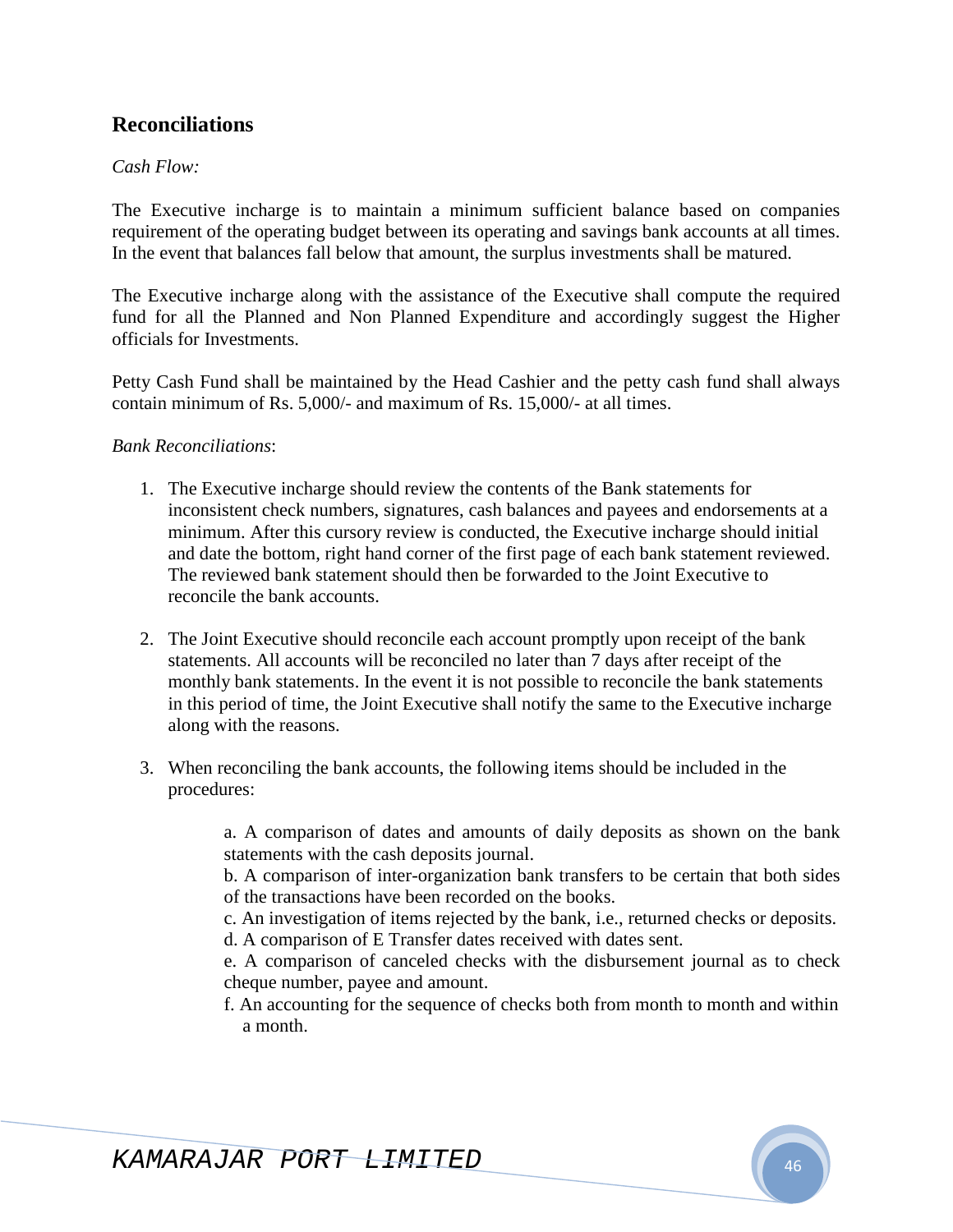g. An examination of canceled checks for authorized signatures, irregular endorsements, and alterations.

- h. A review and proper mutilation of void check.
- i. Investigate and write off checks which have been outstanding for more than three months.
- 4. Completed bank reconciliations should be reviewed, initialed and dated by the Executive Incharge.
- 5. The Cashier upon receipt of the completed bank reconciliations, makes any general ledger adjustments.

### *Verification of Other General Ledger Accounts*:

1. Each month the Executive incharge and Executive should review the closing balance shown on balance sheet accounts such as the cash accounts, accounts receivable, accounts payable and deferred revenue. The Executive incharge and Executive should review the bank reconciliations, schedules of accounts receivable and deferred revenue and the aging of accounts payable to support the balances shown on the Balance sheets.

2. Assets - These accounts will include Cash/Bank, Petty cash, Prepaid, Inhouse capital expenditure, Property, equipment and fixtures, Loans Advances & Deposits and intangible assets.

- a. Cash/Bank The balances in Cash/Bank accounts should agree with the balances shown on the bank reconciliations for each month.
- b. Petty Cash Petty cash fund shall always contain minimum of Rs. 5,000/- and maximum of Rs. 15,000/- at all times.
- c. Prepaid The amounts in these accounts should equal advance payments paid to vendors at the end of the accounting period (Monthly checking with the confirmation from the vendors).
- d. Inhouse capital expenditure Any capital expenditure incurred shall be capitalized based on the Engineer's certificate which shall depend on the percentage of completion of work.
- e. Property, Equipment  $& Fixtures The Amounts in this account should equal the$ totals generated from the audited depreciation schedules. When additional purchases are made during the year, the balances in the accounts may be updated accordingly.
- f. Loans Advances & Deposits These amounts shall consist of all the Deposits or Loans given as per the Companies Policies or Investment decisions.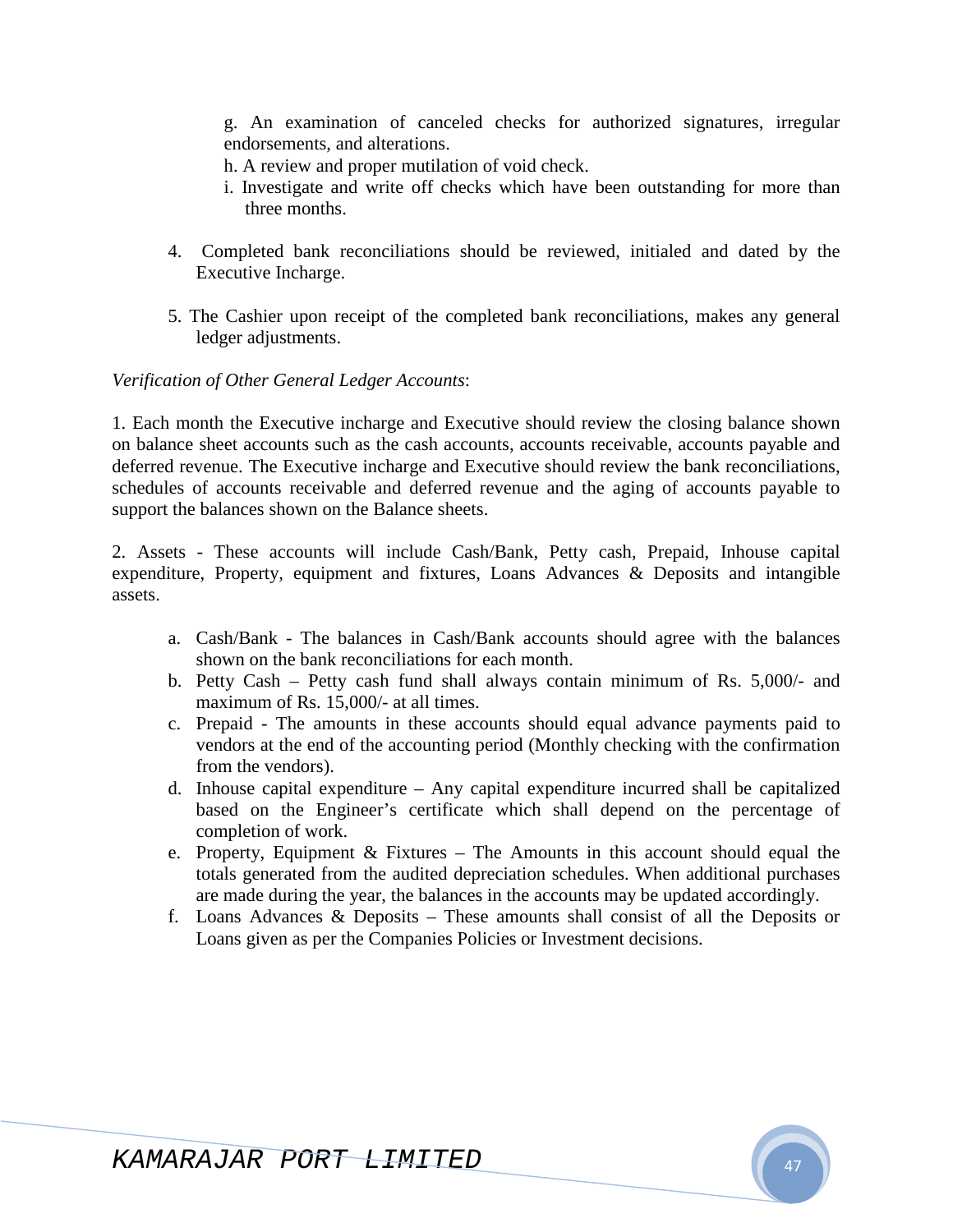- 3. Liabilities These accounts are described as Accounts Payable, Payroll, Tax & Statutory liabilities, loans and mortgages payable, and amounts due to others.
- a. Accounts Payable The balance in this account should equal amounts owed to vendors at the end of the accounting period and the aging report.
- b. Payroll The balance in this account should equal amounts owed to the employees consisting of all employees salaries and other benefits payable.
- c. Tax & Statutory liabilities The balance in this account should equal amounts owed to various statutes as per the Statutory Acts applicable.
- d. Loans and mortgages payable The balance in this account should equal amounts owed to various lenders bifurcating it as secured and unsecured.
- e. Amounts due to others Any other amount over and above the above mentioned liabilities shall be recorded here.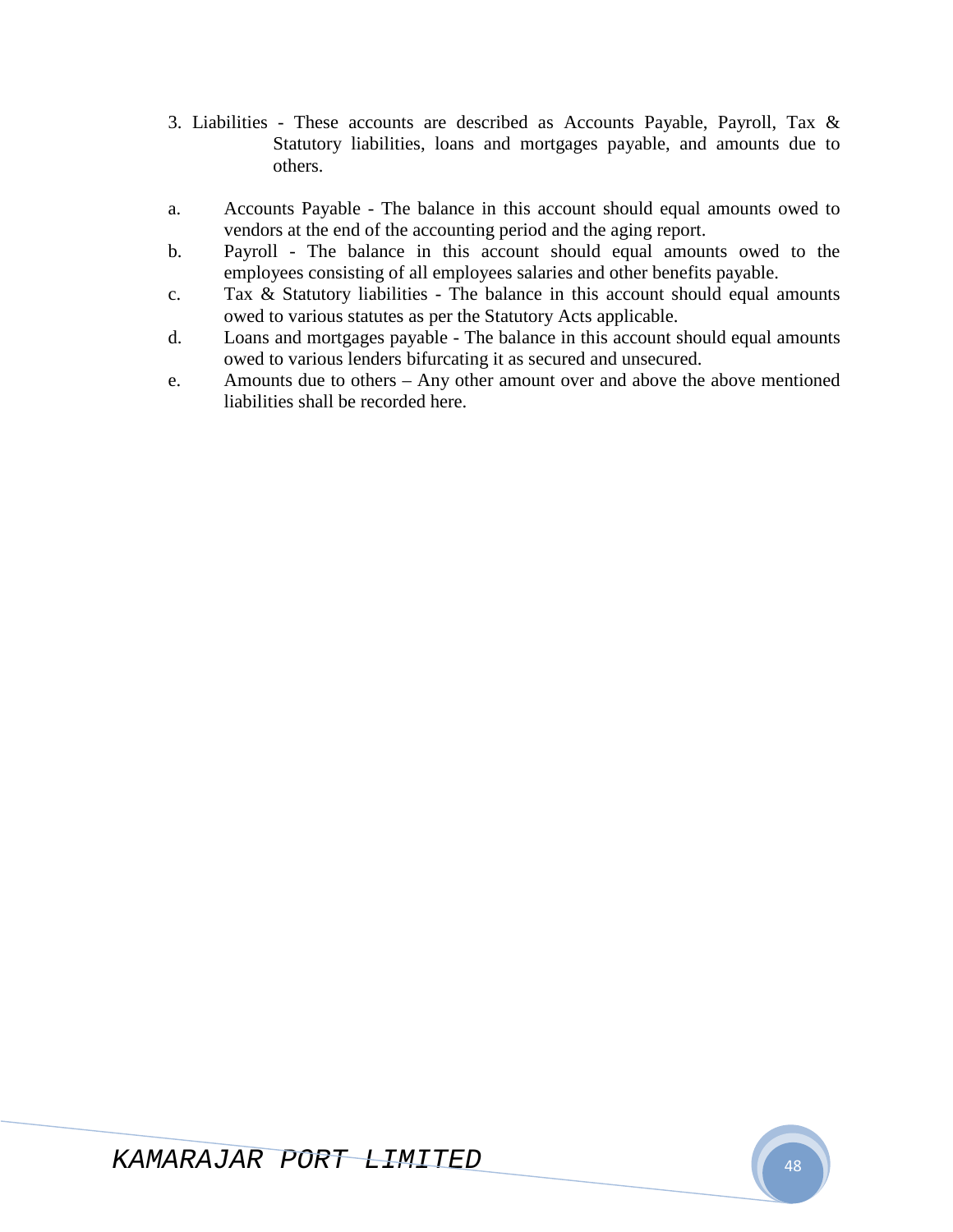### **Fixed Asset:**

This chapter deals with the system and procedures to be followed and accounting entries to be released in respect of capitalization of fixed assets, their deposal, inter-department transfer, depreciation, physical verification etc. and maintenance of control records.

#### Classification of Fixed Assets

The fixed assets of the company will be classified as follows:

- Land-freehold and leasehold
- Sea Breakwaters
- Wharves & Jetties
- Cranes
- Harbour Crafts
- Speed Boats
- Navigational Aids / Equipments
- Buildings Administration office and Port use
- Electrical Equipments
- Cranes or Equipment
- Automobiles
- Furniture and office equipments

#### Capital Expenditure Sanction

Expenditure on fixed assets will be provided in the capital budgets (Plan & Non-Plan) of the company and sanctioned after detailed examination. Capital job codes will be allotted by the finance and accounts department to each purchase of equipment/other assets capital contract work, assets being assembled/fabrication internally, etc.

#### Capital Work-in-Progress

All payments to the contractors free issues of materials if any, for building installations would be booked to the capital work-in-progress accounts. Similarly, all expenditure on acquisition of pant/equipments, their fabrication, erection and commissioning and acquisition of automobiles, furniture, office equipments etc. will be booked to the capital work-in-progress accounts.

#### Basis for Capitalization of Assets

Building will be capitalized on receipts of completion/possession certificate from the departments concerned. On receipt of these certificates, accounts will pass journal entries clearing the capital work-in-progress accounts and capitalization the amount debited there earlier.

KAMARAJAR PORT LIMITED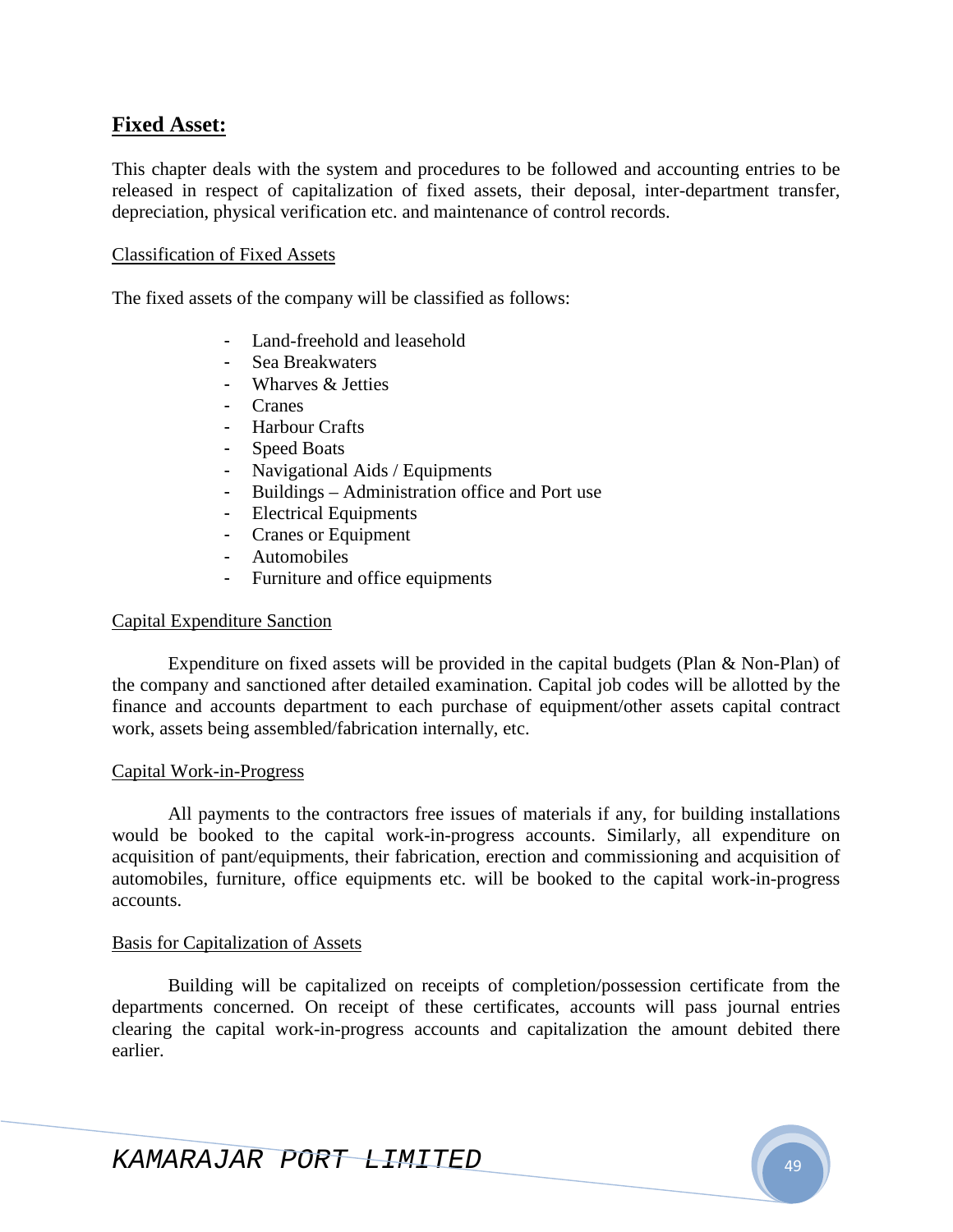Equipments will similarly be capitalized on receipt of commissioning/completion certificate from the departments concerned.

Furniture, office equipments and vehicles will be capitalized on receipt of certificates for the assets having been put to use.

Every year in March, accounts will list out departments wise capital jobs which appear in work-in-progress accounts trough these lists invite comments of the departments concerned as to their status and dates or excepted dates of commissioning. On receiving intimation of completion along with commissioning / completion / use certificate, capitalization will be done as indicate earlier.

#### Valuation of Fixed Assets

While capitalising the expenditure on fixed assets it will be ensure that there is no overcapitalisation and that expenses relating to revenue are properly charged to profit and loss account.

When an operating unit carries out a programme of expansion etc. concurrently with normal operation, only the direct capital expenditure relating to such expansion will be capitalized. However, where a new unit is being established in a new location, all direct capital expenditure as well as in directed expenditure incident to construction will be capitalized.

#### Control of Fixed Assets

For proper control and recording of the fixed assets, each asset will be allotted a district identification number. The management will also designate the authorities responsible for control of these assets.

#### Physical Verification of Assets

It is necessary, from the control point of view, for the company to ensure that the assets appearing in the records do actually exist. This is also required by the Companies Act 1956. All items of fixed assets will accordingly be verified physically by officers designated by the management once a year, before the accounts for the year are closed.

The physical verification term will be provided with a copy of the exiting assets register. As part of physical verification, the term will:

- Verify the items existing in the register of fixed assets.
- Note any fixed asset at the site of inspection not listed in the register.
- Note the condition of the assets verified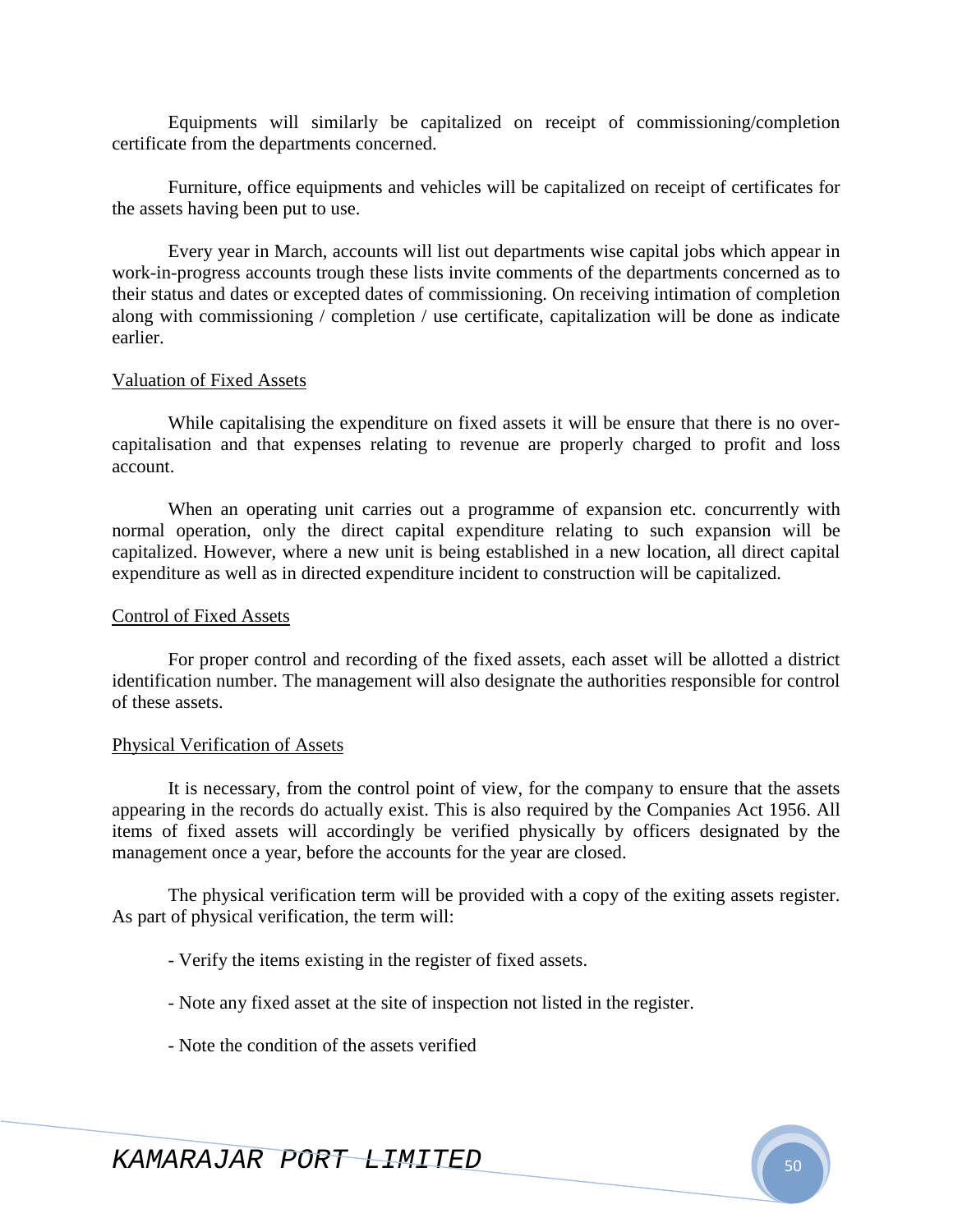On completion of the verification, discrepancy reports showing discrepancies, if any, between the entries in the fixed assets register and the assets physically verified will be prepared by the team. The excesses/shortage will be brought to account after investigation and with the approval of the competent authority. Entries of such excesses/shortages will also be made in the registers maintained both in the corporate officer and in the units.

#### **Depreciation**

The depreciation on all the fixed assets will be provided at the end of the year as per the rates prescribed by Ministry of Shipping for port specific assets and all other assets on straight line method in such manner that it is not less that the quantum of depreciation as prescribed in section 205 (2) (b) of the Companies act 1956. Under this section, depreciation in respect of each depreciable assets is worked out by dividing 95 percent of the original cost there of to the company the prescribed life in respect of that asset.

The charge of depreciation will cease on writing down for 95 percent of the cost of assets. No depreciation will be charge for the year in which the asset is scrapped or sold or declared obsolete.

Depreciation will be provided on all assets existing on the last date of the accounting year. Full deprecation will be provided on assets capatalisation during the year.

#### Equipment Costing Rs. 5,000 or Less.

Items of equipments costing Rs. 5,000 or less at the time of purchase will be charged off as expense in the year in which these are brought to used by debit to appropriate account. In such cases, capitalization will not be effected and the equipment will not be included in the gross block. However, quantity and value records of such items will be kept in a statistical register.

### Spares

In most of the contracts for procurement of equipments, mandatory spares are acquired along with the original equipment. The cost of such spares will be capitalised along with the cost of equipment. Where such spares is issued for consumption in future, the same will be valued 'Nil'.

### Assets Disposal

When a proposal for disposal/ condemnation/ scrapping is made by the asset controlling authority, the item/ items will be inspected by a survey committee formed for the purpose. The committee will examine aspects like year of purchase or construction, acquisition / construction cost, hours worked, details of major repairs/ overhauling carried out, present condition of the equipment together with broad details of defects, feasibility of economic repair, estimated scrap value in case of disposal and give their recommendations. In case of surplus equipments, the committee will also consider the possible alternative uses including to other units. It will be recommended the action to be taken to the competent authority for sale/provision/write-off.

KAMARAJAR PORT <del>LIMITED</del>  $\begin{bmatrix} 1 & 0 & 0 \\ 0 & 5 & 1 \end{bmatrix}$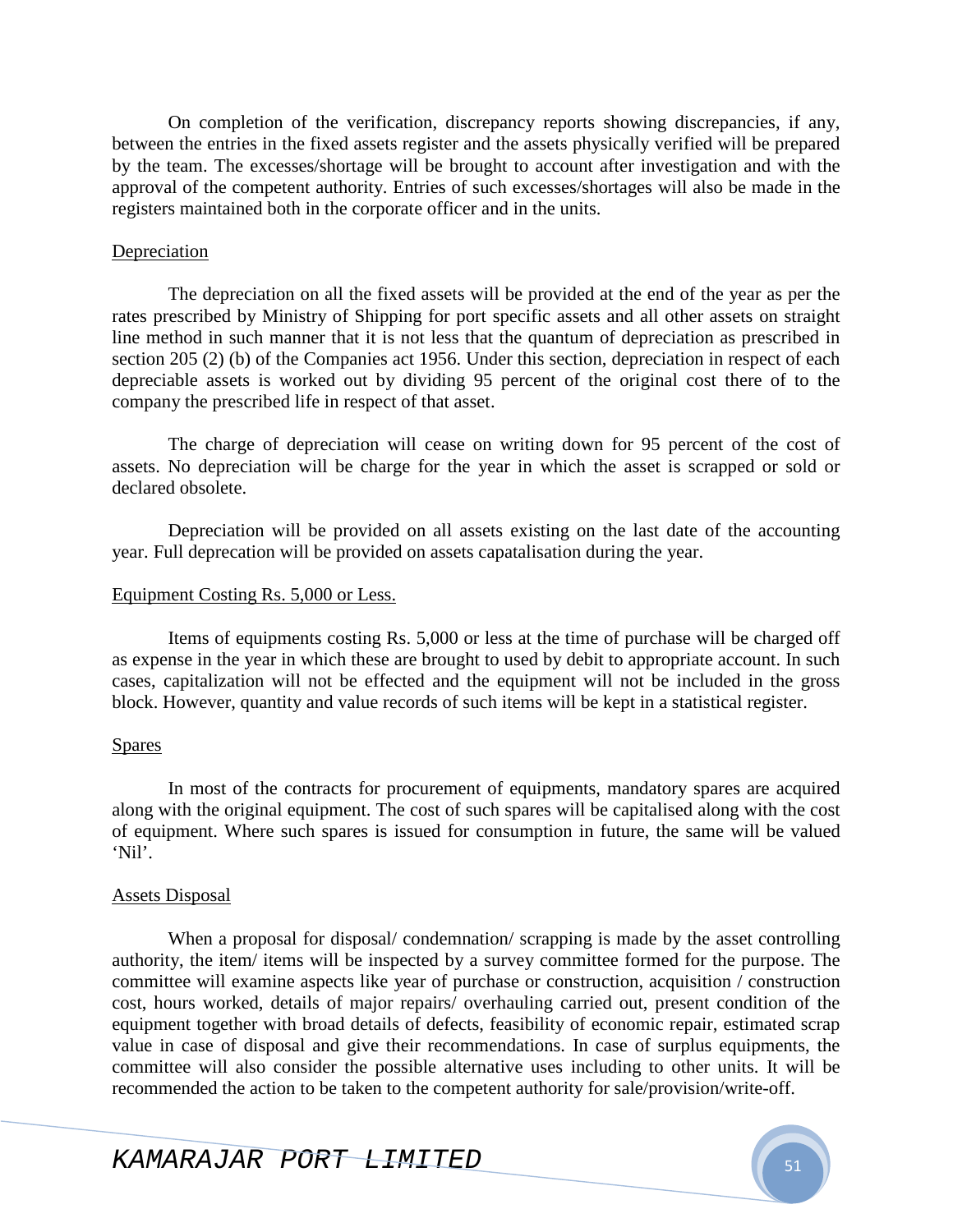An asset will be declared surplus or unserviceable or redundant only after the recommendation of the survey committee have been examined in the finance department and accepted by the competent authority.

At the time of accounts for the year all such items awaiting disposal will be reviewed. In case, were the amount expected to be realized is less than the written down value, the difference will be provided under the appropriate account code – "provision from diminution in value of scrapped/redundant assets"

Where an asset is written off, the relevant fixed asset account and depreciation provision will be adjusted. Income from asset previously written off will be treated as miscellaneous income.

The relevant fixed asset account and depreciation will similarly be adjusted on disposal of an asset.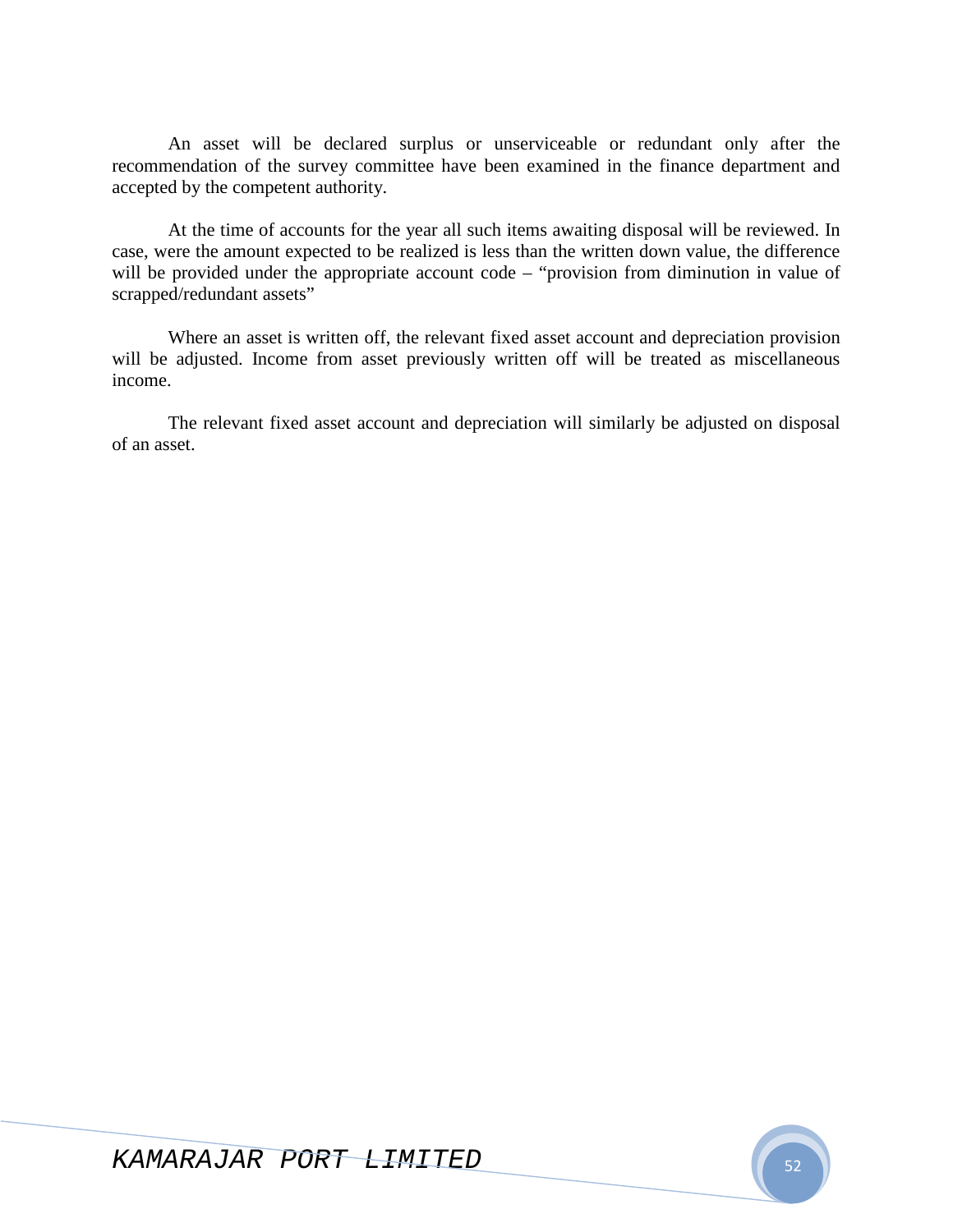## Fixed Asset Management

- 1. A permanent property log or database is to be maintained by the Executive for all fixed assets purchased by the Company.
- 2. The database should contain the following information:
	- a. date of purchase
	- b. description of item purchased
	- c. received by donation or purchased
	- d. cost or fair market value on the date receipt
	- e. donor or funding source, if applicable
	- f. funding source restrictions on use or disposition
	- g. identification/serial number (if appropriate)
	- h. depreciation period
	- i. vendor name and address
	- j. warranty period
	- k. inventory tag number (all fixed assets should be tagged with a unique identifying number)
	- l. Check number used to pay for the equipment.
- 3. At least quarterly once, a physical inspection and inventory should be taken of all the Company's fixed assets and reconciled to the general ledger balances. Adjustments for dispositions should be made.
- 4. The Joint Executive shall be informed by the Executive for change in the condition of the assets (Revaluation or Impairment of Assets) sale of, scrapping of and/or obsolescence of items for accounting purposes.
- 5. The Executive incharge shall be informed by the Head Cashier for any exchange of assets required depending on the status of property and equipment. He should also be informed of the changes in location, sale of, scrapping of and/or obsolescence of items.
- 6. All capital assets having a cost greater than Rs. 5,000/- shall be depreciated periodically. If the cost or WDV is Rs. 5,000/- or less then the asset shall be charged as expenditure.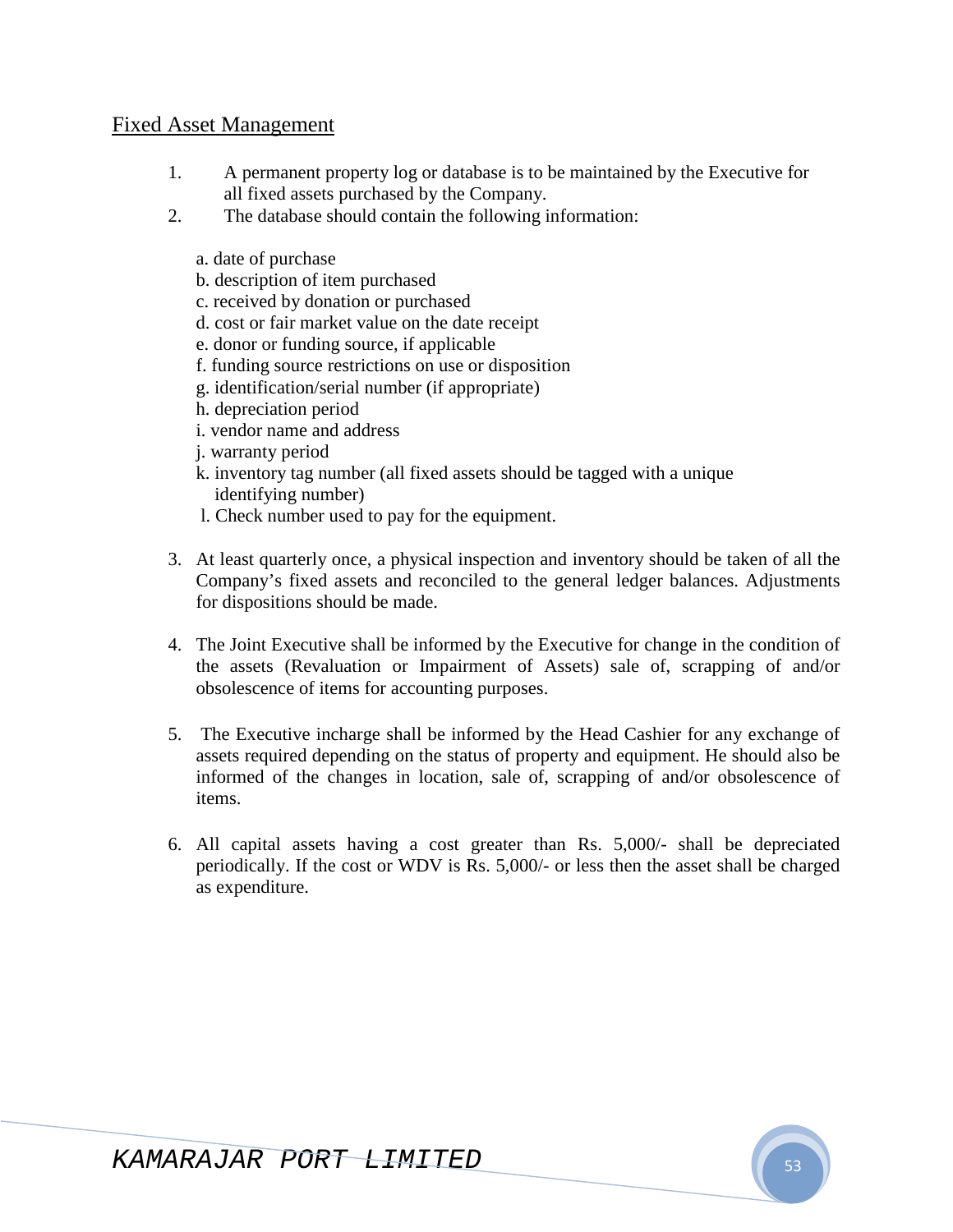# **Establishment Section**

### *Personnel:*

1. The HR Department is charged with the responsibility of maintaining personnel files on staff persons.

2. Each personnel file should contain the following information, at a minimum-

- a. Employment application or resume
- b. A record of background investigation
- c. Date of employment
- d. Position, pay rates and changes therein
- e. Authorization of payroll deductions
- f. Termination data, when applicable.

3. All personnel records are to be kept locked in a locker room with the HR Department.

4. The HR Department after calculating the pay to each official shall forward the records to the Executive for cross-verifying the same and calculation of statutory dues.

5. The Executive shall prepare vouchers for the payroll and shall be forwarded to the Executive Incharge for authorizing of the same and processing of payment to the officials.

6. Executive Incharge should review the payroll summary page of the payroll service report for inappropriate payees or unusual hours.

7. Paychecks or E-Funds transfer should be distributed by the Executive on the designated day and hour, one week after the end of the pay period according to a prearranged schedule distributed by the Executive Incharge. In the event that a paycheck is picked up by a designated person other than the staff person, a memo should be received in writing from the staff person and proper identification should be requested from the party picking up the pay check.

Records & Statements:

### Fixed Deduction Statements

Salary section will print out fixed deduction statements for all employees in the first week of the month. These deductions include income tax, voluntary provident fund, loan recovery, recoverable advances, etc. this will be forwarded with payroll master to the pay bill section. The section will incorporate any changes and return it to be included in the next payroll.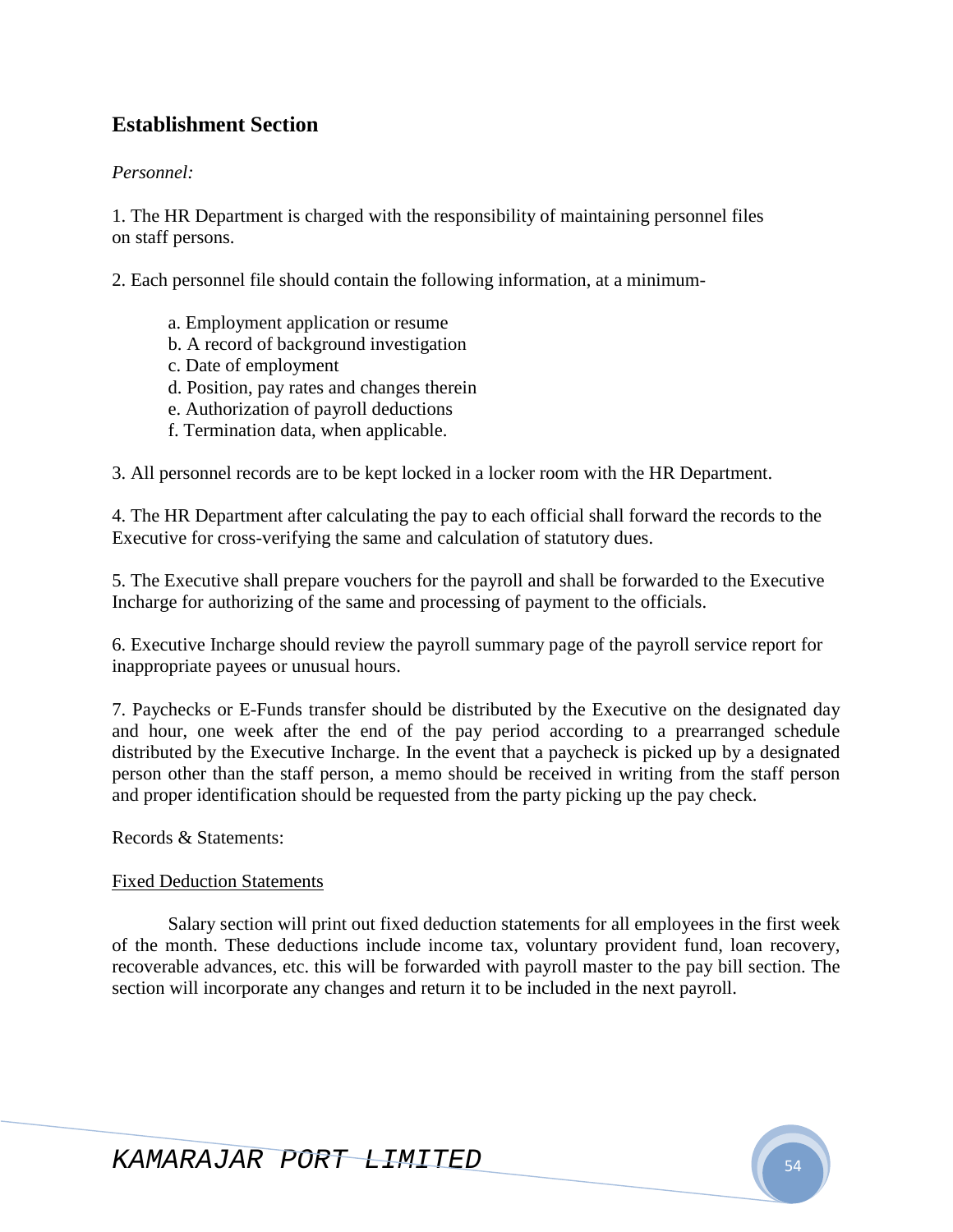#### Attendance

A bank variable data format will be printed out every month by EDP in respect of all employee. The items covered will be attendance overtime, excess pay and allowances, variable earnings etc. this will be filled in on the basis of attendance records received of the employees. As the salary is paid for certain days on assume attendance in a month the assumed attendance will be adjusted on receipt of actual attendance in the following month and unauthorized leave taken. Overtime for the month will be entered from the overtime statements.

/

### Dearness Allowances

To enable calculation of dearness allowances on the basic salary on computer, the pay bill section will every month compile DA rate control information on the basis of DA includes application to various scales of basis salary.

#### Recoveries

Recovery notes including recoveries to be made from employee's salary (TA/LTC/Medical advances, house, rent, electricity charges etc.) will be entered in a variable deduction advise to be given effect to in the next pay bill.

#### Advance to Employees

The company gives the following recoverable advances to its employees:

- (i) Vehicle advance for purchase of cycle, scooter, car etc.
- (ii)House building advances for purchase or construction of house
- (iii) Festival advance
- (iv) Leave salary advance/salary advance
- (v) Medical advance
- (vi) Travel advance

On receiving the application for an advance, duly sanctioned by the competent authority, the pay bill section will prepare a cash payment voucher. The payment voucher together with the original bill of advance will be forwarded to the cash section for payment. A statement of advances paid and the mode of recovery will be sent to pay bill for compilation.

### Data Control Register

A data control register will be maintained in the pay bill section to keep control on the inflow of documents/data requires for monthly payroll and outflow.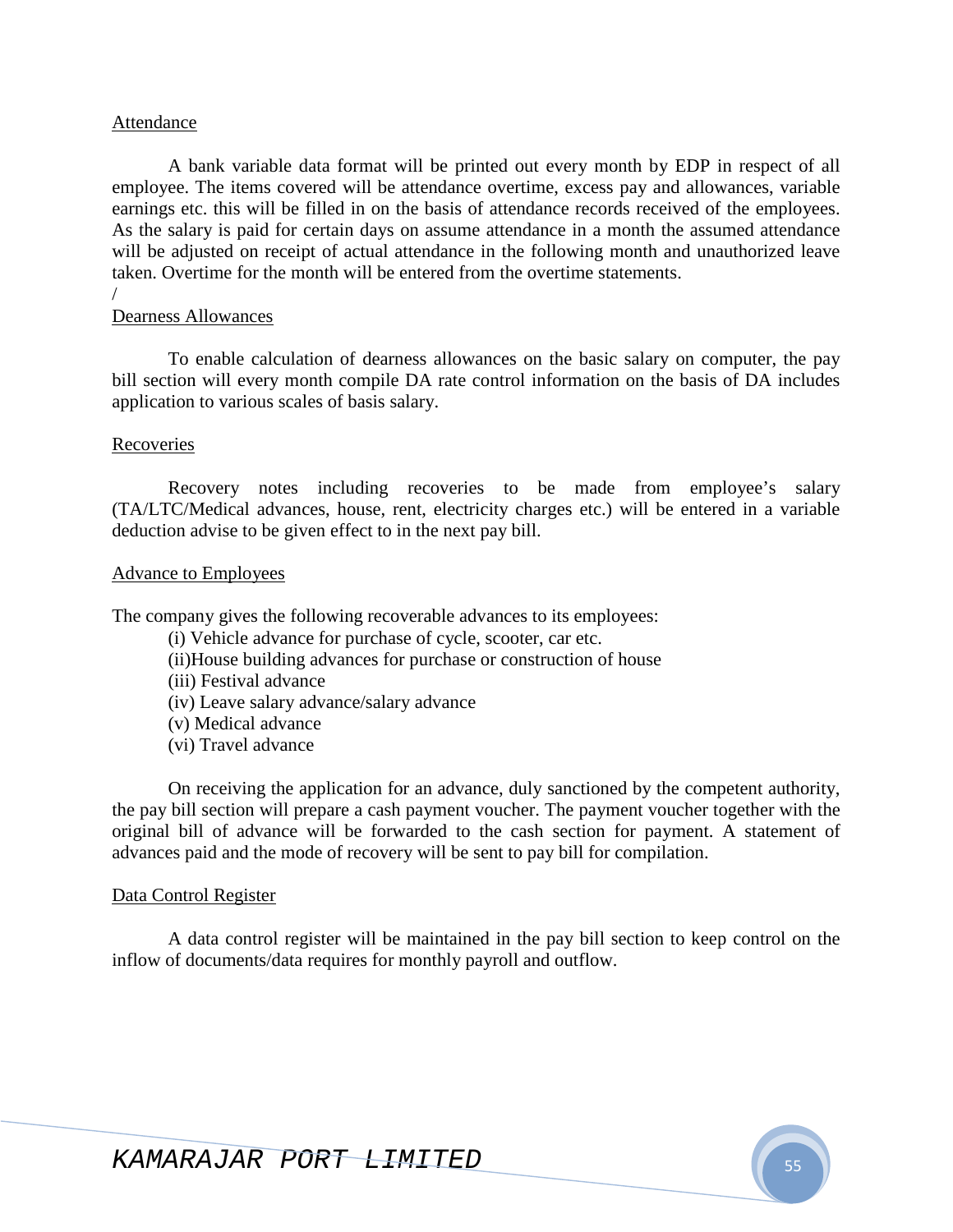### Computer Outputs

The outputs obtained will be: i) Pay bill, pay slips and acquaintance rolls. ii)Department wise summery (iii)Grand summery of all groups (iv) Accounting summery (showing accounts codes to be debited/credited) v) Bank transfer statements vi) Deduction statement with summery

### Pay Bills and Disbursement

After the input documents have been received in EDP, they will arrange to print out regular pay bills. These will be in quadruplicate, the original with perforation (pay slips), will be given to the employees and the first bill section will have the other copies. The payments vouchers will be prepared according to bill numbers by the pay bill section who will forward both the copies to the cash section the net amount payable to the employees will be credited to "accrued salaries and wages", payroll deduction will be credited to the relevant account codes - "pay roll deduction" and advances recoveries will be credited to advances to employee's – secured/unsecured". The gross amount will be debited to the relevant account codes under – "expenditure on salaries and wages".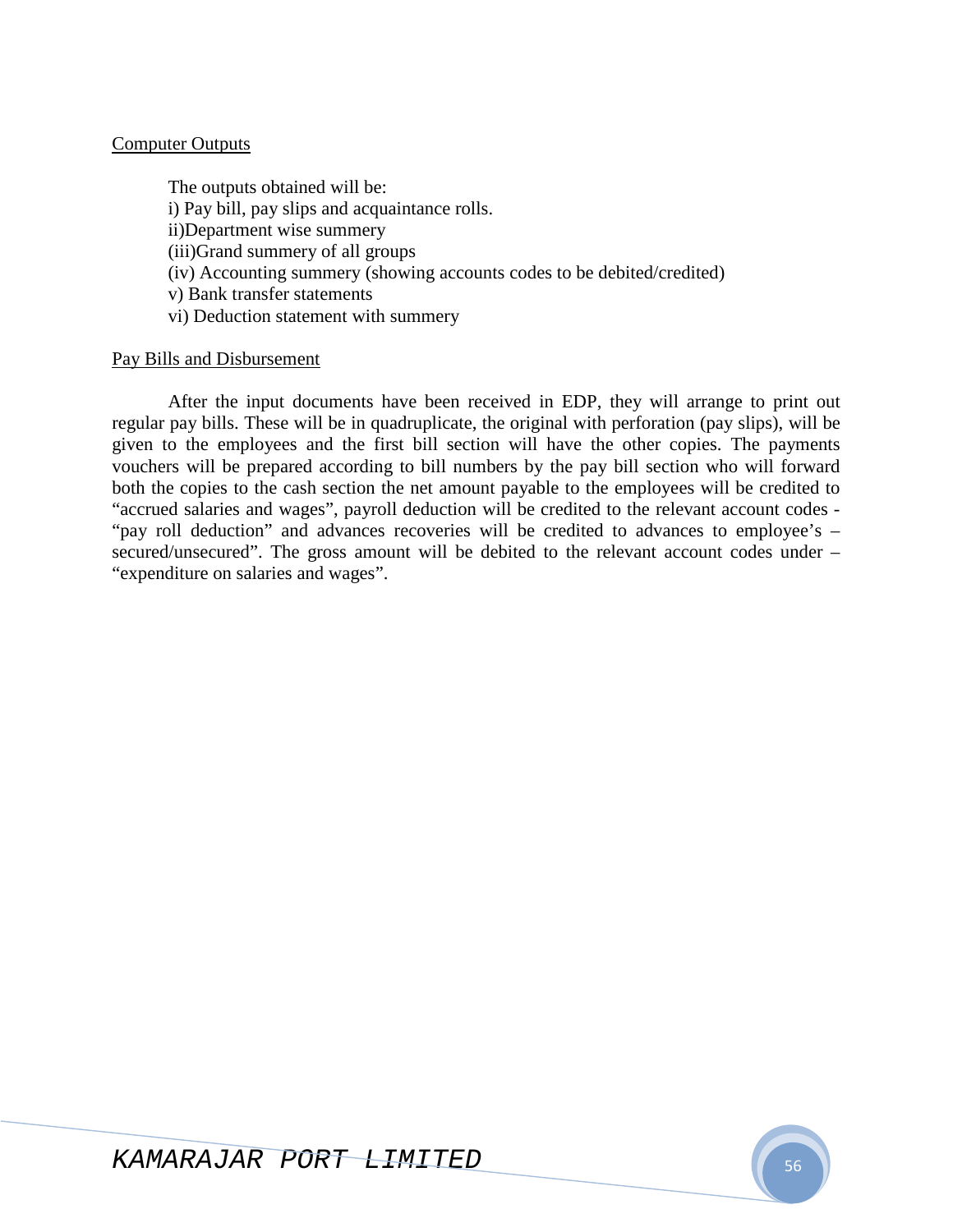# **Fiscal Policy Statements**

1. All cash accounts owned by the company will be held in Commercial Banks which are scheduled or nationalized.

2. All capital expenditures which exceed Rs. 5,000/- will be capitalized on the books and records of the Company.

3. Employee paychecks and/or personal checks will not be cashed through the petty cash fund of the company.

4. No salary advances will be made without approval from the Head of Department.

5. No travel cash advances will be made except under special conditions and preapproved by the Head of Department.

6. Out of pocket expenses reimbursements will be paid upon full expense reporting using the official company form supporting the actual bills of expenses within the normal disbursement schedule for the approved costs incurred.

7. Expense reports will be maintained which will disclose the nature of expenses, and the dates incurred.

8. Separate files will be maintained for each bank account and each vendor. Files will be kept separately for each financial year.

9. Correction fluid should never be used in preparing any accounting documents.

10. The Company should insure all its useful and valuable assets taking in to consideration the risk prone aspects and appropriately provide the required insurance coverage.

11. Once in a month, Information systems verification should be conducted by an Management or appointed expert in information systems/computers/software to find if the company is facing any cyber threat or cyber attack of viruses or prone to hacking or any leakage of confidential information/data.

12. All E-mail ids should be checked by the Management or appointed expert to find if any confidential information has been leaked and the company's resourced are not mis-used.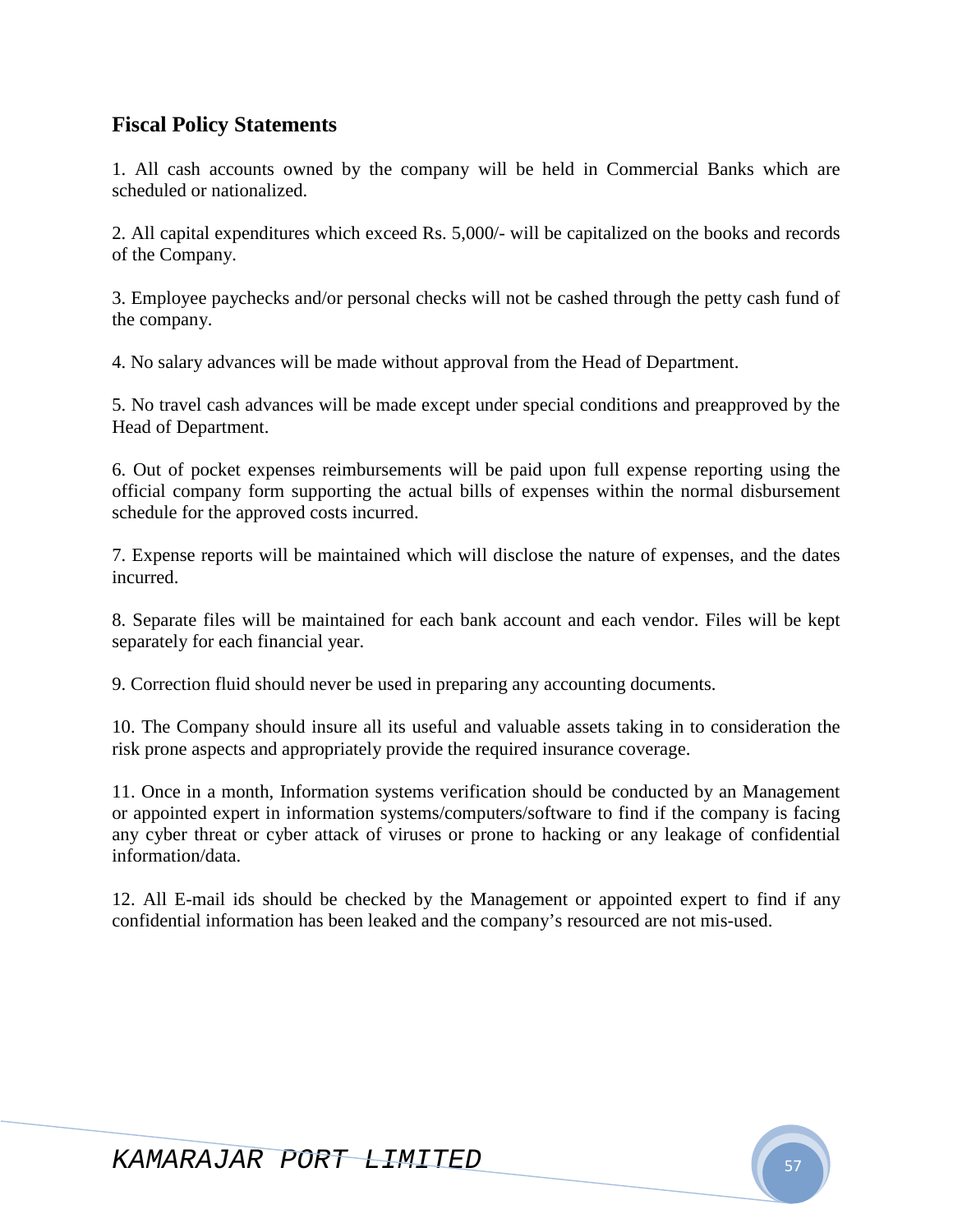# **Review of Accounts Manual**

The Accounts manual may be annually reviewed by the board of directors in a board meeting for any changes / updation in the original accounts manual due to the changes in the applicable statutes or for better recording of accounts or for better presentation of financial statements.

# **Computer System Backup Procedures**

1. The Cashier is responsible for backing up the hard drive of the accounting system at the close of each business day.

2. The backup materials should be locked up by the Executive Incharge in a fire proof safe overnight.

3. At month end, the backup materials shall be checked and if all are in place and working then the latest backup material shall only be stored and the rest shall be disposed off.

4. Since the Company's major operations are always operated on contract basis and so the contract documents becomes utmost important. The company shall scan all the contract documents and save a soft copy of the same in the computer for any emergency use by the Board of directors/CMD or Head of Department. This shall also act as a backup of the important documents.